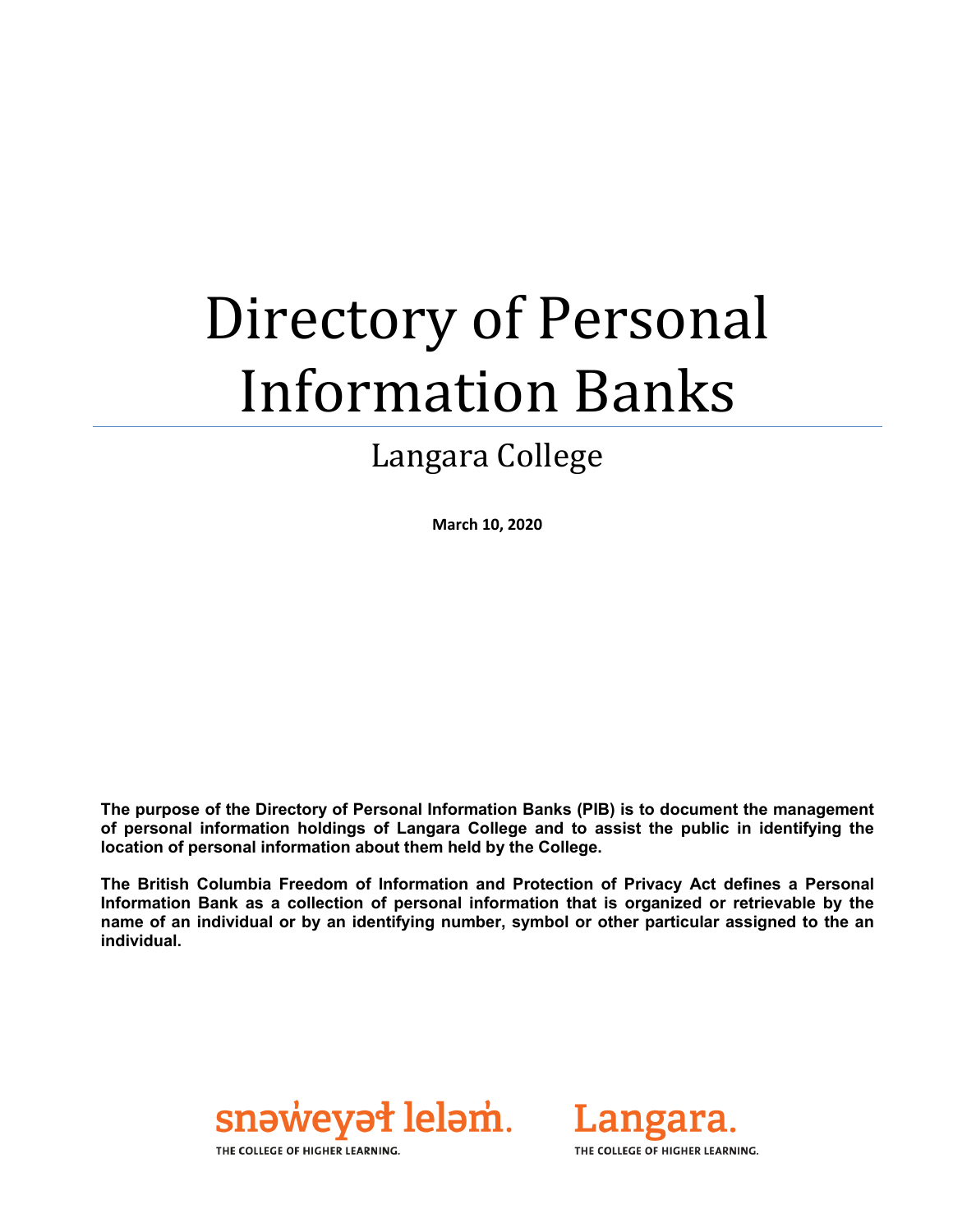

#### **TABLE OF CONTENTS**

#### **Personal Information Bank Name:**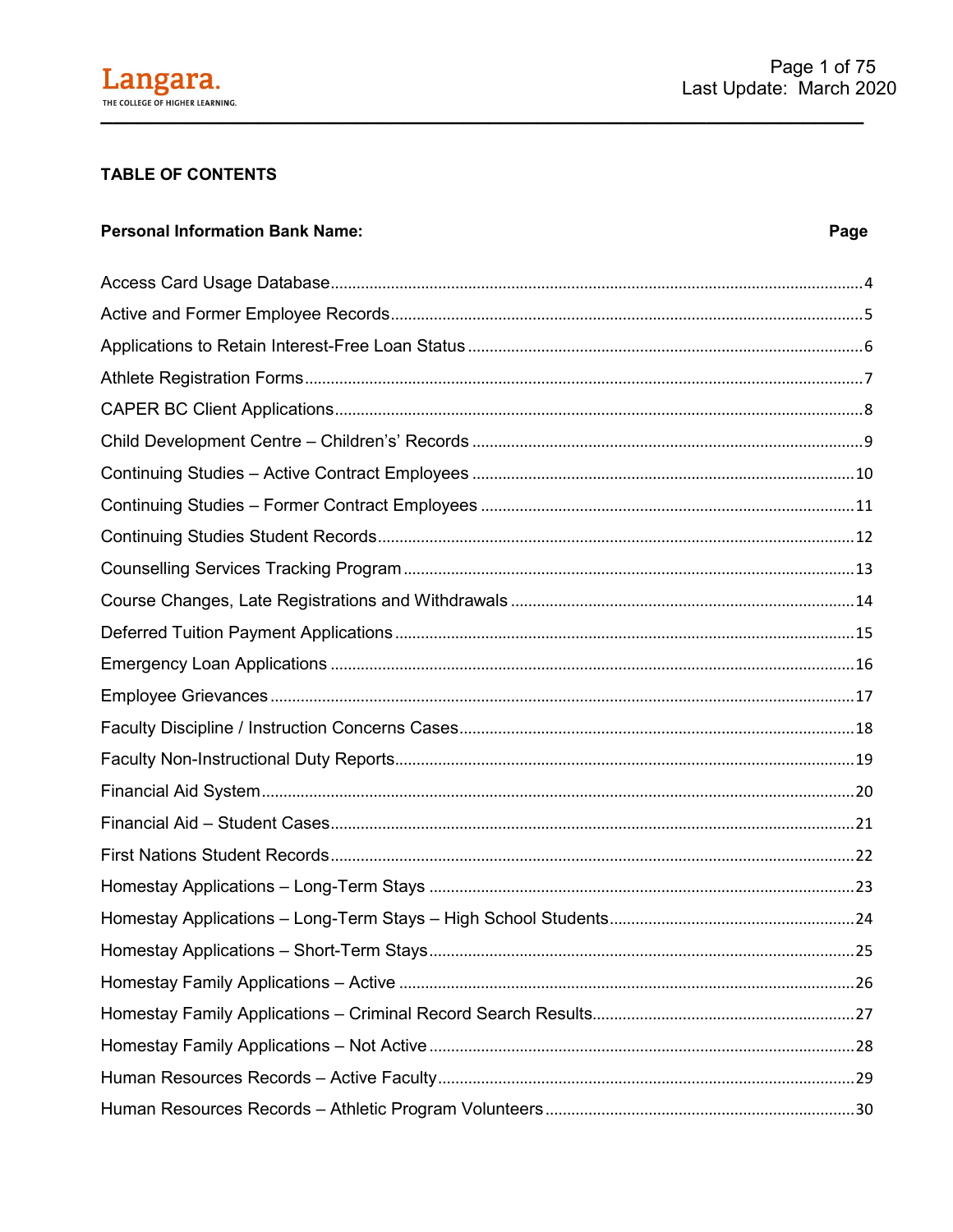## Langara.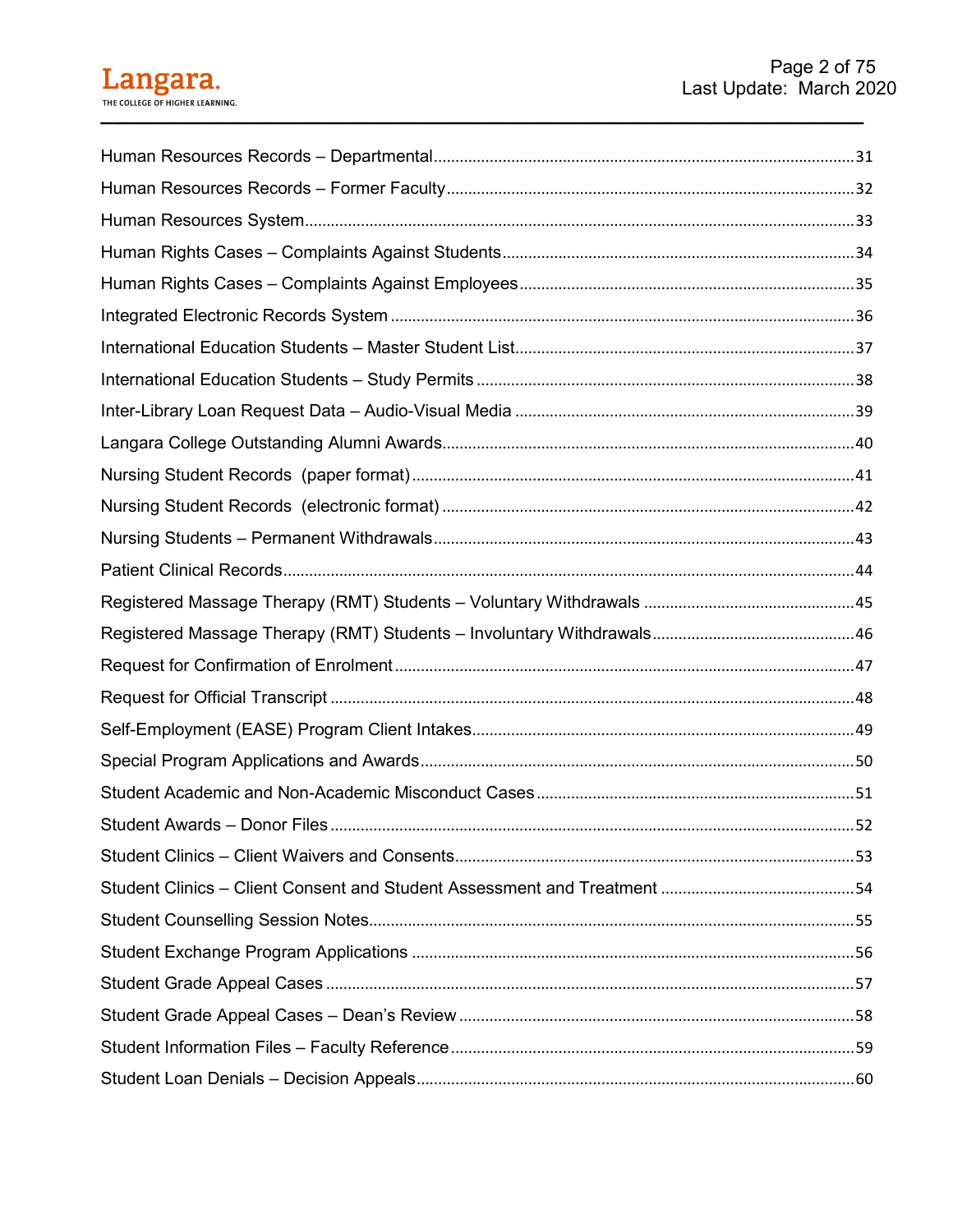#### Langara. THE COLLEGE OF HIGHER LEARNING.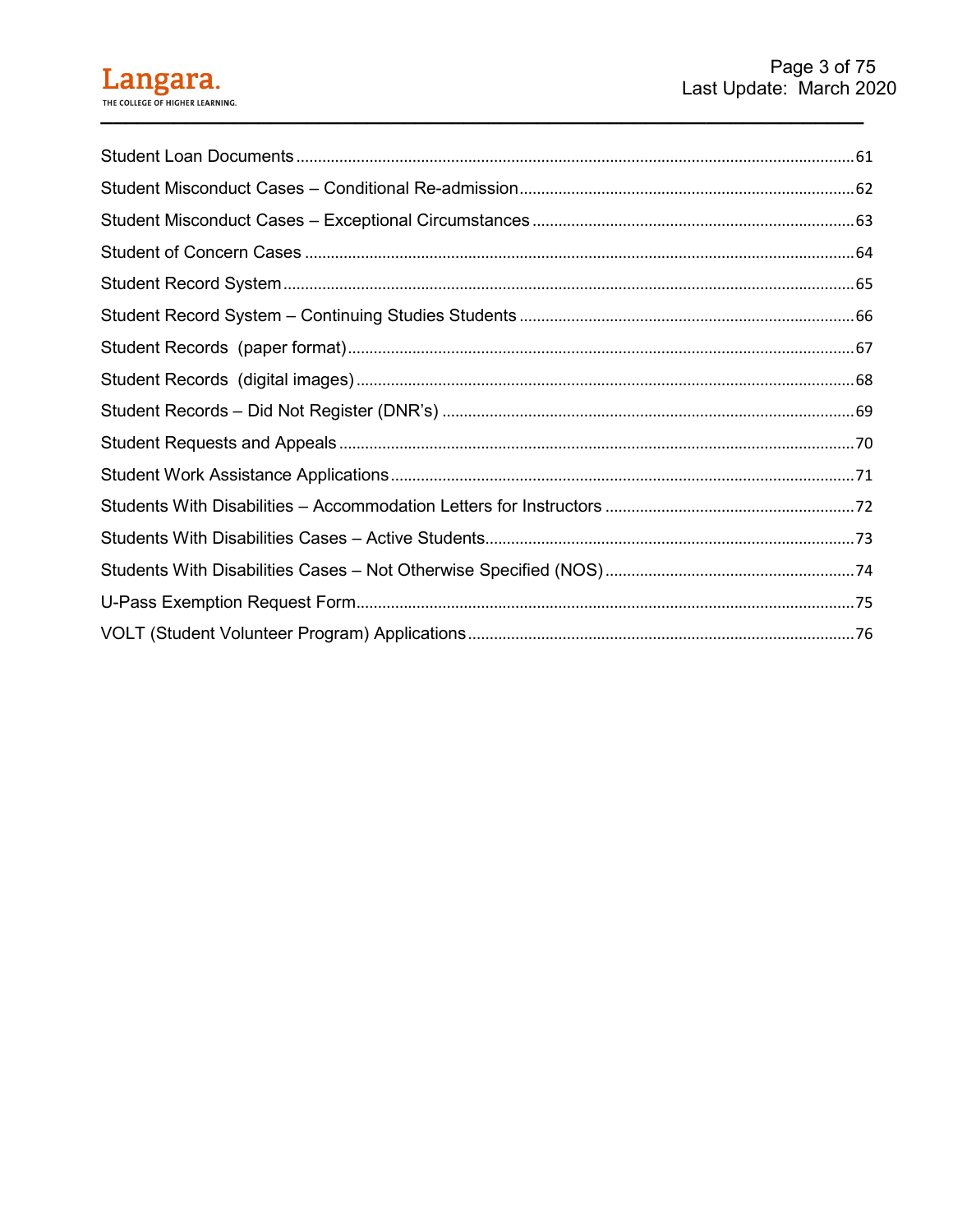<span id="page-4-0"></span>Access Card Usage Database

#### **Personal Information Location:**

Safety, Security and Emergency Management Department

#### **Purpose for the Collection, Use and Disclosure of Personal Information:**

To document the issuance of access cards to individuals, and to maintain a history of cards issued to different people over time.

#### **Authority for Collection of Personal Information:**

• Freedom of Information and Protection of Privacy Act [RSBC 1996] c. 165, Section 26 (c) – the information relates directly to and is necessary for a program or activity of the public body

#### **Collected Personal Information is About:**

**Employees Contractors** 

#### **Type(s) of Personal Information Collected:**

Name Card number Card usage history

#### **Persons Information is Used By and/or Disclosed To:**

Used by: Safety, Security and Emergency Management Department personnel

#### **Record Classification and Retention Schedule:**

**AD-710-004** Administration : Security-Property Access Control : Access Card Usage Database

Delete electronic records 1 year after employment or contract ceases.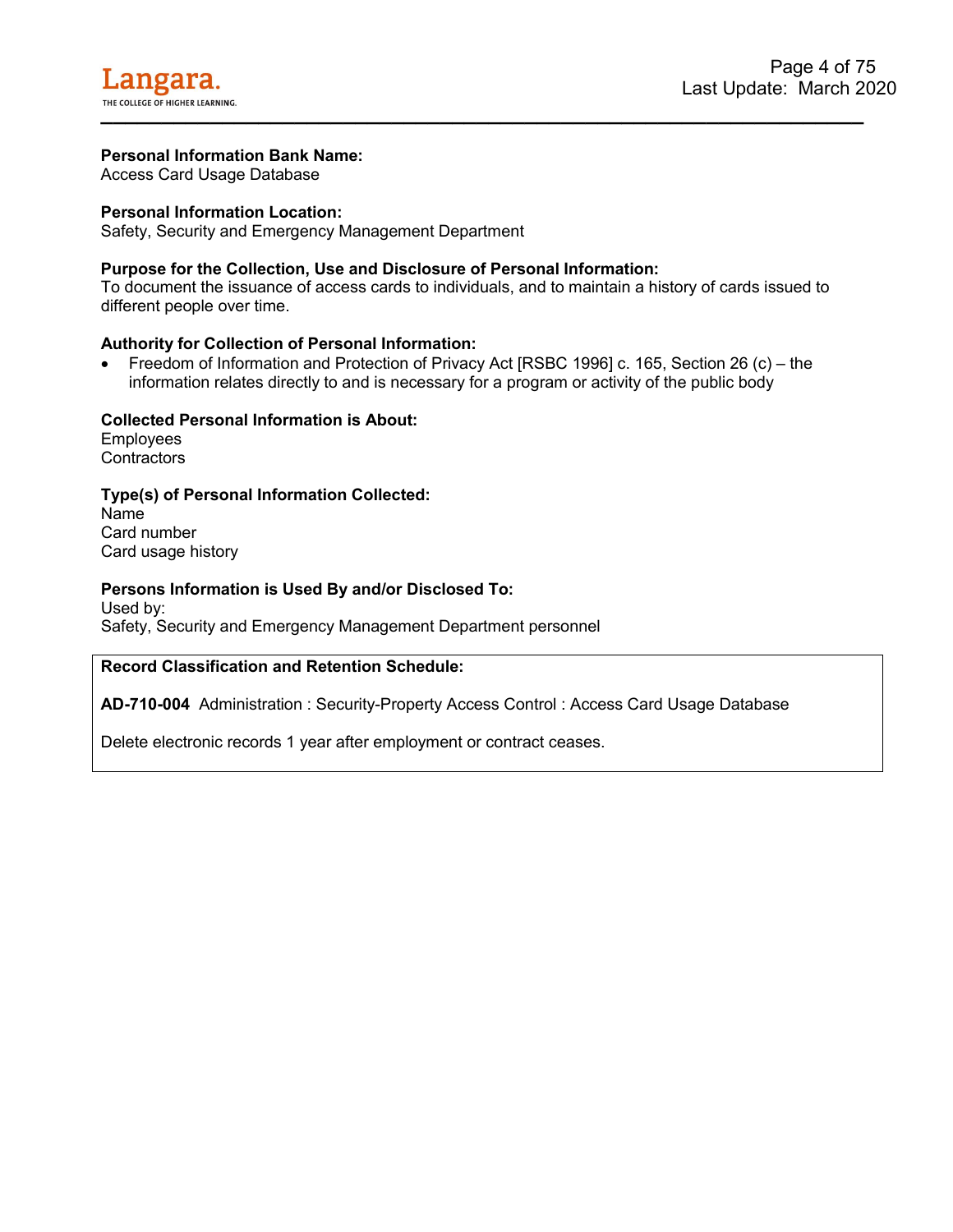<span id="page-5-0"></span>Active and Former Employee Records

#### **Personal Information Location:**

Human Resources Department and Payroll Department

#### **Purpose for the Collection, Use and Disclosure of Personal Information:**

To support personnel and payroll administration by maintaining current and historical information on active and former employees.

#### **Authority for Collection of Personal Information:**

- Freedom of Information and Protection of Privacy Act [RSBC 1996] c. 165, Section 26 (c) the information relates directly to and is necessary for a program or activity of the public body
- Employment Standards Act [RSBC 1996], c. 113, s. 28 (1) For each employee, an employer must keep records of the following information: (a) – the employee's name, date of birth, occupation, telephone number and residential address

#### **Collected Personal Information is About:**

Employees Student Workers

#### **Type(s) of Personal Information Collected:**

**Biographical** Employment history Employment administration Payroll administration Banking Benefits and pension

#### **Persons Information is Used By and/or Disclosed To:**

Used by: Human Resources Department personnel Payroll Department personnel

Limited personal information disclosed to: Pension and benefit plan service providers Canada Customs and Revenue Agency

**Privacy Impact Assessment:** Completed February 2007.

#### **Record Classification and Retention Schedule:**

**HR-200-009** Human Resources : Employment Administration : Active and Former Employee Records

Delete digital images after employment ceases plus 7 years on-line.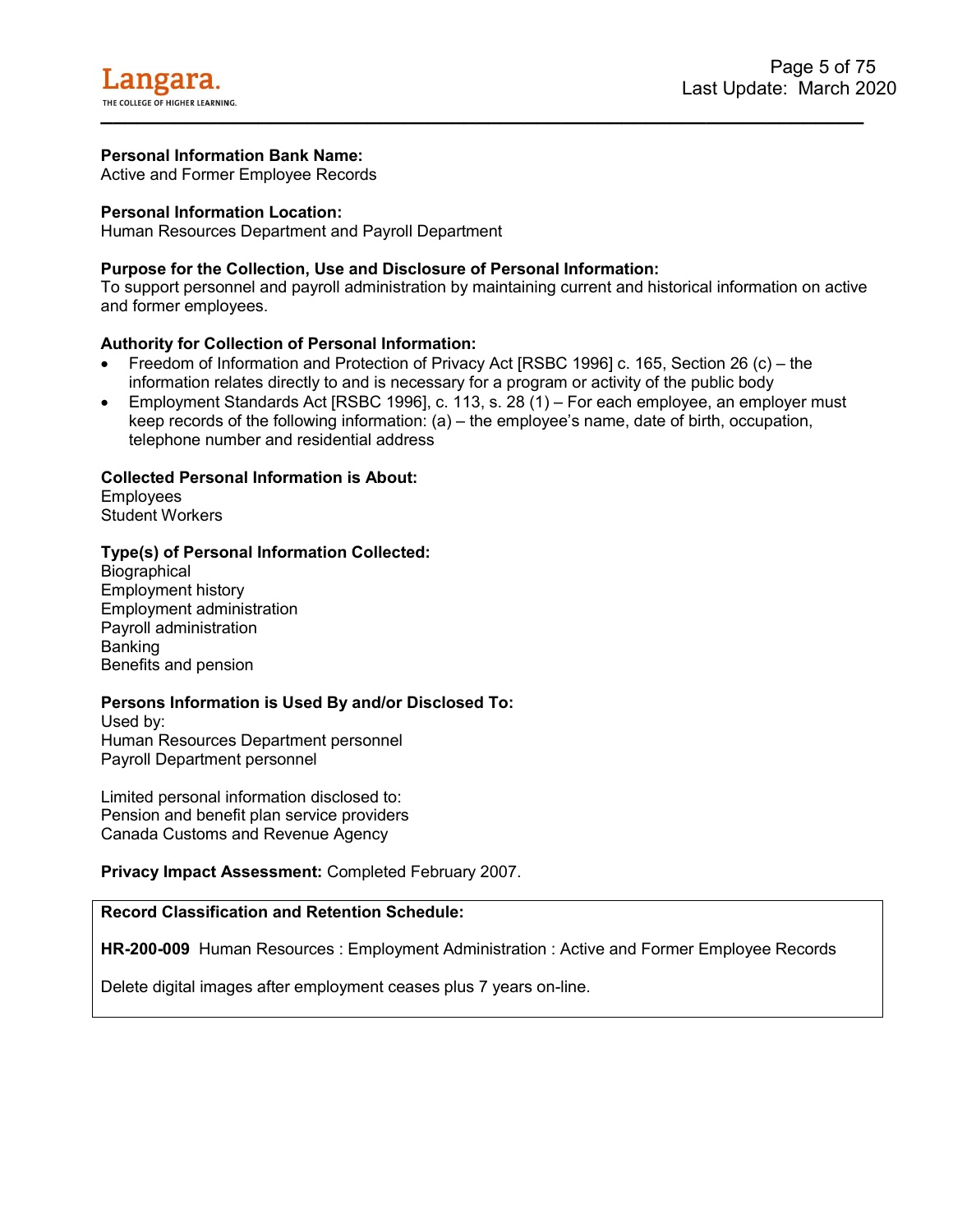<span id="page-6-0"></span>Applications to Retain Interest-Free Loan Status

#### **Personal Information Location:**

Financial Aid and Awards Department

#### **Purpose for the Collection, Use and Disclosure of Personal Information:**

To provide a service to students who wish to continue or reinstate the interest-free status on their student loans by confirming that they are fully enrolled in a College program.

#### **Authority for Collection of Personal Information:**

• Freedom of Information and Protection of Privacy Act [RSBC 1996] c. 165, Section 26 (c) – the information relates directly to and is necessary for a program or activity of the public body

#### **Collected Personal Information is About:**

Current students who have obtained finanical aid

#### **Type(s) of Personal Information Collected:**

**Biographical Financial Educational** 

#### **Persons Information is Used By and/or Disclosed To:**

Used by: Financial Aid and Awards Department personnel

#### **Record Classification and Retention Schedule:**

**SS-240-006** Student Services : Financial Aid and Award Administration : Applications to Retain Interest-Free Loan Status

Destroy paper records after 1 year in office.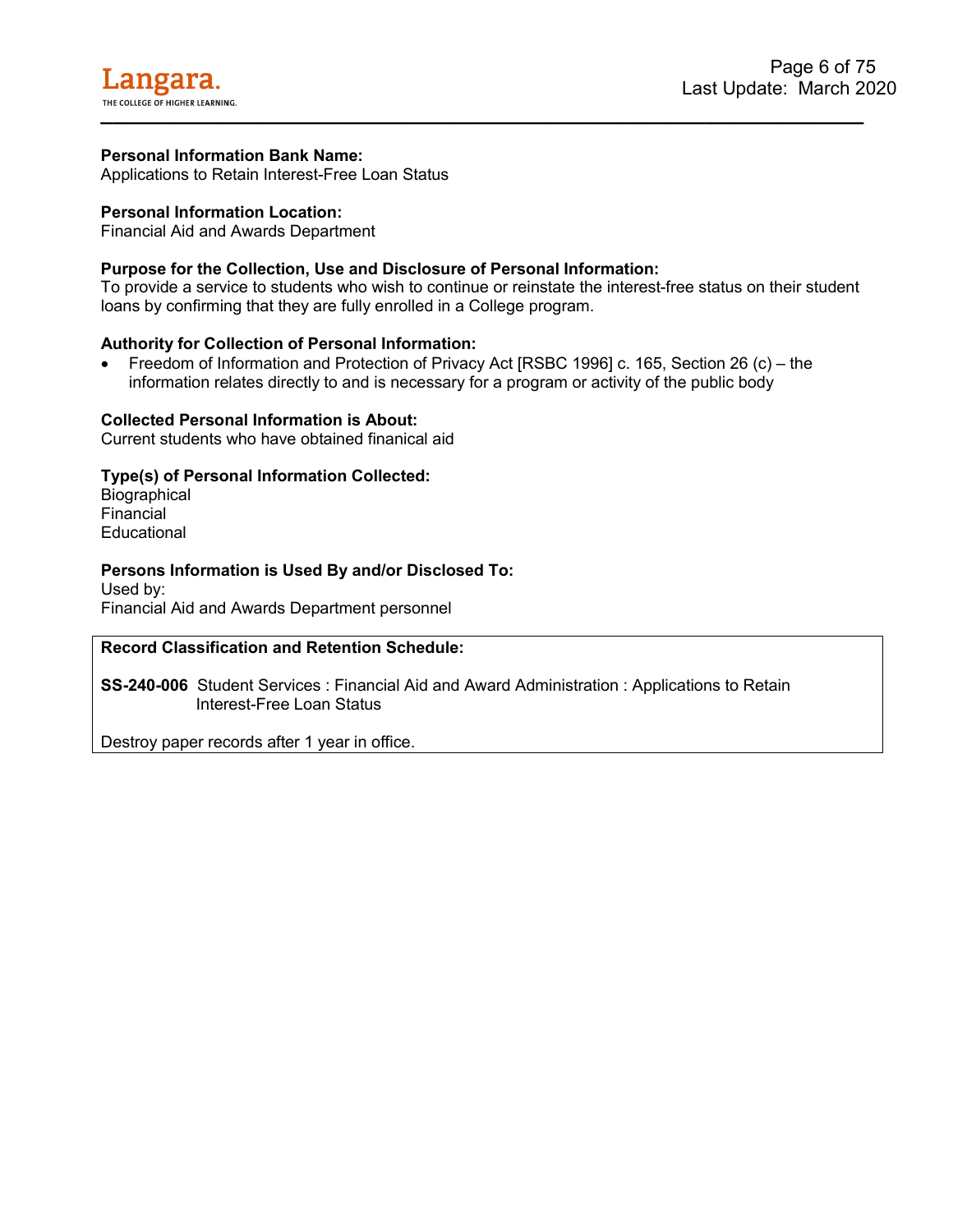<span id="page-7-0"></span>Athlete Registration Forms

#### **Personal Information Location:**

Athletics and Intramurals Department

#### **Purpose for the Collection, Use and Disclosure of Personal Information:**

To identify athletes' personal and medical information, document their agreement to abide by anti-doping and other College policies, and waive the College's liability in the event of a sports-related accident or injury.

#### **Authority for Collection of Personal Information:**

• Freedom of Information and Protection of Privacy Act [RSBC 1996] c. 165, Section 26 (c) – the information relates directly to and is necessary for a program or activity of the public body

#### **Collected Personal Information is About:**

Current and former student athletes

#### **Type(s) of Personal Information Collected:**

**Biographical Medical** Playing experience

#### **Persons Information is Used By and/or Disclosed To:**

Used by: Athletics and Intramurals Department personnel Volunteer coaches

Limited personal information disclosed to: Canadian Colleges Athletic Association (CCAA)

#### **Record Classification and Retention Schedule:**

**SS-230-001** Student Services : Athletic Program Administration : Athlete Registration Forms

Destroy paper records after 5 years in office and 20 years in storage.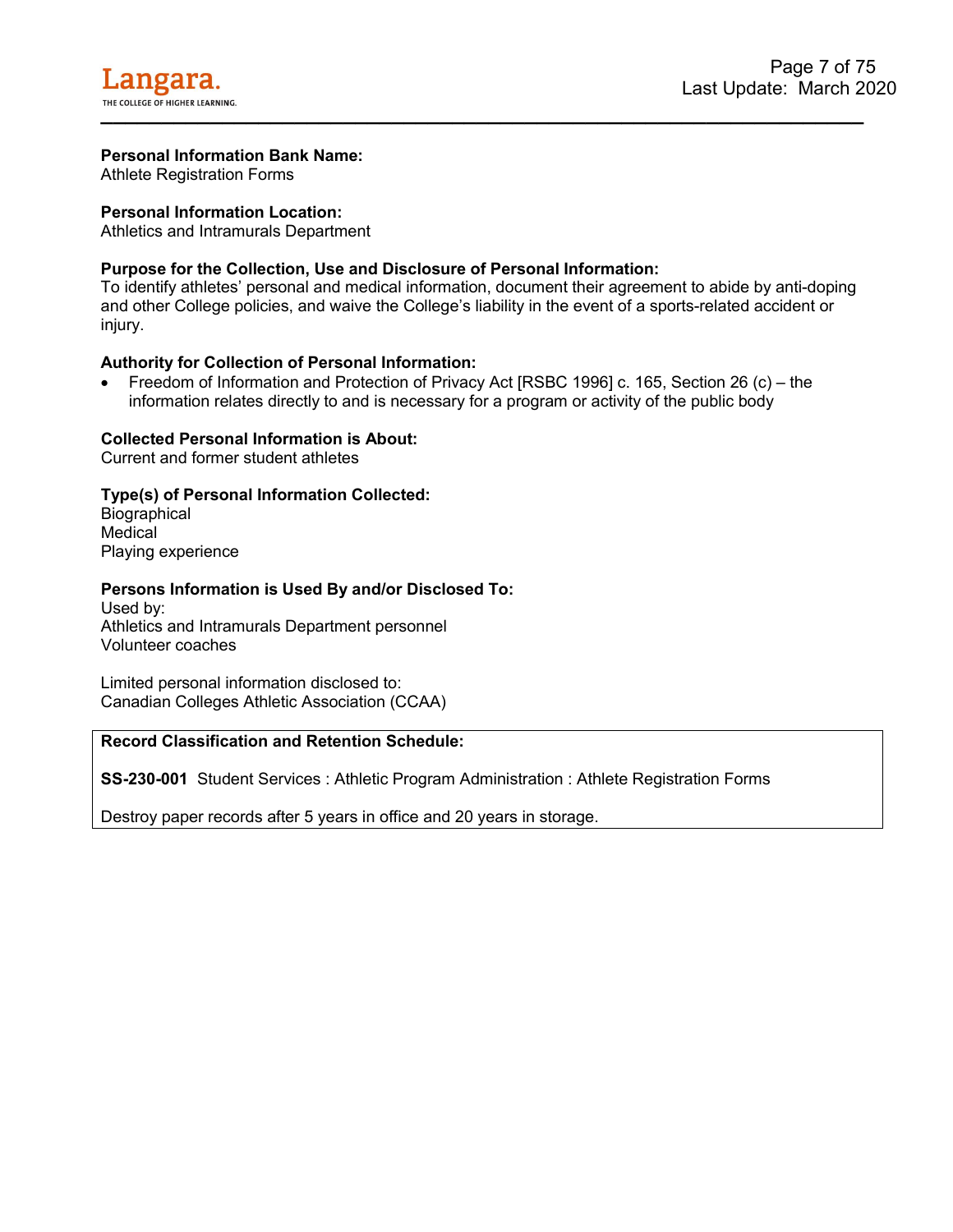<span id="page-8-0"></span>CAPER BC Client Applications

#### **Personal Information Location:**

Library Services – CAPER BC

#### **Purpose for the Collection, Use and Disclosure of Personal Information:**

To register students in post-secondary institutions in B.C. as CAPER BC clients and as members of Recording for the Blind and Dyslexic (RFB & D), so that students may use the organization's alternate format instructional resources.

#### **Authority for Collection of Personal Information:**

• Freedom of Information and Protection of Privacy Act [RSBC 1996] c. 165, Section 26 (c) – the information relates directly to and is necessary for a program or activity of the public body

#### **Collected Personal Information is About:**

Current and former students in post-secondary institutions in B.C. with visual or reading challenges who register as CAPER BC clients

#### **Type(s) of Personal Information Collected:**

**Biographical** Nature of disability Name of post-secondary institution attending

#### **Persons Information is Used By and/or Disclosed To:**

Used by: CAPER BC personnel

Disclosed to: Recording for the Blind and Dyslexic organization

#### **Record Classification and Retention Schedule:**

**SS-500-002** Student Services : Library Contract Services – CAPER BC : CAPER BC Client Applications

Destroy paper records after date of last activity on the file plus 5 years in office.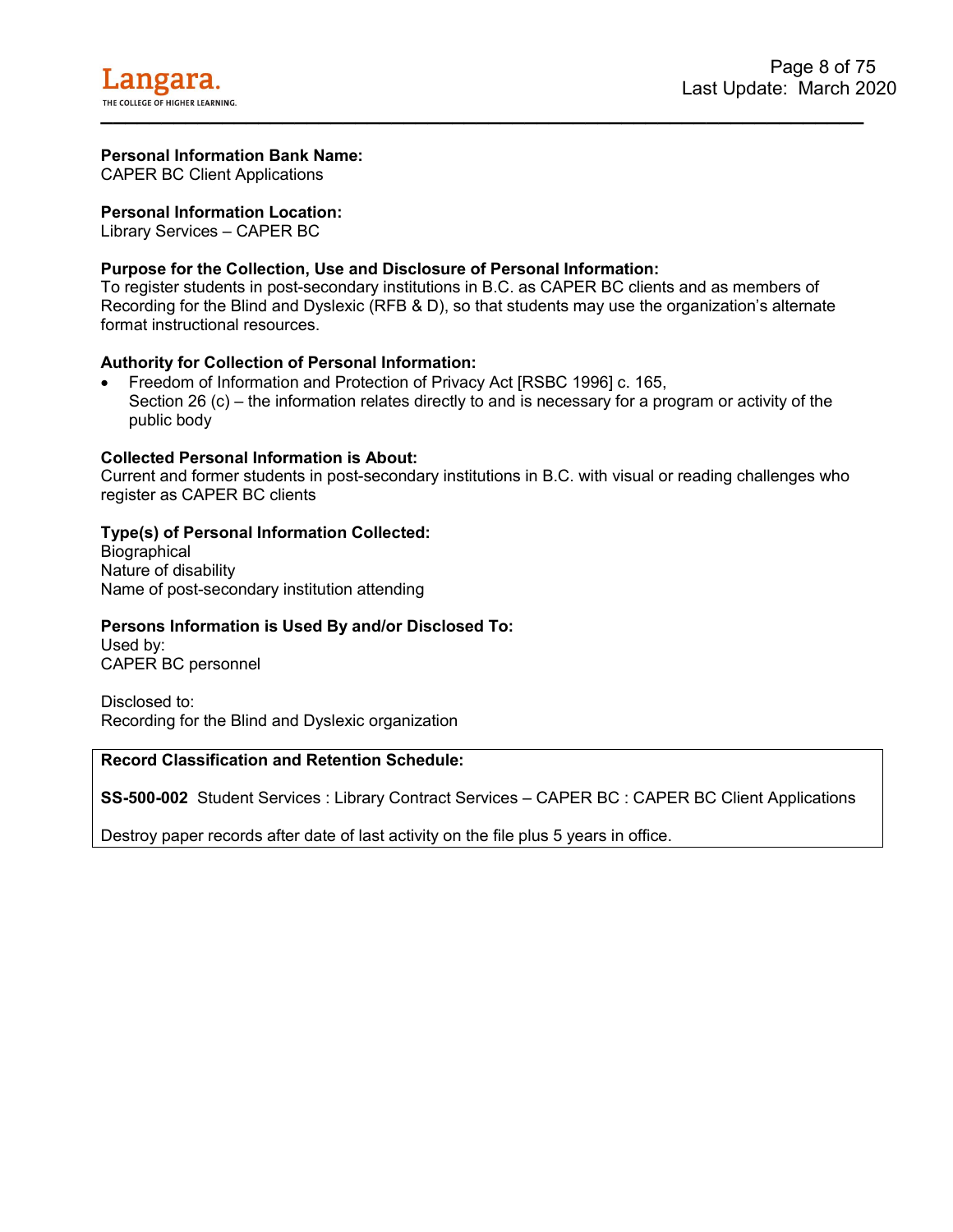<span id="page-9-0"></span>Child Development Centre – Children's' Records

#### **Personal Information Location:**

Langara Child Development Centre

#### **Purpose for the Collection, Use and Disclosure of Personal Information:**

To document the admission of pre-school aged children to the Langara Child Development Centre and collect medical and other information required to provide care for the children.

#### **Authority for Collection of Personal Information:**

• Freedom of Information and Protection of Privacy Act [RSBC 1996] c. 165, Section 26 (c) – the information relates directly to and is necessary for a program or activity of the public body

#### **Collected Personal Information is About:**

Current and former Development Centre clients

#### **Type(s) of Personal Information Collected:**

Biographical, including emergency contact **Medical** Financial

#### **Persons Information is Used By and/or Disclosed To:**

Used by: Langara Child Development Centre personnel Financial Services – General Accounting department personnel

Limited personal information disclosed to: Vancouver Coastal Health Authority

#### **Record Classification and Retention Schedule:**

**SS-360-001** Student Services : Child Development Centre Administration : Child Development Centre – Children's Records

Destroy paper records after date of last attendance plus 5 years in office.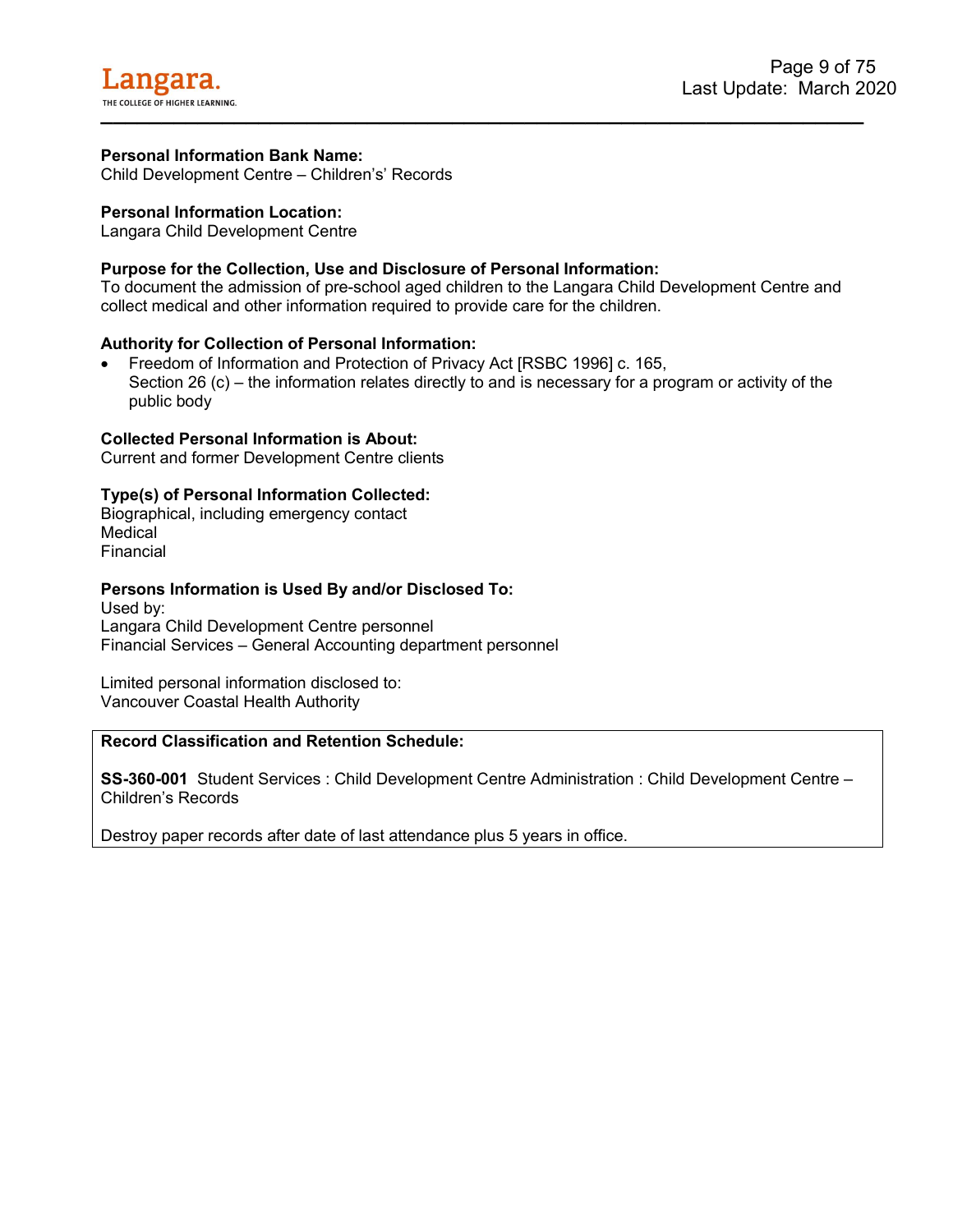<span id="page-10-0"></span>Continuing Studies – Active Contract Employees

#### **Personal Information Location:**

Continuing Studies

#### **Purpose for the Collection, Use and Disclosure of Personal Information:**

To support personnel and payroll administration by maintaining current and historical information on active contractors, such as instructors, program coordinators, and managers.

#### **Authority for Collection of Personal Information:**

- Freedom of Information and Protection of Privacy Act [RSBC 1996] c. 165, Section 26 (c) – the information relates directly to and is necessary for a program or activity of the public body
- Employment Standards Act [RSBC 1996], c. 113, s. 28 (1) For each employee, an employer must keep records of the following information: (a) – the employee's name, date of birth, occupation, telephone number and residential address

#### **Collected Personal Information is About:**

Active Continuing Studies Contract Employees

#### **Type(s) of Personal Information Collected:**

**Biographical** Employment history Employment administration Benefits and pension

#### **Persons Information is Used By and/or Disclosed To:**

Used by: Continuing Studies Administrators Human Resources Department personnel Payroll Department personnel

Disclosed to: Limited personal information disclosed to: Pension and benefit plan service providers Canada Customs and Revenue Agency

#### **Record Classification and Retention Schedule:**

**HR-200-004** Human Resources : Employment Administration : Continuing Studies – Active Contract Employees

Transfer paper records to HR-200-005 Continuing Studies – Former Contract Employees when employment ceases.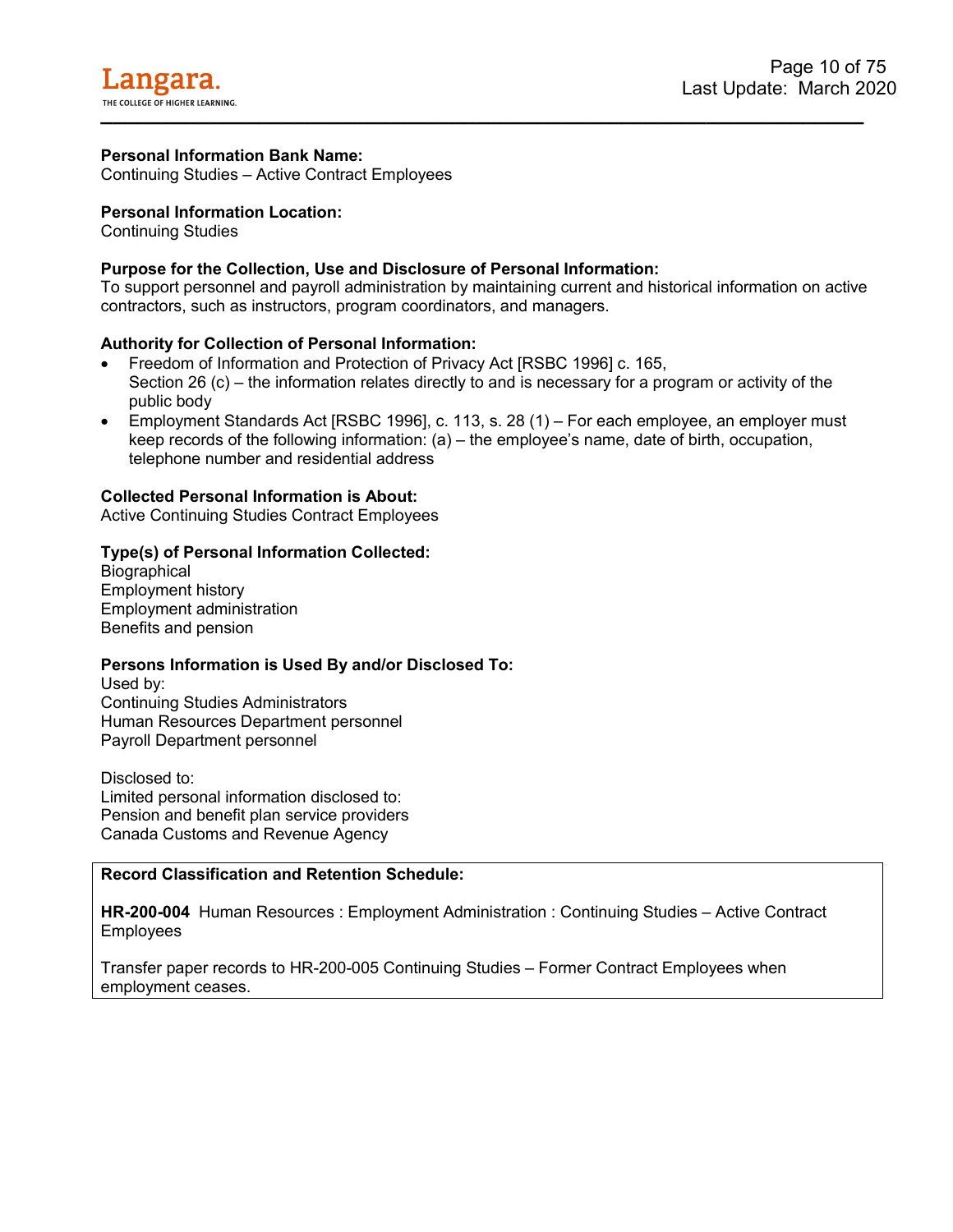<span id="page-11-0"></span>Continuing Studies – Former Contract Employees

#### **Personal Information Location:**

Continuing Studies

#### **Purpose for the Collection, Use and Disclosure of Personal Information:**

To support personnel and payroll administration by maintaining information on contractors, such as instructors, program coordinators, and managers, who are no longer employed by Continuing Studies.

#### **Authority for Collection of Personal Information:**

- Freedom of Information and Protection of Privacy Act [RSBC 1996] c. 165, Section 26 (c) – the information relates directly to and is necessary for a program or activity of the public body
- Employment Standards Act [RSBC 1996], c. 113, s. 28 (1) For each employee, an employer must keep records of the following information: (a) – the employee's name, date of birth, occupation, telephone number and residential address

#### **Collected Personal Information is About:**

Former Continuing Studies Contract Employees

#### **Type(s) of Personal Information Collected:**

**Biographical** Employment history Employment administration Benefits and pension

#### **Persons Information is Used By and/or Disclosed To:**

Used by: Continuing Studies Administrators Human Resources Department personnel Payroll Department personnel

Disclosed to: Limited personal information disclosed to: Pension and benefit plan service providers Canada Customs and Revenue Agency

#### **Record Classification and Retention Schedule:**

**HR-200-004** Human Resources : Employment Administration : Continuing Studies – Former Contract Employees

Destroy paper records after employment ceases plus 7 years in office.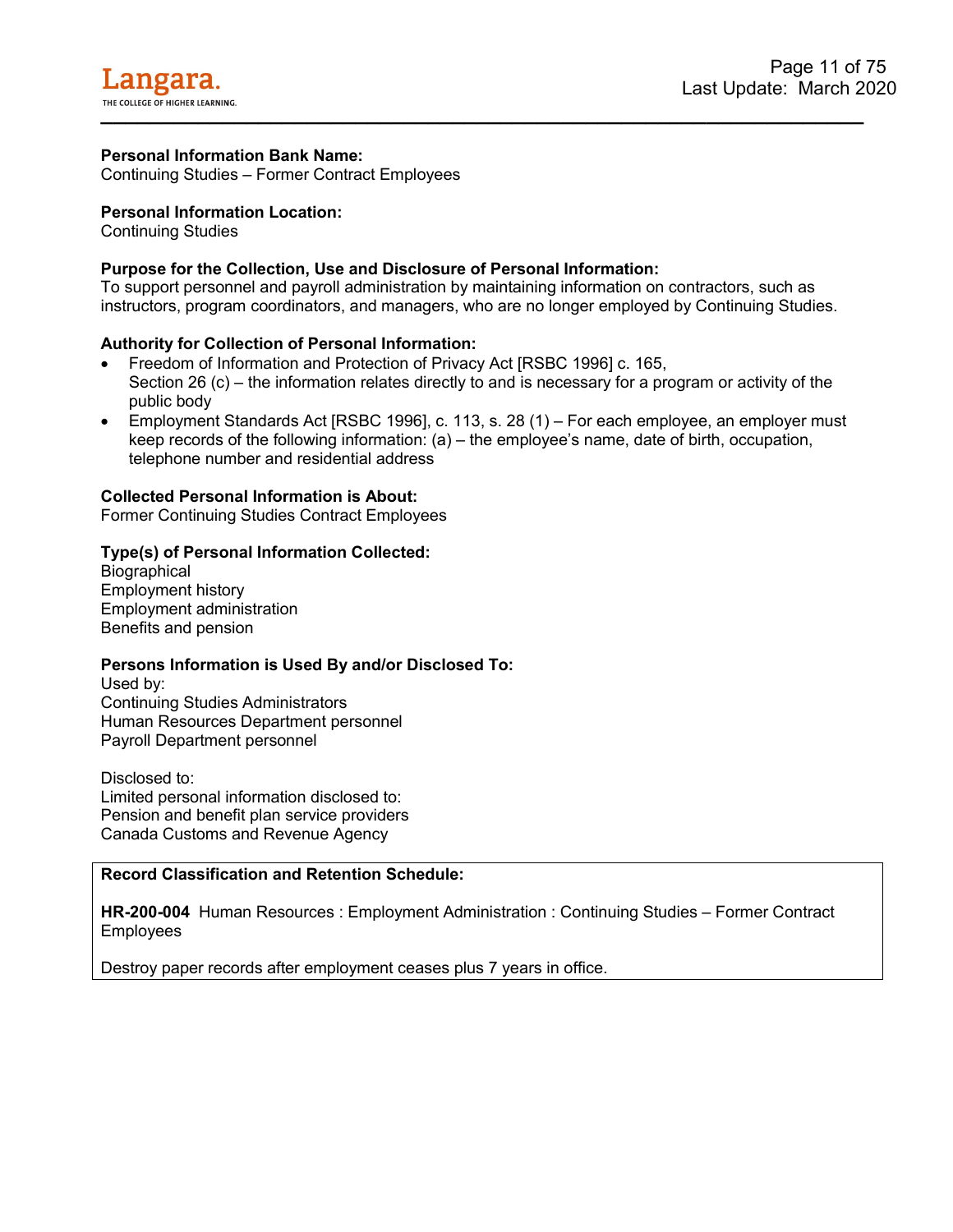<span id="page-12-0"></span>Continuing Studies Student Records

#### **Personal Information Location:**

Continuing Studies

#### **Purpose for the Collection, Use and Disclosure of Personal Information:**

To document students' participation in continuing studies courses and programs from registration to completion.

#### **Authority for Collection of Personal Information:**

- Freedom of Information and Protection of Privacy Act [RSBC 1996] c. 165, Section 26 (c) – the information relates directly to and is necessary for a program or activity of the public body
- College and Institute Act [RSBC 1996] c. 52, Section  $41.1(2)(a)$  – The board may require a student to provide the institution with the personal information that relates directly to and is necessary for an operating program or activity of the institution

#### **Collected Personal Information is About:**

Current and former Continuing Studies students

#### **Type(s) of Personal Information Collected:**

**Biographical** Credit card number

#### **Persons Information is Used By and/or Disclosed To:**

Used by: Continuing Studies personnel

#### **Record Classification and Retention Schedule:**

**SS-110-001** Student Services : Student Records Administration – Continuing Studies : Continuing Studies Student Records

Destroy paper records after 1 year in office.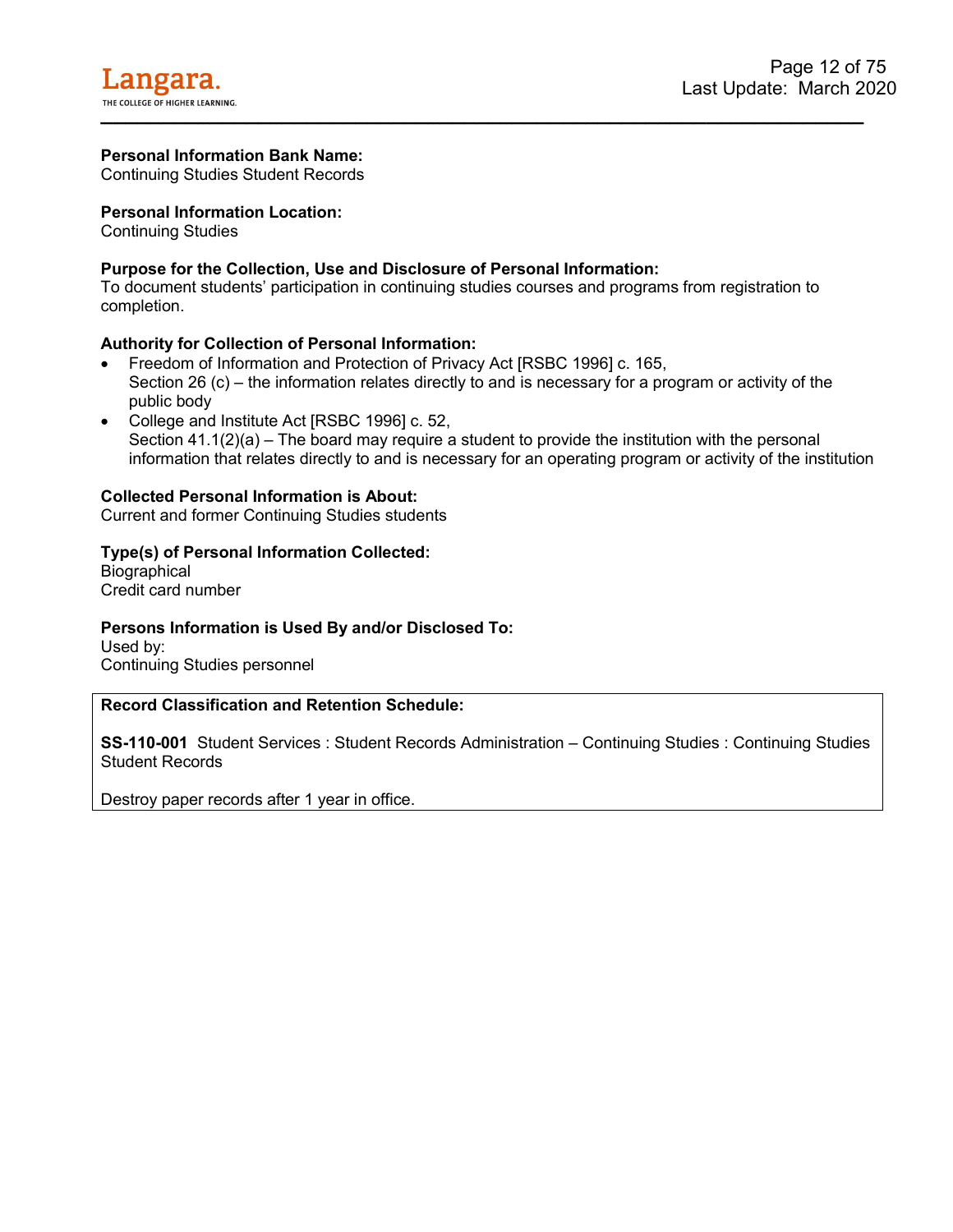<span id="page-13-0"></span>Counselling Services Tracking Program

#### **Personal Information Location:**

Counselling Services

#### **Purpose for the Collection, Use and Disclosure of Personal Information:**

To document and track students' use of Counselling Services such as counselling sessions, educational workshops, and planning sessions.

#### **Authority for Collection of Personal Information:**

• Freedom of Information and Protection of Privacy Act [RSBC 1996] c. 165, Section 26 (c) – the information relates directly to and is necessary for a program or activity of the public body

#### **Collected Personal Information is About:**

Current and former students who obtain counselling services

#### **Type(s) of Personal Information Collected:**

Name Student number

#### **Persons Information is Used By and/or Disclosed To:**

Used by: Counselling Services personnel

#### **Record Classification and Retention Schedule:**

SS-210-004 Student Services : Student Counselling Services : Counselling Services Tracking Program

Delete electronic data when reference use ended plus 1 year on-line.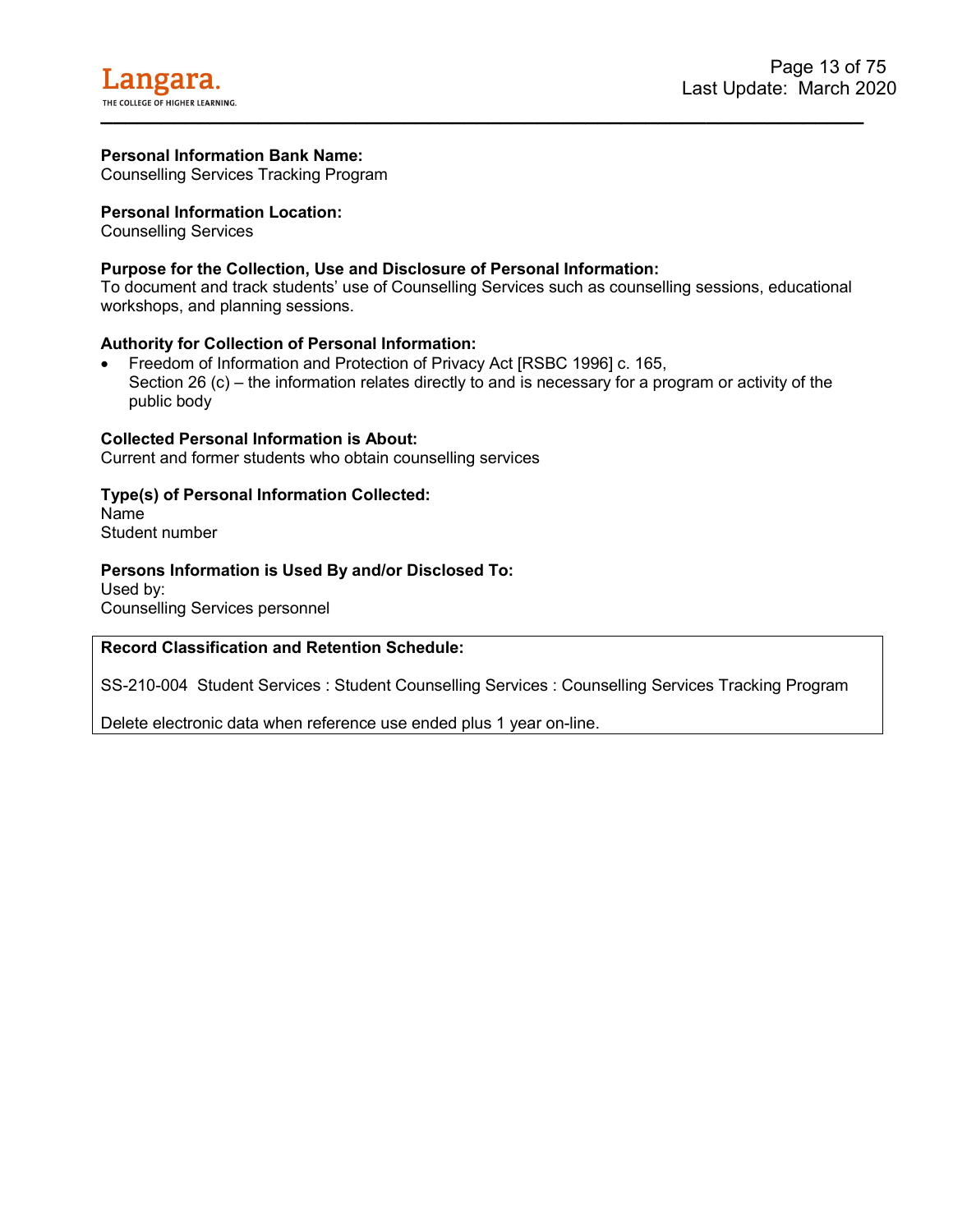<span id="page-14-0"></span>Course Changes, Late Registrations and Withdrawals

#### **Personal Information Location:**

Registrar and Enrolment Services

#### **Purpose for the Collection, Use and Disclosure of Personal Information:**

To review and confirm course changes, late registrations and withdrawals requested by students.

#### **Authority for Collection of Personal Information:**

• Freedom of Information and Protection of Privacy Act [RSBC 1996] c. 165, Section 26 (c) – the information relates directly to and is necessary for a program or activity of the public body

#### **Collected Personal Information is About:**

Current and former students

#### **Type(s) of Personal Information Collected:**

Name Student number Telephone number

#### **Persons Information is Used By and/or Disclosed To:**

Used by: Registrar and Enrolment Services personnel Division Chairs

Disclosed to: Faculty (student's instructor)

#### **Record Classification and Retention Schedule:**

**SS-100-006** Student Services : Student Record Administration : Course Changes, Late Registrations and **Withdrawals** 

Destroy paper records after 1 year in office.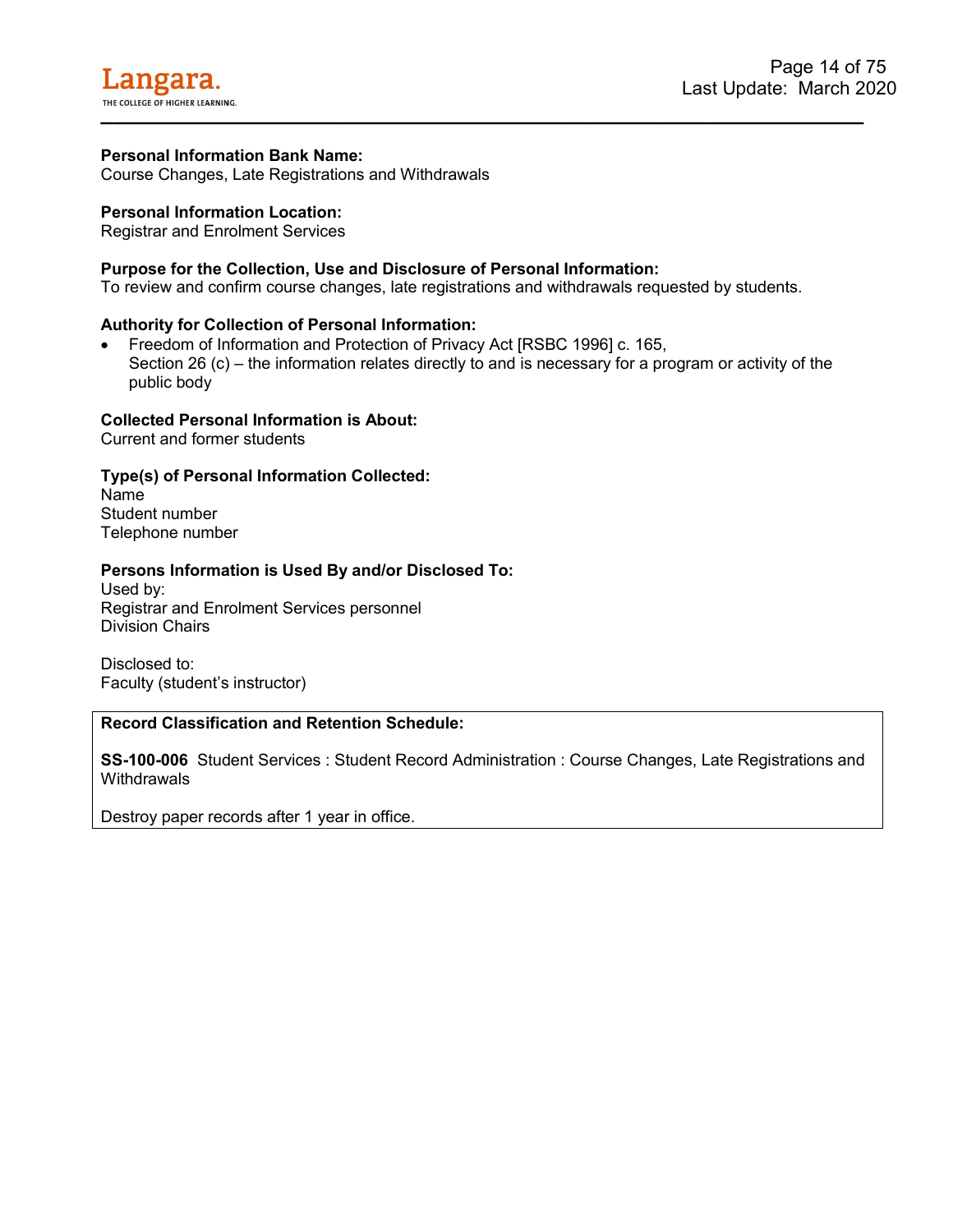<span id="page-15-0"></span>Deferred Tuition Payment Applications

*Note: No new records of this type have been produced since 2013.*

#### **Personal Information Location:**

Financial Aid and Awards Department

#### **Purpose for the Collection, Use and Disclosure of Personal Information:**

To review and approve applications made by students to defer paying tuition fees to prevent being dropped from courses for non-payment.

#### **Authority for Collection of Personal Information:**

• Freedom of Information and Protection of Privacy Act [RSBC 1996] c. 165, Section 26 (c) – the information relates directly to and is necessary for a program or activity of the public body

#### **Collected Personal Information is About:**

Current and former students who have applied for tuition fee deferral

#### **Type(s) of Personal Information Collected:**

**Biographical Educational** Financial

#### **Persons Information is Used By and/or Disclosed To:**

Used by: Financial Aid and Awards Department personnel

#### **Record Classification and Retention Schedule:**

**SS-240-012** Student Services : Financial Aid and Award Administration : Deferred Tuition Payment Applications

Destroy paper records after 2 years in office and 5 years in storage.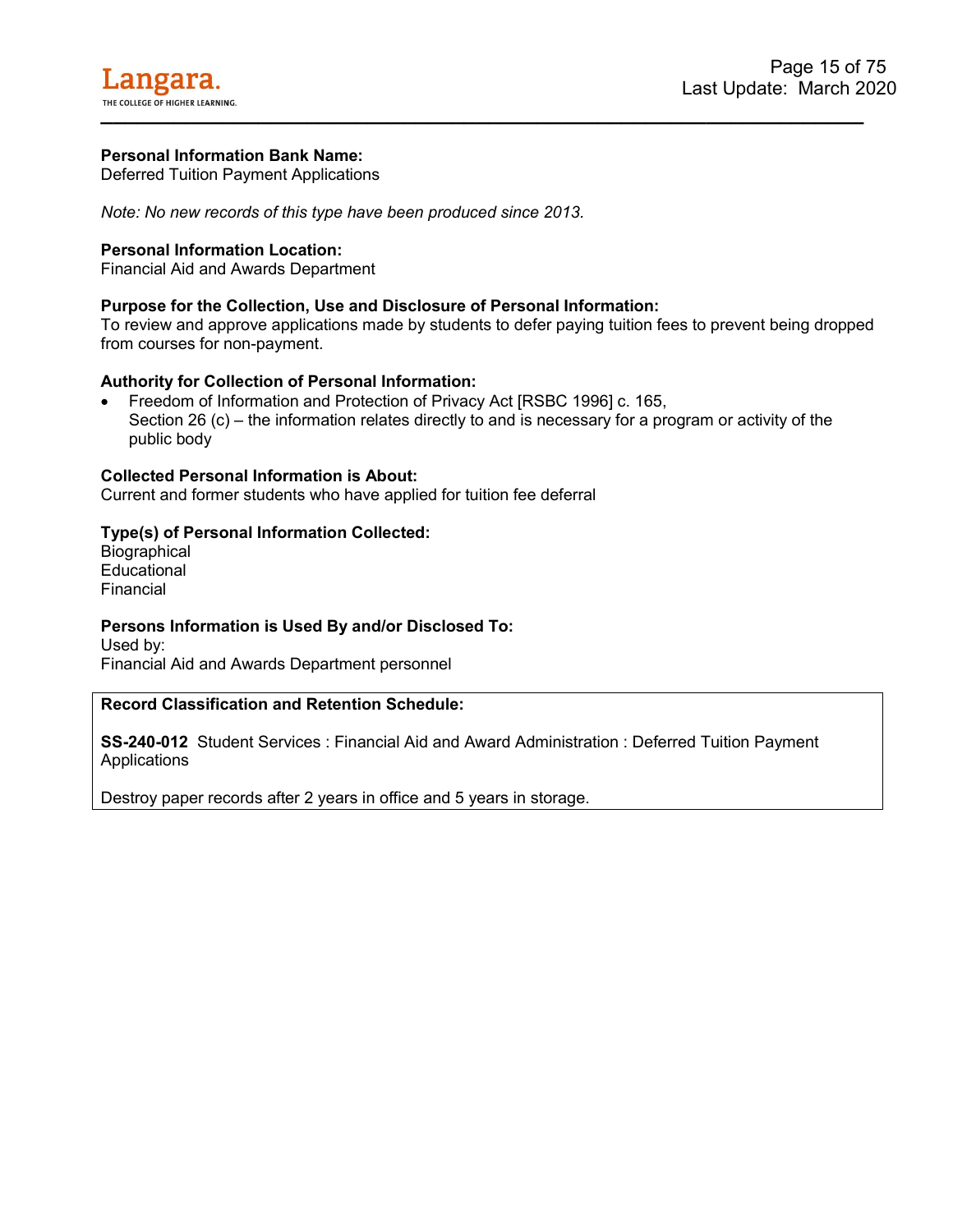<span id="page-16-0"></span>Emergency Loan Applications

#### **Personal Information Location:**

Financial Aid and Awards Department

#### **Purpose for the Collection, Use and Disclosure of Personal Information:**

To review, process and approve emergency loan applications from students who have not yet received their approved student loan or grant funds.

#### **Authority for Collection of Personal Information:**

• Freedom of Information and Protection of Privacy Act [RSBC 1996] c. 165, Section 26 (c) – the information relates directly to and is necessary for a program or activity of the public body

#### **Collected Personal Information is About:**

Current and former students who have obtained financial aid

#### **Type(s) of Personal Information Collected:**

**Biographical** Educational Financial

#### **Persons Information is Used By and/or Disclosed To:**

Financial Aid and Awards personnel

#### **Record Classification and Retention Schedule:**

**SS-240-005** Student Services : Financial Aid and Award Administration : Emergency Loan Applications

Destroy paper records after 4 semesters in office.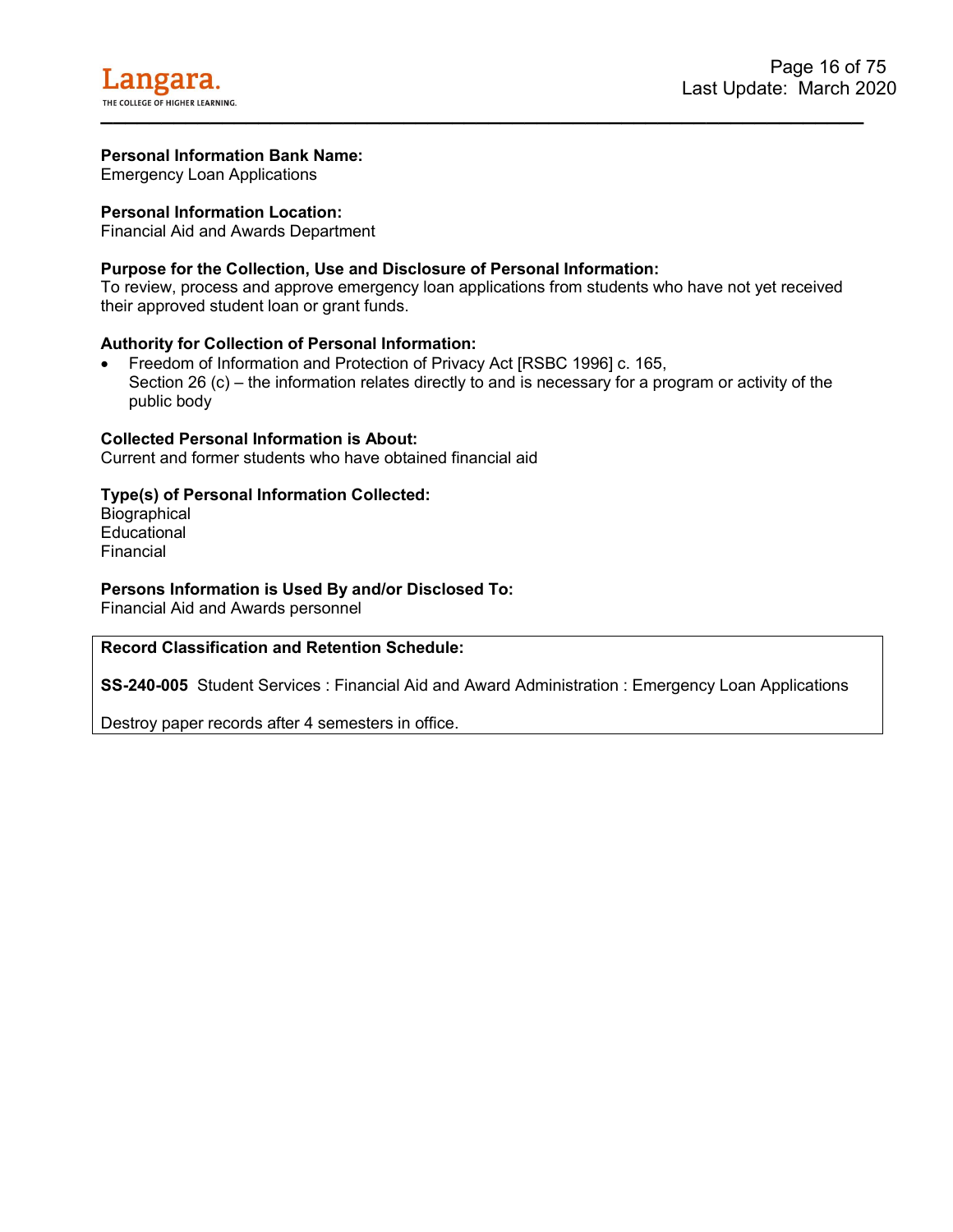

<span id="page-17-0"></span>Employee Grievances

#### **Personal Information Location:**

Human Resources Department

#### **Purpose for the Collection, Use and Disclosure of Personal Information:**

To document employee grievances and resolutions relating to collective agreement administration, discipline, or other workplace matters.

#### **Authority for Collection of Personal Information:**

• Freedom of Information and Protection of Privacy Act [RSBC 1996] c. 165, Section 26 (c) – the information relates directly to and is necessary for a program or activity of the public body

#### **Collected Personal Information is About:**

Current and former employees

#### **Type(s) of Personal Information Collected:**

Name Employee number Nature of grievance

#### **Persons Information is Used By and/or Disclosed To:**

Used by: Human Resources personnel

Disclosed to: Union representative(s) and/or College management where applicable

#### **Record Classification and Retention Schedule:**

**HR-400-004** Human Resources : Employee Relations : Employee Grievances

Transfer paper records to College Archives when case closed plus 3 years in office.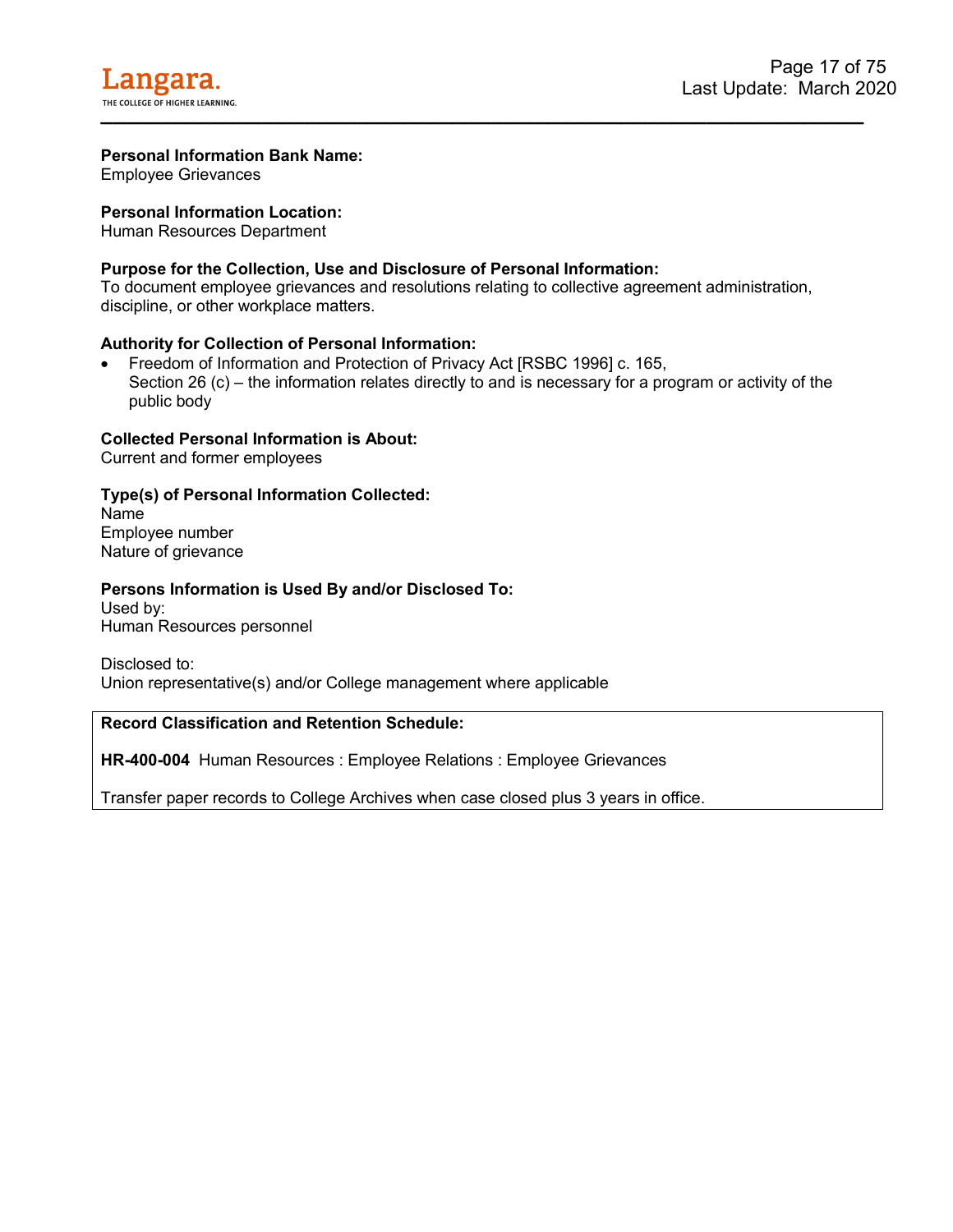<span id="page-18-0"></span>Faculty Discipline / Instruction Concerns Cases

#### **Personal Information Location:**

Office of the Academic Deans

#### **Purpose for the Collection, Use and Disclosure of Personal Information:**

To review and resolve disciplinary matters that involve faculty members and concerns about instruction that involve any individual defined as a teacher in the College's Concerns About Instruction Policy.

#### **Authority for Collection of Personal Information:**

• Freedom of Information and Protection of Privacy Act [RSBC 1996] c. 165, Section 26 (c) – the information relates directly to and is necessary for a program or activity of the public body

#### **Collected Personal Information is About:**

Current and former faculty and individuals that directly support instruction such as Laboratory **Demonstrators** 

#### **Type(s) of Personal Information Collected:**

Name Employee number Nature of disciplinary matter or concern about instruction

#### **Persons Information is Used By and/or Disclosed To:**

Used by: Academic Deans

Disclosed to: Human Resources personnel

#### **Record Classification and Retention Schedule:**

**HR-400-006** Human Resources : Employee Relations : Faculty Discipline / Instruction Concerns Cases

Destroy paper records when case closed plus 2 years after date of last infraction.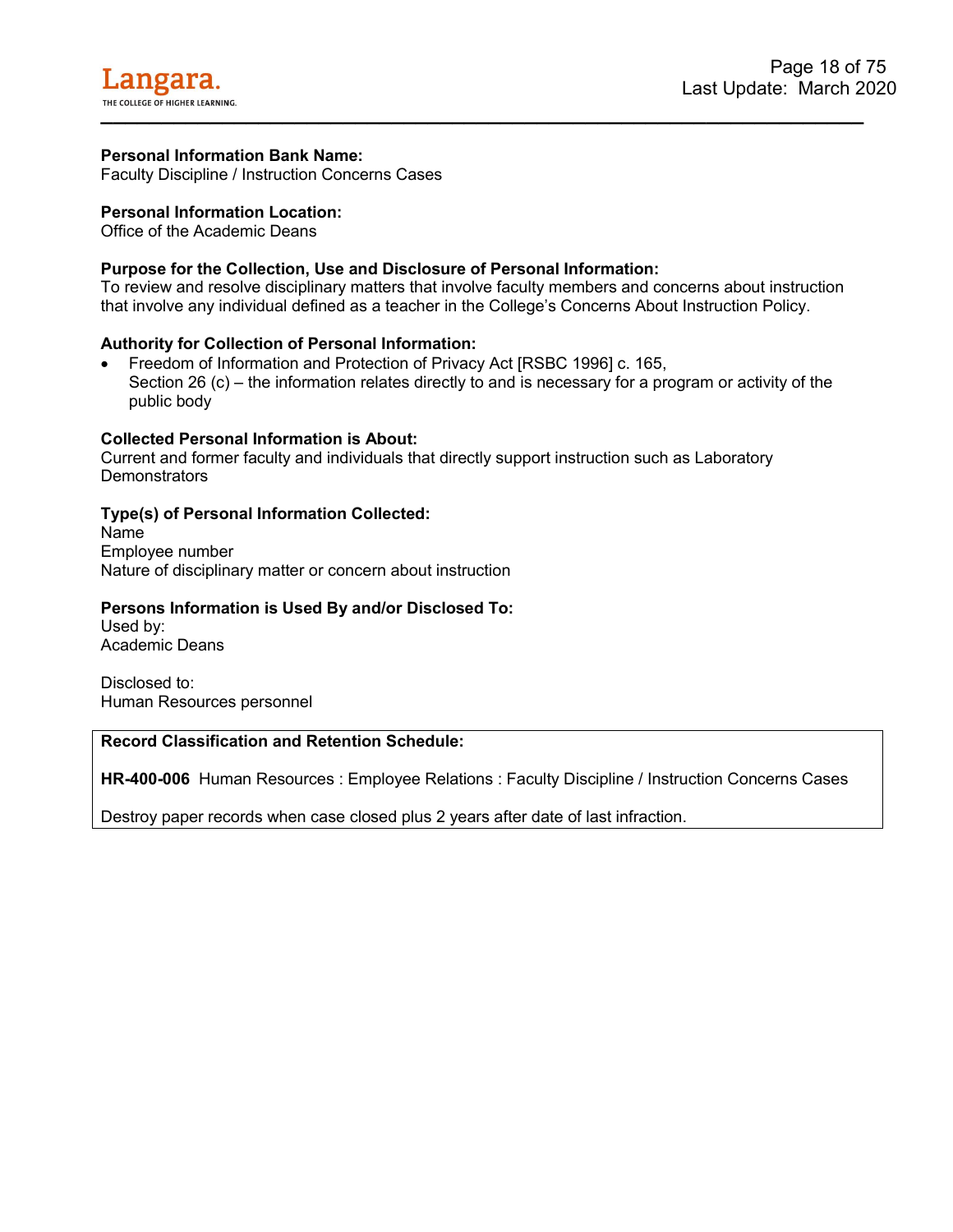<span id="page-19-0"></span>Faculty Non-Instructional Duty Reports

#### **Personal Information Location:**

Division Chairs' Office

#### **Purpose for the Collection, Use and Disclosure of Personal Information:**

To document the activities undertaken by faculty members during their annual non-instructional term. Department or Division Chairs review non-instructional duty reports during faculty performance reviews.

#### **Authority for Collection of Personal Information:**

• Freedom of Information and Protection of Privacy Act [RSBC 1996] c. 165, Section 26 (c) – the information relates directly to and is necessary for a program or activity of the public body

#### **Collected Personal Information is About:**

Current and former faculty

#### **Type(s) of Personal Information Collected:**

Name **Department** 

#### **Persons Information is Used By and/or Disclosed To:**

Used by: Department Chairs Division Chairs

#### **Record Classification and Retention Schedule:**

**HR-205-001** Human Resources : Employment Administration – Professional Development : Faculty Non-Instructional Duty Reports

Destroy paper records after 5 years in office and 5 years in storage.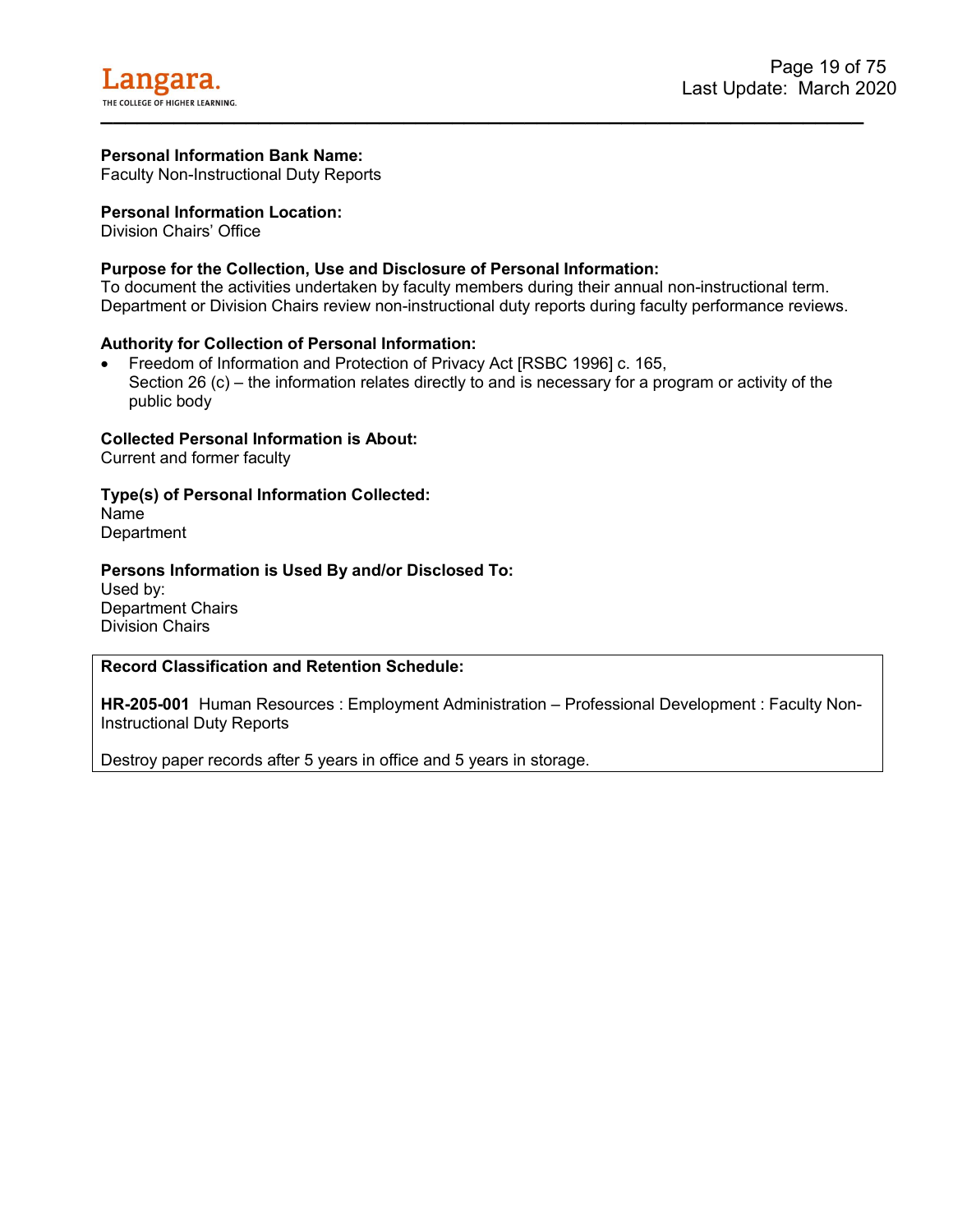<span id="page-20-0"></span>Financial Aid System

#### **Personal Information Location:**

Financial Aid and Awards Department

#### **Purpose for the Collection, Use and Disclosure of Personal Information:**

To to review, process, and award bursaries and scholarships to eligible students, and to report financial aid information to the Ministry of Advanced Education Special Programs Branch.

#### **Authority for Collection of Personal Information:**

• Freedom of Information and Protection of Privacy Act [RSBC 1996] c. 165, Section 26 (c) – the information relates directly to and is necessary for a program or activity of the public body

#### **Collected Personal Information is About:**

Current and former students who have applied for financial aid.

#### **Type(s) of Personal Information Collected:**

**Biographical Educational** Financial

#### **Persons Information is Used By and/or Disclosed To:**

Used by: Financial Aid and Awards Department personnel

Disclosed to: Ministry of Advanced Education, Student Services Branch

#### **Record Classification and Retention Schedule:**

**SS-240-002** Student Services : Financial Aid and Awards Administration : Financial Aid System

Retain electronic data on-line indefinitely.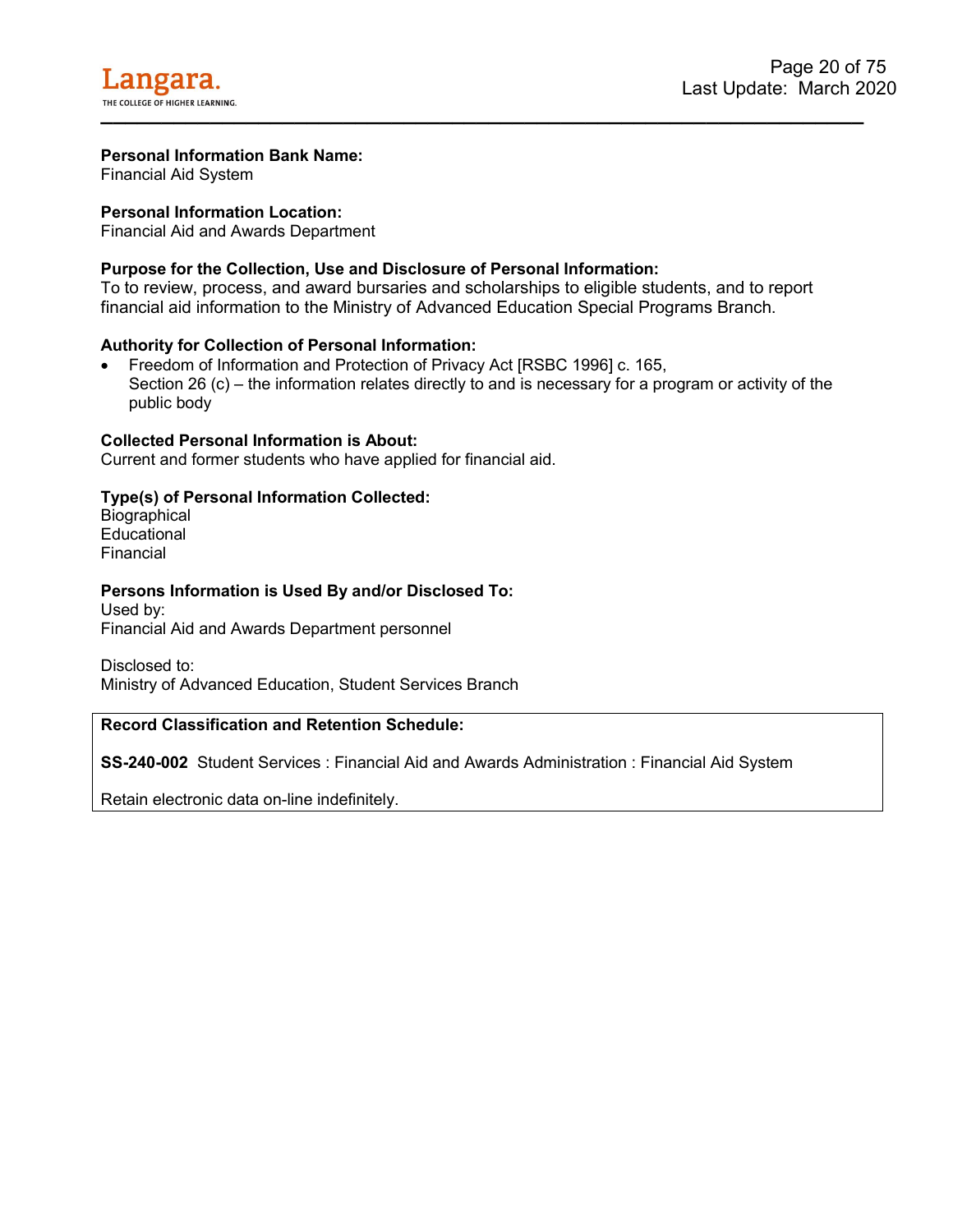<span id="page-21-0"></span>Financial Aid – Student Cases

#### **Personal Information Location:**

Financial Aid and Awards Department

#### **Purpose for the Collection, Use and Disclosure of Personal Information:**

To document communications with and about individual students, as well as record other information relating to financial aid matters that has not been documented elsewhere.

#### **Authority for Collection of Personal Information:**

• Freedom of Information and Protection of Privacy Act [RSBC 1996] c. 165, Section 26 (c) – the information relates directly to and is necessary for a program or activity of the public body

#### **Collected Personal Information is About:**

Current and former students who have applied for financial aid

#### **Type(s) of Personal Information Collected:**

**Biographical** Educational Financial

#### **Persons Information is Used By and/or Disclosed To:**

Used by: Financial Aid and Awards Department personnel

Disclosed to: Ministry of Advanced Education, Student Services Branch

#### **Record Classification and Retention Schedule:**

**SS-240-009** Student Services : Financial Aid and Award Administration : Financial Aid – Student Cases

Destroy paper records after 1 year in office.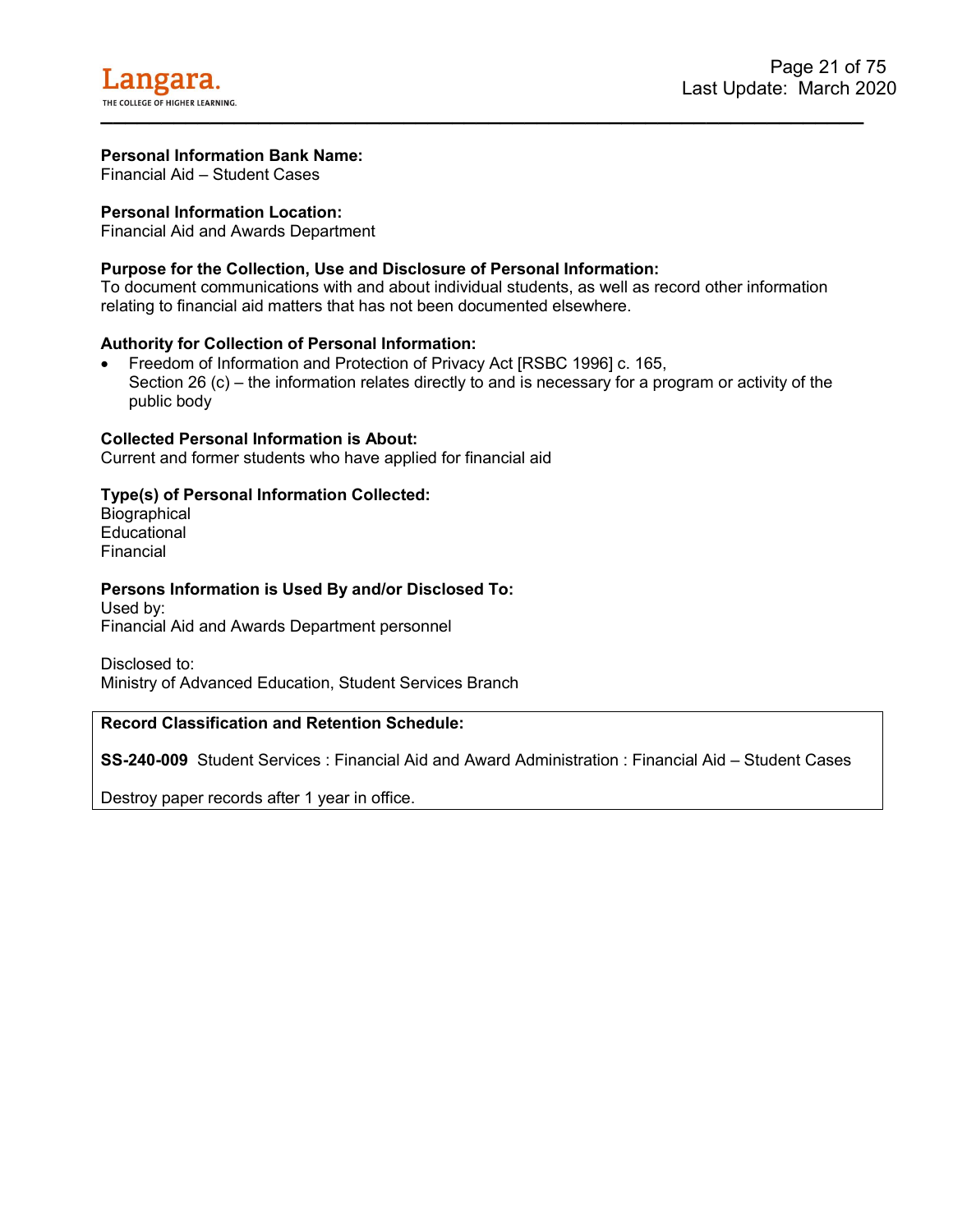<span id="page-22-0"></span>First Nations Student Records

#### **Personal Information Location:**

Services for Aboriginal Students Department

#### **Purpose for the Collection, Use and Disclosure of Personal Information:**

To document some of the services provided to individual students, especially liaison with funding agencies and government ministries on behalf of the student. The official student academic record is maintained by Registrar and Enrolment Services.

#### **Authority for Collection of Personal Information:**

• Freedom of Information and Protection of Privacy Act [RSBC 1996] c. 165, Section 26 (c) – the information relates directly to and is necessary for a program or activity of the public body

#### **Collected Personal Information is About:**

Current and former students

#### **Type(s) of Personal Information Collected:**

**Biographical Educational** Financial

#### **Persons Information is Used By and/or Disclosed To:**

Used by: Services for Aboriginal Students Department personnel

Limited personal information disclosed to: First Nations band and tribal administrators Sponsoring agencies Provincial government ministries

#### **Record Classification and Retention Schedule:**

**SS-370-001** Student Services : First Nations Education Services : First Nations Student Records

Destroy paper records after date of last attendance plus 3 years in office.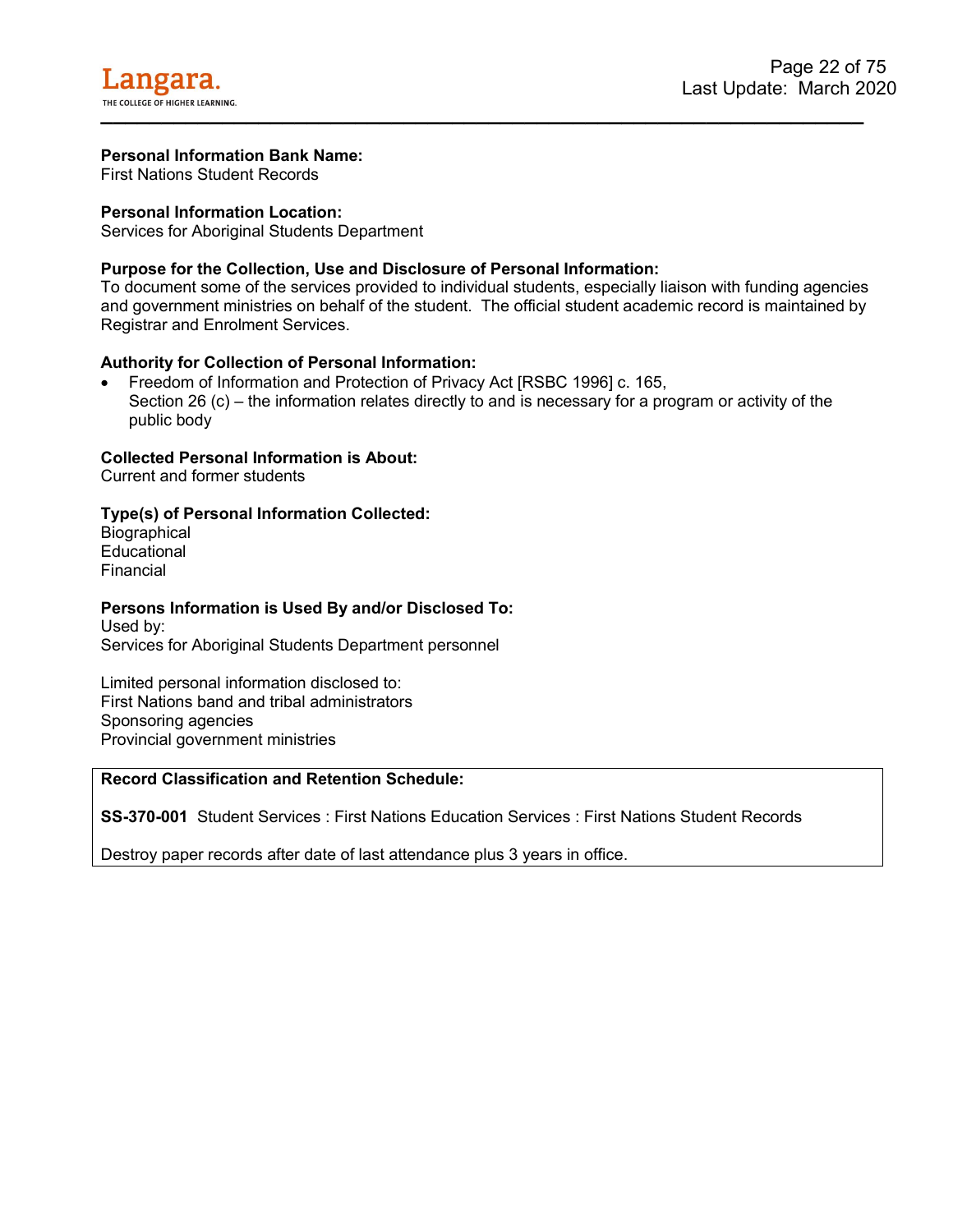<span id="page-23-0"></span>Homestay Applications – Long-Term Stays

#### **Personal Information Location:**

Homestay (International Education) Department

#### **Purpose for the Collection, Use and Disclosure of Personal Information:**

To process applications made by international students and non-students for Homestay placements with local families of two months or longer.

#### **Authority for Collection of Personal Information:**

• Freedom of Information and Protection of Privacy Act [RSBC 1996] c. 165, Section 26 (c) – the information relates directly to and is necessary for a program or activity of the public body

#### **Collected Personal Information is About:**

Current and former Homestay Program participants

#### **Type(s) of Personal Information Collected:**

Biographical, including family members' names and ages and emergency contact **Educational** Financial Medical

#### **Persons Information is Used By and/or Disclosed To:**

Used by: Homestay (International Education) Department personnel Financial Services – General Accounting Department personnel

Limited personal information disclosed to: Homestay family with whom the student is placed

#### **Record Classification and Retention Schedule:**

**SS-350-002** Student Services : Homestay Program Administration : Homestay Applications – Long-Term Stays

Destroy paper records after participant departs Canada and file becomes inactive plus 1 year in office.

*Note:* These records were transferred from SS-350-003 Homestay Family Applications – Active after the participant departed Canada.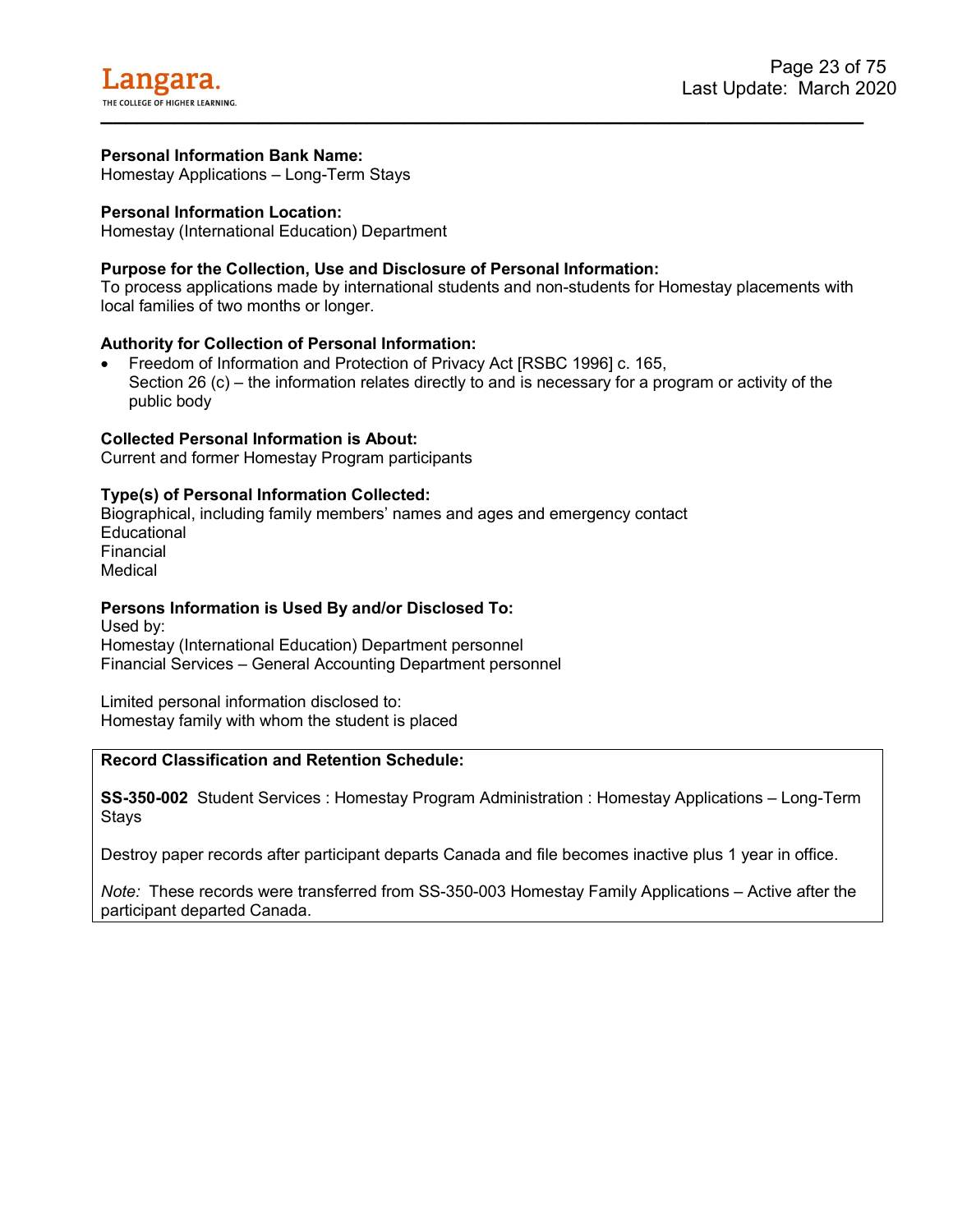<span id="page-24-0"></span>Homestay Applications – Long-Term Stays – High School Students

#### **Personal Information Location:**

Homestay (International Education) Department

#### **Purpose for the Collection, Use and Disclosure of Personal Information:**

To process applications made by international high school students for Homestay placements of two months or longer. The Homestay Program places international education students and non-students with families.

#### **Authority for Collection of Personal Information:**

• Freedom of Information and Protection of Privacy Act [RSBC 1996] c. 165, Section 26 (c) – the information relates directly to and is necessary for a program or activity of the public body

#### **Collected Personal Information is About:**

Current and former Homestay program participants.

#### **Type(s) of Personal Information Collected:**

Biographical, including local emergency contact **Educational** Financial

#### **Persons Information is Used By and/or Disclosed To:**

Used by: Homestay (International Education) Department personnel Financial Services – General Accounting Department personnel

Limited personal information disclosed to: Homestay family with whom the student is placed

#### **Record Classification and Retention Schedule:**

**SS-350-007** Student Services : Homestay Program Administration : Homestay Applications – Long-Term Stays – High School Students

Destroy paper records after student departs Canada and the file becomes inactive plus 1 year in office and 6 years in storage.

*Note:* These records were transferred from SS-350-003 Homestay Family Applications – Active after the student departed Canada.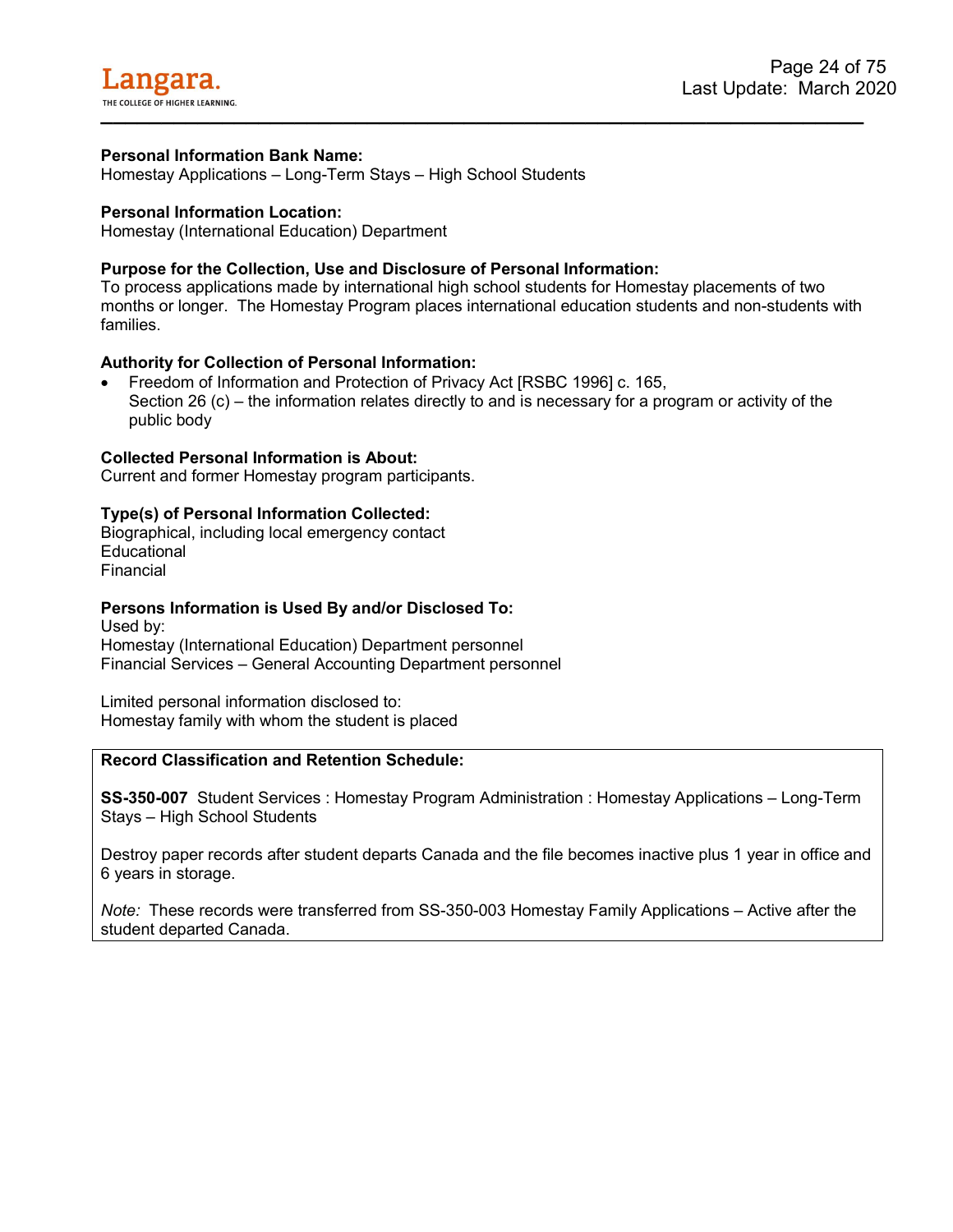<span id="page-25-0"></span>Homestay Applications – Short-Term Stays

#### **Personal Information Location:**

Homestay (International Education) Department

#### **Purpose for the Collection, Use and Disclosure of Personal Information:**

To process applications made by international students and non-students for Homestay placements with local families of up to two months.

#### **Authority for Collection of Personal Information:**

• Freedom of Information and Protection of Privacy Act [RSBC 1996] c. 165, Section 26 (c) – the information relates directly to and is necessary for a program or activity of the public body

#### **Collected Personal Information is About:**

Current and former Homestay Program participants

#### **Type(s) of Personal Information Collected:**

Biographical, including family members' names and ages and emergency contact **Educational** Financial Medical

#### **Persons Information is Used By and/or Disclosed To:**

Used by: Homestay (International Education) Department personnel Financial Services – General Accounting Department personnel

Limited personal information disclosed to: Homestay family with whom the student is placed

#### **Record Classification and Retention Schedule:**

**SS-350-001** Student Services : Homestay Program Administration : Homestay Applications – Short-Term Stays

Destroy paper records after participant departs Canada and file becomes inactive plus 1 year in office and 6 years in storage.

*Note:* These records were transferred from SS-350-003 Homestay Family Applications – Active after the participant departed Canada.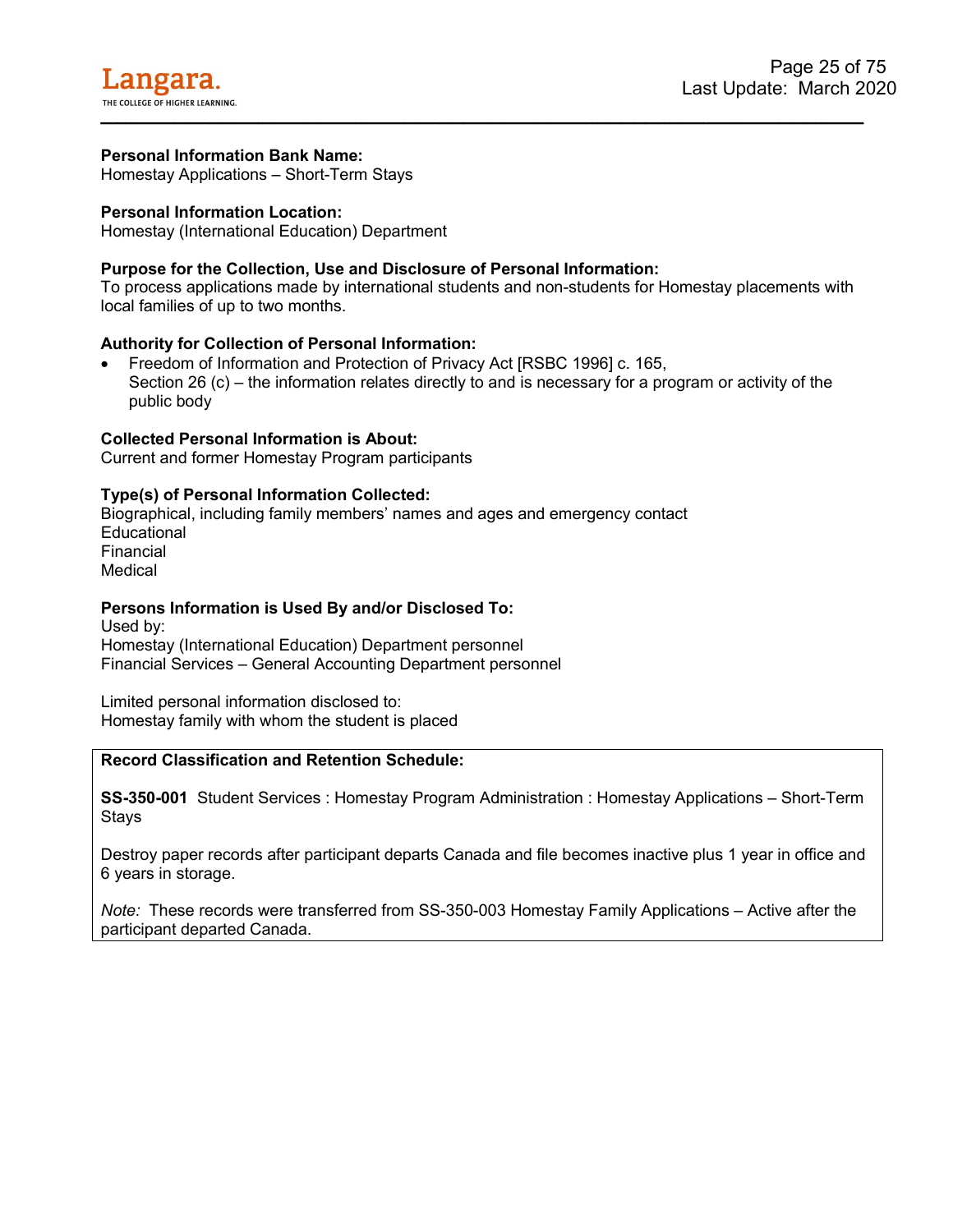<span id="page-26-0"></span>Homestay Family Applications – Active

#### **Personal Information Location:**

Homestay (International Education) Department

#### **Purpose for the Collection, Use and Disclosure of Personal Information:**

To process applications made by local families to participate in the Homestay Program which places international educations students with families.

#### **Authority for Collection of Personal Information:**

• Freedom of Information and Protection of Privacy Act [RSBC 1996] c. 165, Section 26 (c) – the information relates directly to and is necessary for a program or activity of the public body

#### **Collected Personal Information is About:**

Current successful Homestay host families

#### **Type(s) of Personal Information Collected:**

**Biographical** Financial

#### **Persons Information is Used By and/or Disclosed To:**

Used by: Homestay (International Education) Department personnel

#### **Record Classification and Retention Schedule:**

**SS-350-003** Student Services : Homestay Program Administration : Homestay Family Applications – Active

Destroy paper records after file becomes inactive plus 1 year in office.

*Note:* After student departs Canada, the student's application and other student-related records are transferred to either **SS-350-001** Homestay Applications – Short-term Stays or **SS-350-002** Homestay Applications – Long-term Stays.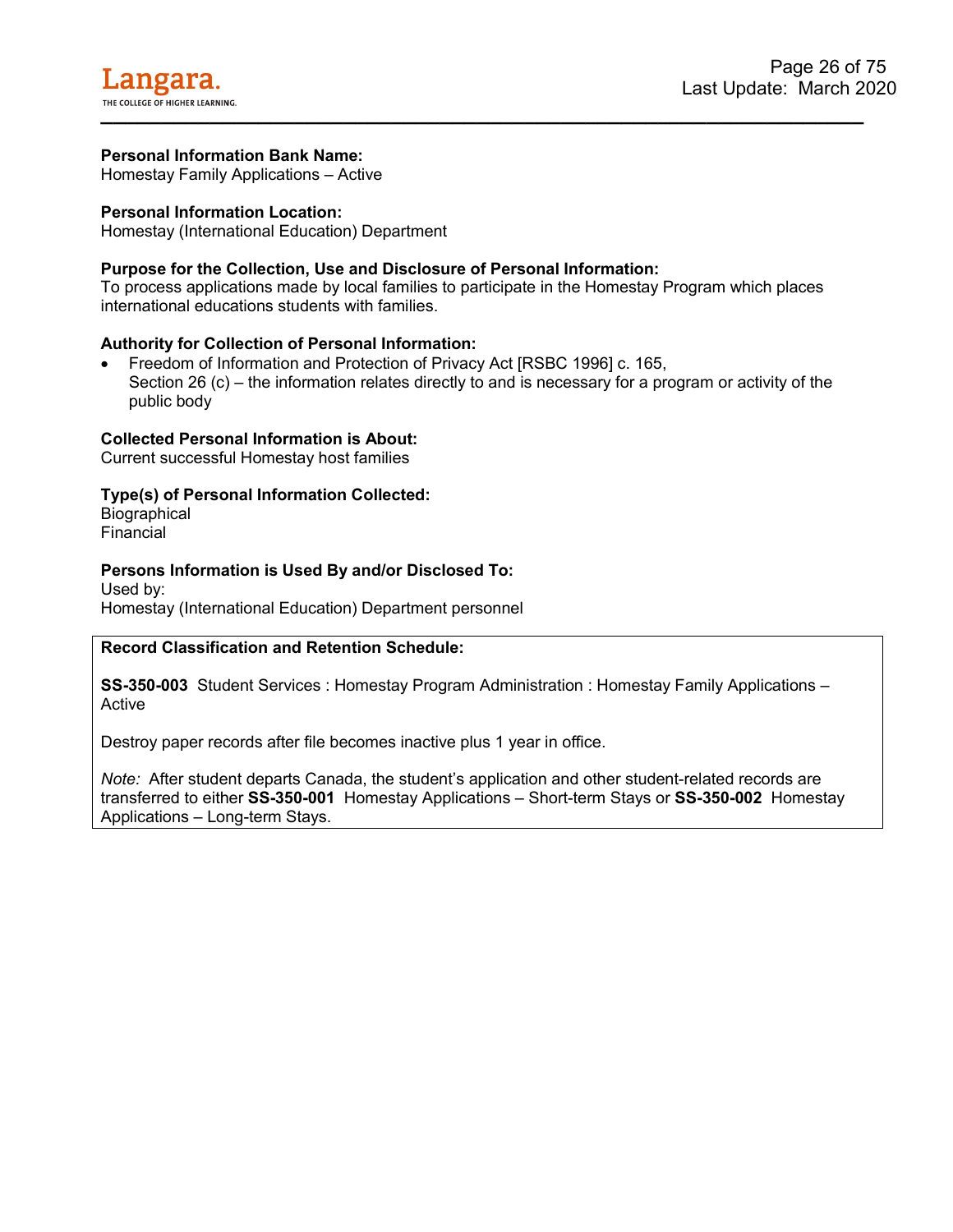<span id="page-27-0"></span>Homestay Family Applications – Criminal Record Search Results

#### **Personal Information Location:**

Homestay (International Education) Department

#### **Purpose for the Collection, Use and Disclosure of Personal Information:**

To help ensure the safety of Homestay Program participants by confirming that host family applicants do not have any family members over the age of 19 with a criminal record.

#### **Authority for Collection of Personal Information:**

• Freedom of Information and Protection of Privacy Act [RSBC 1996] c. 165, Section 26 (c) – the information relates directly to and is necessary for a program or activity of the public body

#### **Collected Personal Information is About:**

Current and former successful Homestay host family applicants

#### **Type(s) of Personal Information Collected:**

Name Criminal record search results

#### **Persons Information is Used By and/or Disclosed To:**

Used by: Homestay (International Education) Department personnel

#### **Record Classification and Retention Schedule:**

**SS-350-006** Student Services : Homestay Program Administration : Homestay Family Applications – Criminal Record Search Results

Destroy paper records after results are superseded or made obsolete and after at lest 1 year in office.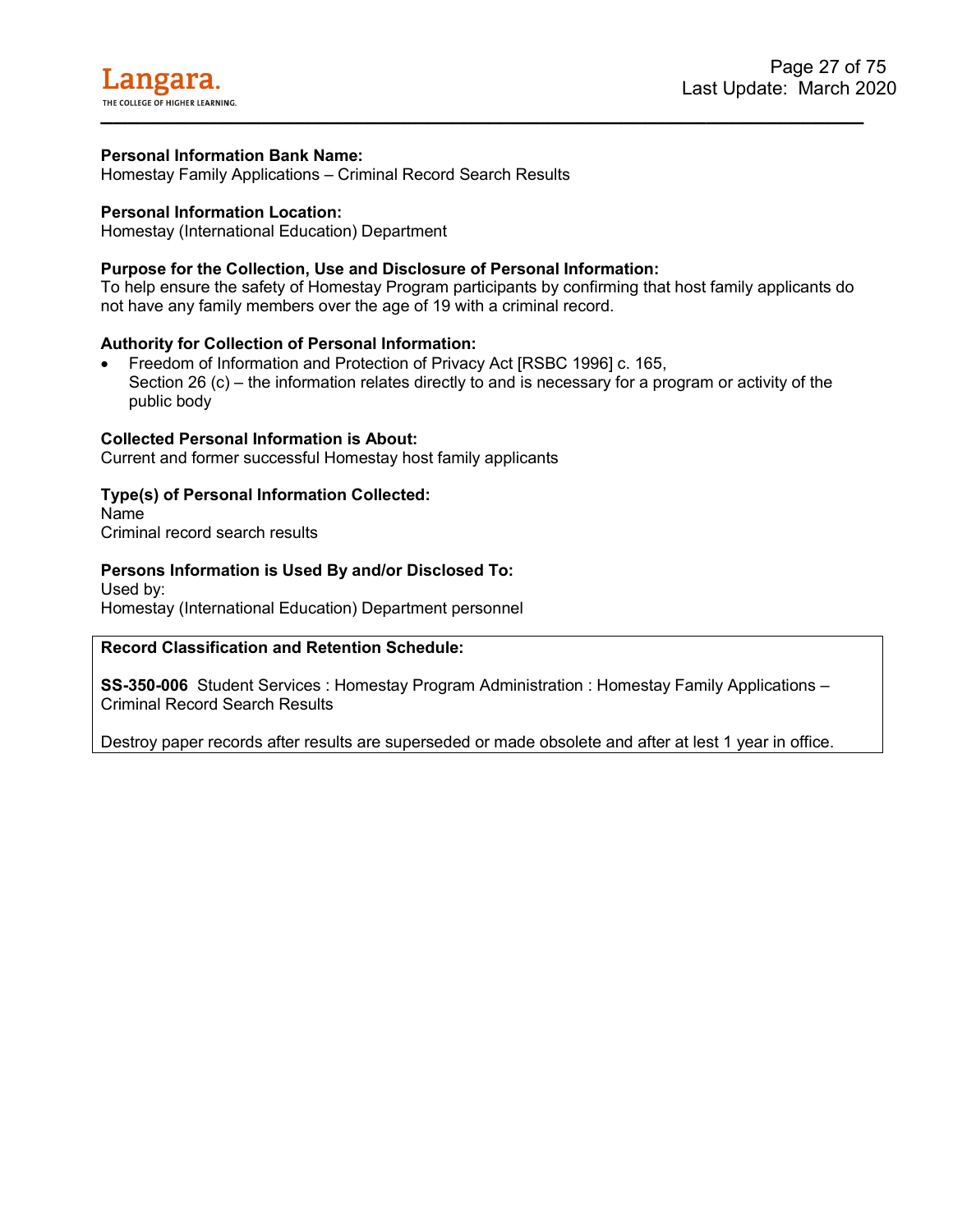<span id="page-28-0"></span>Homestay Family Applications – Not Active

#### **Personal Information Location:**

Homestay (International Education) Department

#### **Purpose for the Collection, Use and Disclosure of Personal Information:**

To maintain information on local families who have been accepted to participate in the Homestay Program but who are not currently active, and families who have been refused or not recommended. The Homestay Program places international educations students with families.

#### **Authority for Collection of Personal Information:**

• Freedom of Information and Protection of Privacy Act [RSBC 1996] c. 165, Section 26 (c) – the information relates directly to and is necessary for a program or activity of the public body

#### **Collected Personal Information is About:**

Current inactive, refused or not recommended as Homestay host families

#### **Type(s) of Personal Information Collected:**

**Biographical** Financial

#### **Persons Information is Used By and/or Disclosed To:**

Used by: Homestay (International Education) Department personnel

#### **Record Classification and Retention Schedule:**

**SS-350-004** Student Services : Homestay Program Administration : Homestay Family Applications – Not Active

Destroy paper records after reference use ended plus 1 year in office.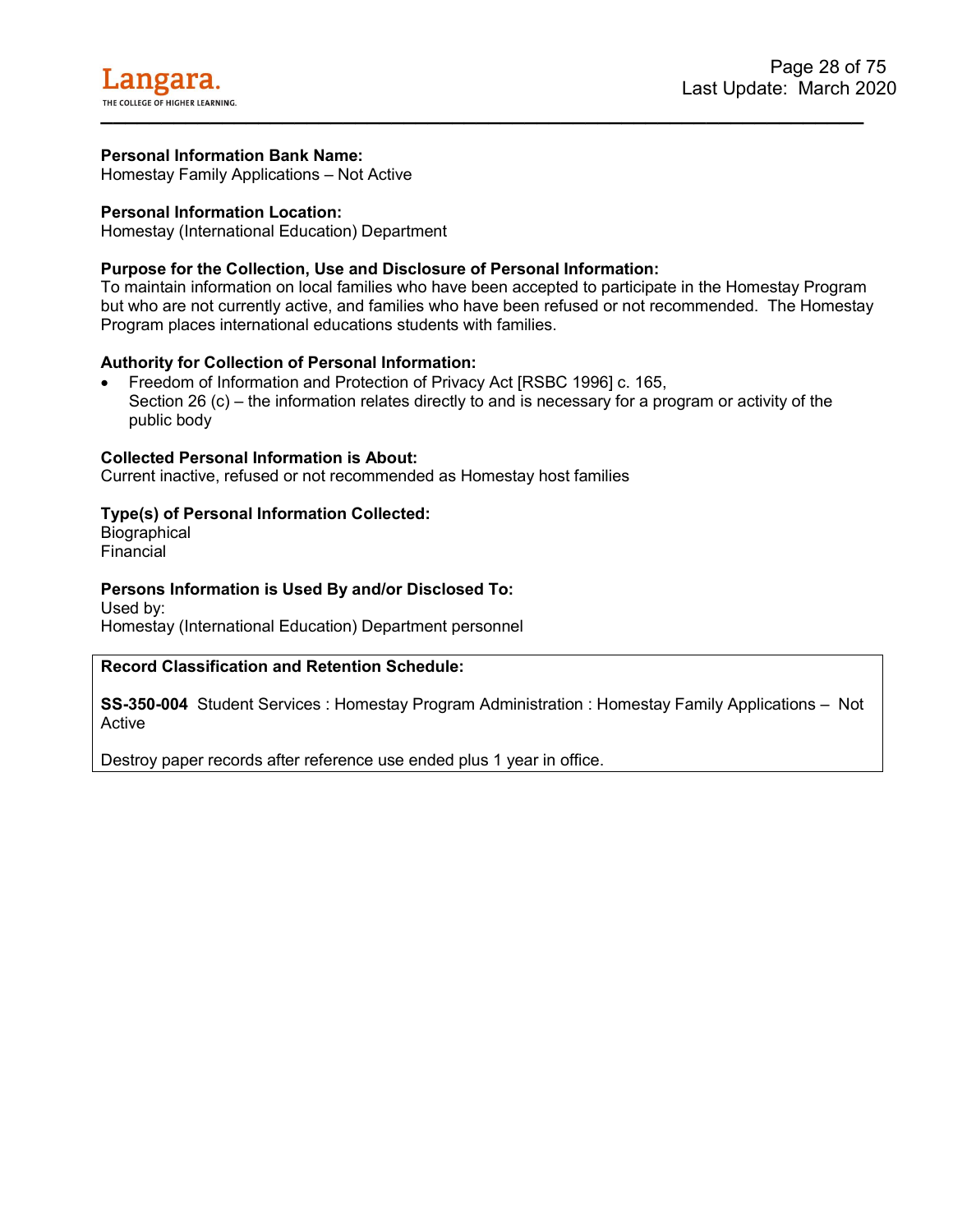<span id="page-29-0"></span>Human Resources Records – Active Faculty

#### **Personal Information Location:**

Office of the Academic Deans

#### **Purpose for the Collection, Use and Disclosure of Personal Information:**

To maintain current and historical information on current faculty members for performance evaluations and leave management. These records are not considered part of the official personnel file maintained by the Human Resources and Payroll departments.

#### **Authority for Collection of Personal Information:**

• Freedom of Information and Protection of Privacy Act [RSBC 1996] c. 165, Section 26 (c) – the information relates directly to and is necessary for a program or activity of the public body

#### **Collected Personal Information is About:**

Active faculty

#### **Type(s) of Personal Information Collected:**

**Biographical** Employment history Employment administration

#### **Persons Information is Used By and/or Disclosed To:**

Used by: Academic Deans Division Chairs Department Chairs Dean and Division Chair Administrative Assistants

#### **Record Classification and Retention Schedule:**

**HR-200-006** Human Resources : Employment Administration : Human Resources Records – Active **Faculty** 

Transfer paper records to HR-200-007 when employment ceases.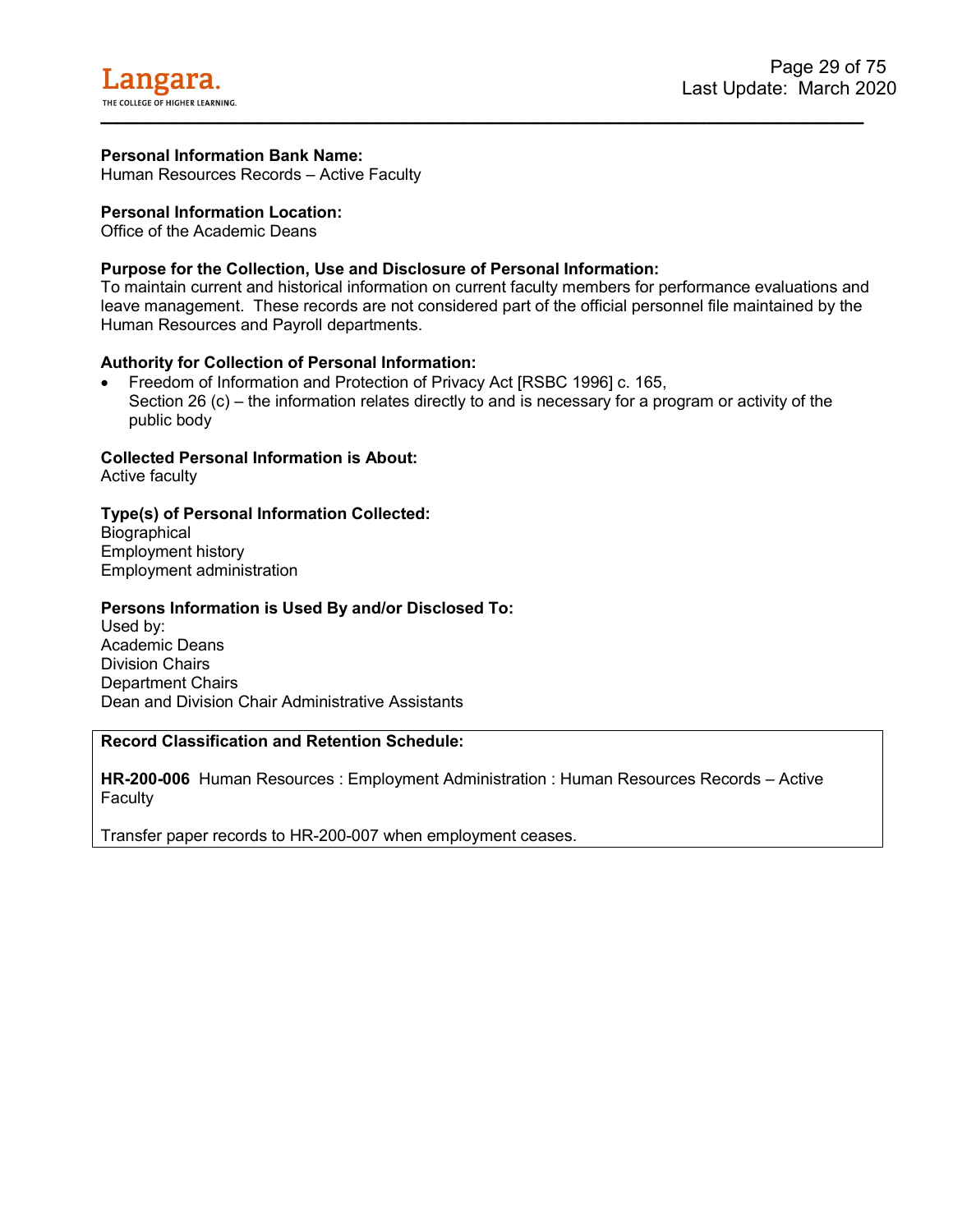

<span id="page-30-0"></span>Human Resources Records – Athletic Program Volunteers

#### **Personal Information Location:**

Athletics and Intramurals Department

#### **Purpose for the Collection, Use and Disclosure of Personal Information:**

To maintain current and historical information on athletic coaches who volunteer their services to the College on a part-time basis.

#### **Authority for Collection of Personal Information:**

• Freedom of Information and Protection of Privacy Act [RSBC 1996] c. 165, Section 26 (c) – the information relates directly to and is necessary for a program or activity of the public body

#### **Collected Personal Information is About:**

Current and former volunteer coaches

#### **Type(s) of Personal Information Collected:**

**Biographical** Employment history Employment administration

#### **Persons Information is Used By and/or Disclosed To:**

Used by: Athletics and Intramurals personnel

#### **Record Classification and Retention Schedule:**

**HR-203-001** Human Resources : Employment Administration – Volunteers : Human Resources Records – Athletic Program Volunteers

Destroy after volunteer activity ceases plus 7 years in office.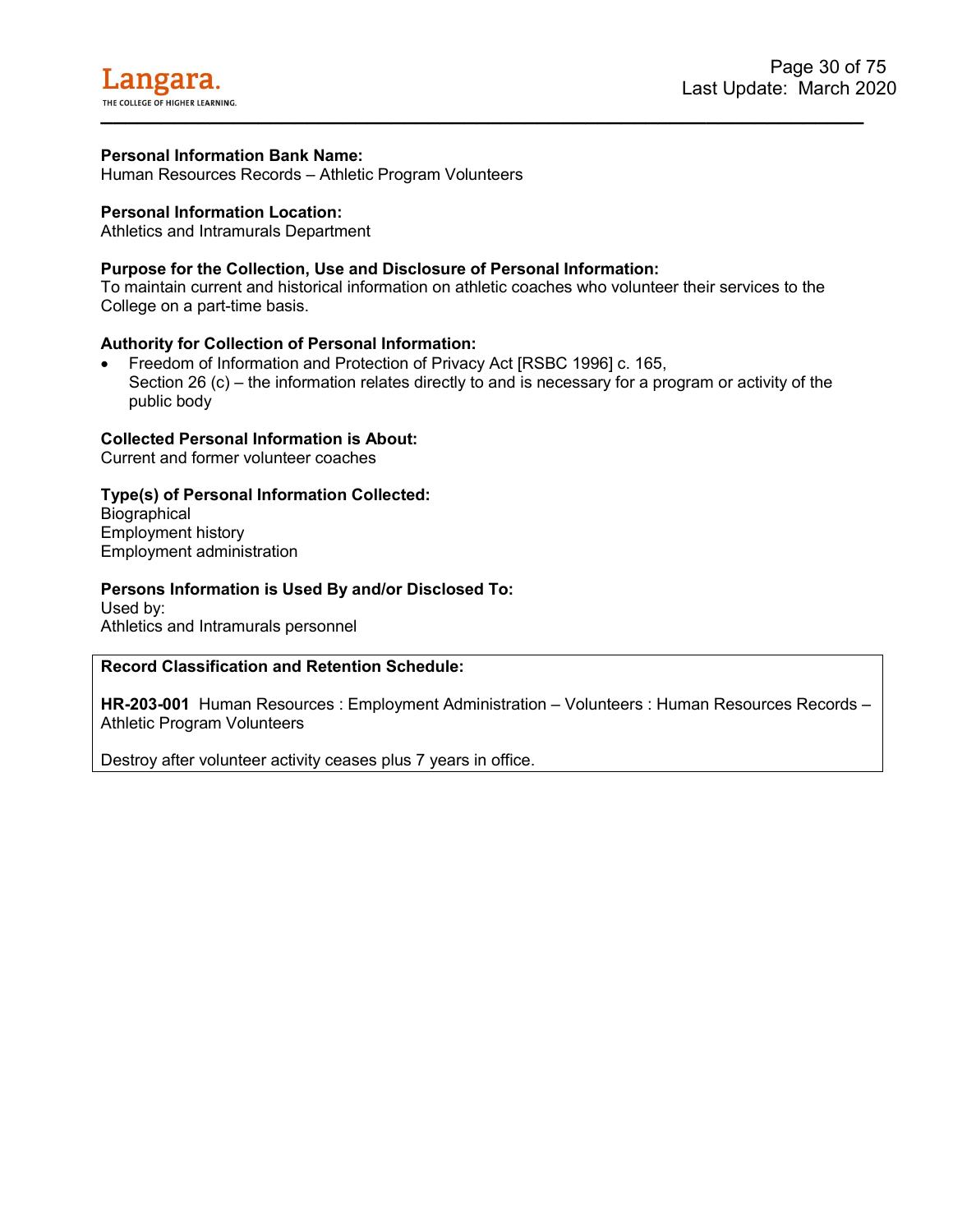<span id="page-31-0"></span>Human Resources Records – Departmental

#### **Personal Information Location:**

Office of Department Chair, Division Chair or College Administrator

#### **Purpose for the Collection, Use and Disclosure of Personal Information:**

To have ready access to employment-related information about departmental personnel. These records are not considered part of the official personnel file maintained by the Human Resources and Payroll departments.

#### **Authority for Collection of Personal Information:**

• Freedom of Information and Protection of Privacy Act [RSBC 1996] c. 165, Section 26 (c) – the information relates directly to and is necessary for a program or activity of the public body

#### **Collected Personal Information is About:**

Current and former employees

#### **Type(s) of Personal Information Collected:**

**Biographical** Employment history Employment administration

#### **Persons Information is Used By and/or Disclosed To:**

Used by: Department Chairs Division Chairs College Administrators

#### **Record Classification and Retention Schedule:**

**AD-140-002** Administration : Department Management : Human Resources Records – Departmental

Destroy paper records after employment ceases or employee transfers from department plus 1 year in office.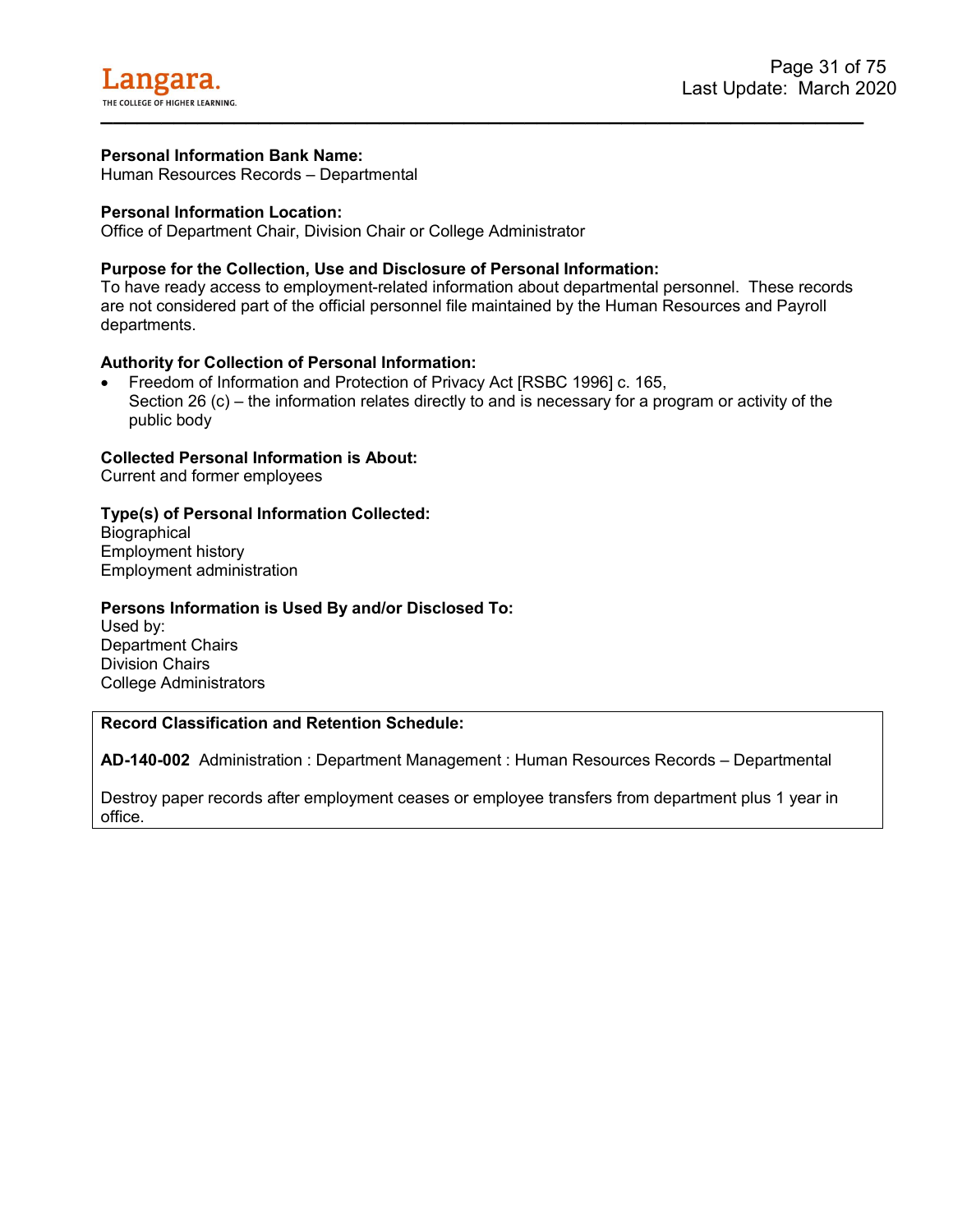<span id="page-32-0"></span>Human Resources Records – Former Faculty

#### **Personal Information Location:**

Office of the Academic Deans

#### **Purpose for the Collection, Use and Disclosure of Personal Information:**

To maintain information on faculty members who have retired, resigned, or been terminated for reference purposes. These records are not considered part of the official personnel file maintained by the Human Resources and Payroll departments.

#### **Authority for Collection of Personal Information:**

• Freedom of Information and Protection of Privacy Act [RSBC 1996] c. 165, Section 26 (c) – the information relates directly to and is necessary for a program or activity of the public body

#### **Collected Personal Information is About:**

Former faculty

#### **Type(s) of Personal Information Collected:**

**Biographical** Employment history Employment administration

#### **Persons Information is Used By and/or Disclosed To:**

Used by: Academic Deans Division Chairs Department Chairs Dean and Division Chair Administrative Assistants

#### **Record Classification and Retention Schedule:**

**HR-200-007** Human Resources : Employment Administration : Human Resources Records – Former **Faculty** 

Destroy paper records after 2 years in office.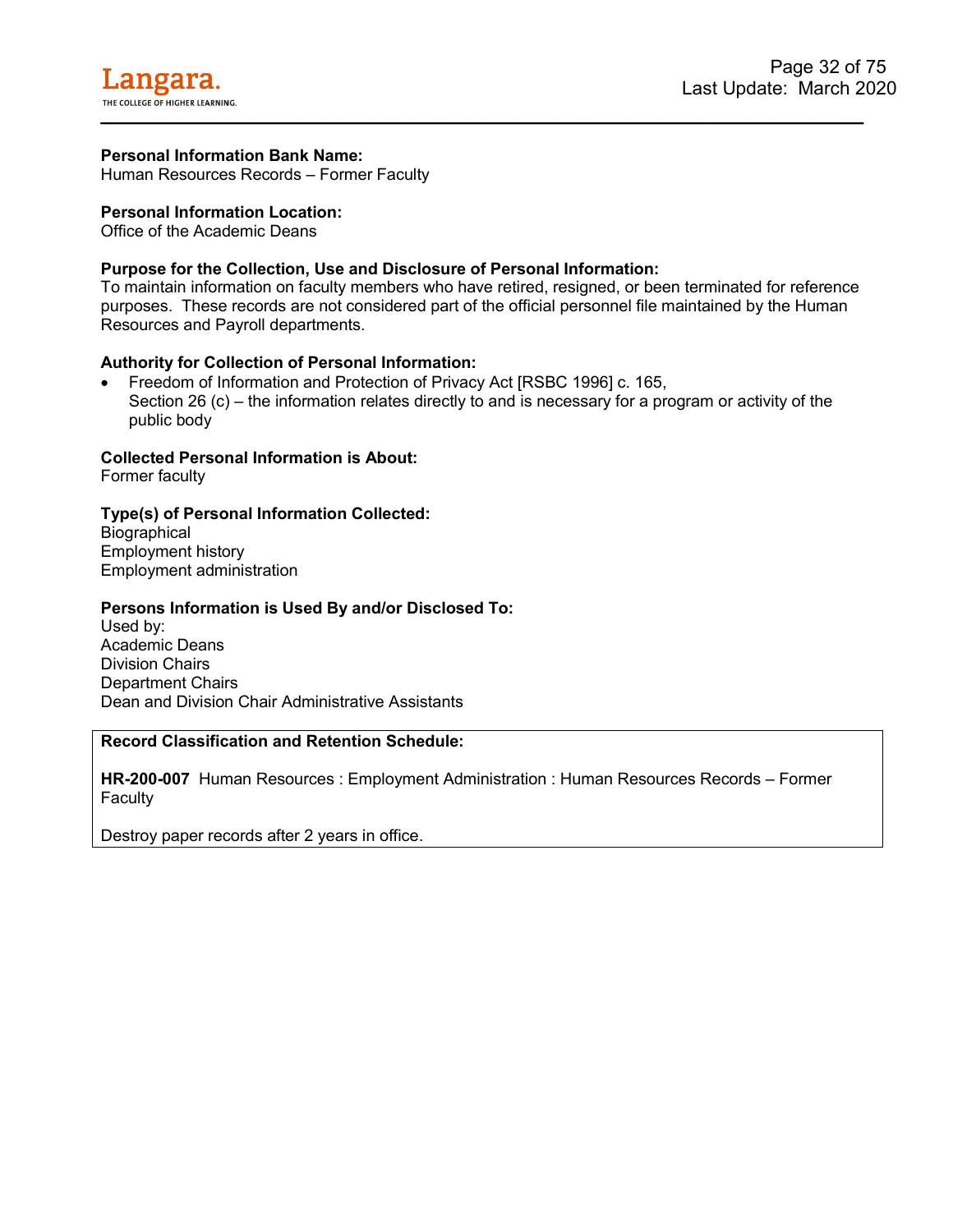<span id="page-33-0"></span>Human Resources System

#### **Personal Information Location:**

Human Resources Department and Payroll Department

#### **Purpose for the Collection, Use and Disclosure of Personal Information:**

To support personnel and payroll administration by maintaining current and historical information on active and former employees.

#### **Authority for Collection of Personal Information:**

- Freedom of Information and Protection of Privacy Act [RSBC 1996] c. 165, Section 26 (c) the information relates directly to and is necessary for a program or activity of the public body
- Employment Standards Act [RSBC 1996], c. 113, s. 28 (1) For each employee, an employer must keep records of the following information: (a) – the employee's name, date of birth, occupation, telephone number and residential address

#### **Collected Personal Information is About:**

Current and former employees Current and former student workers

#### **Type(s) of Personal Information Collected:**

**Biographical** Employment history Employment administration Payroll administration Banking Benefits and pension

#### **Persons Information is Used By and/or Disclosed To:**

Used by: Human Resources Department personnel Payroll Department personnel

Limited personal information disclosed to: Pension and benefit plan service providers Canada Customs and Revenue Agency

#### **Record Classification and Retention Schedule:**

**HR-200-001** Human Resources : Employment Administration : Human Resources System

Retain electronic data on-line indefinitely.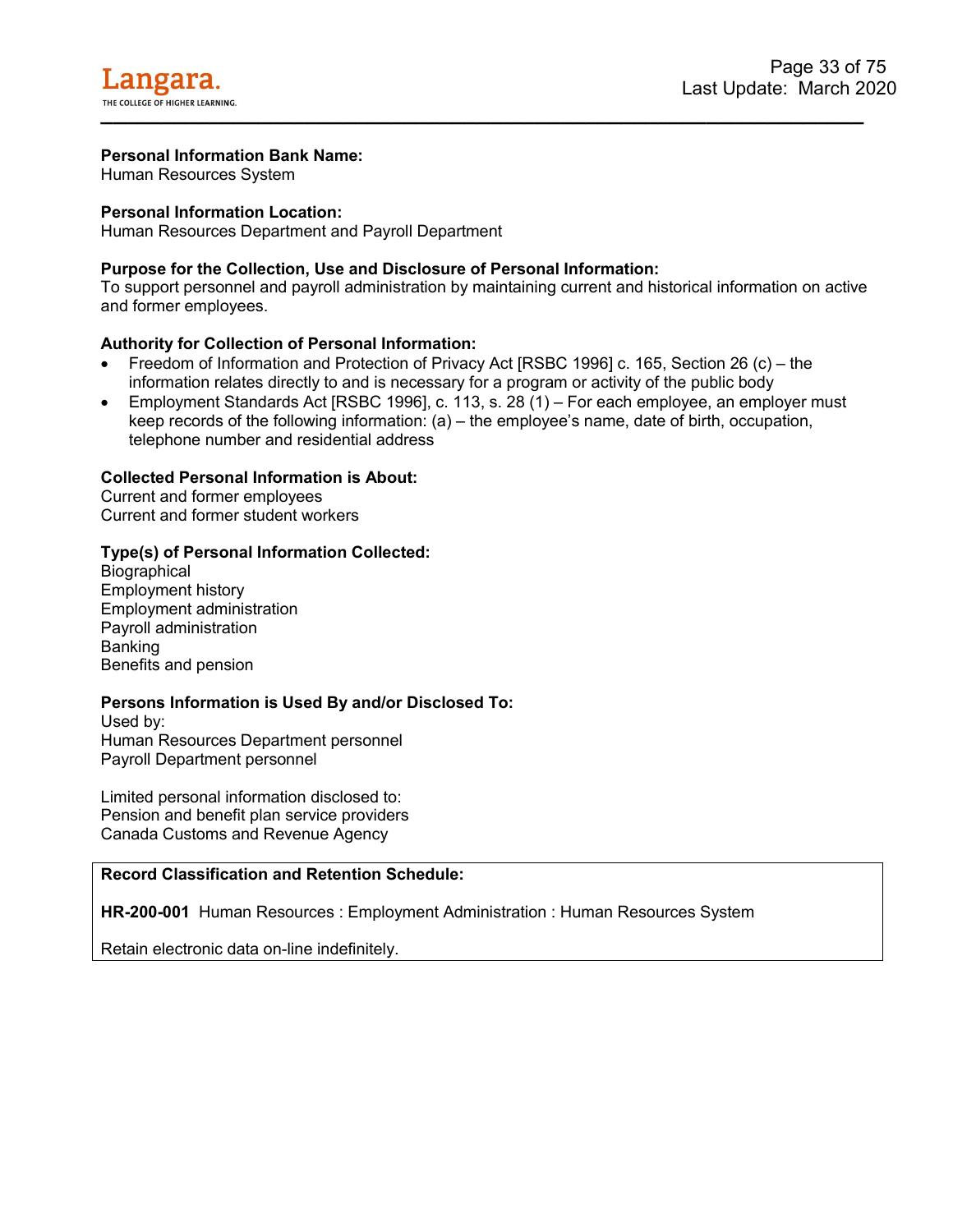<span id="page-34-0"></span>Human Rights Cases – Complaints Against Students

#### **Personal Information Location:**

Human Resources Department

#### **Purpose for the Collection, Use and Disclosure of Personal Information:**

To review and process complaints against students made by other students or by employees.

#### **Authority for Collection of Personal Information:**

• Freedom of Information and Protection of Privacy Act [RSBC 1996] c. 165, Section 26 (c) – the information relates directly to and is necessary for a program or activity of the public body

**\_\_\_\_\_\_\_\_\_\_\_\_\_\_\_\_\_\_\_\_\_\_\_\_\_\_\_\_\_\_\_\_\_\_\_\_\_\_\_\_\_\_\_\_\_\_\_\_\_\_\_\_\_\_\_\_\_\_\_\_\_\_\_** 

#### **Collected Personal Information is About:**

Current and former students who have had human rights-related complaints made against them.

#### **Type(s) of Personal Information Collected:**

Name Student number Nature of complaint

#### **Persons Information is Used By and/or Disclosed To:**

Used by: Director, Labour Relations and Human Rights

Disclosed to: Dean of Student Services

#### **Record Classification and Retention Schedule:**

**HR-450-001** Human Resources : Human Rights Administration : Human Rights Cases – Complaints Against Students

Destroy paper records when case closed plus 4 years after date of last complaint.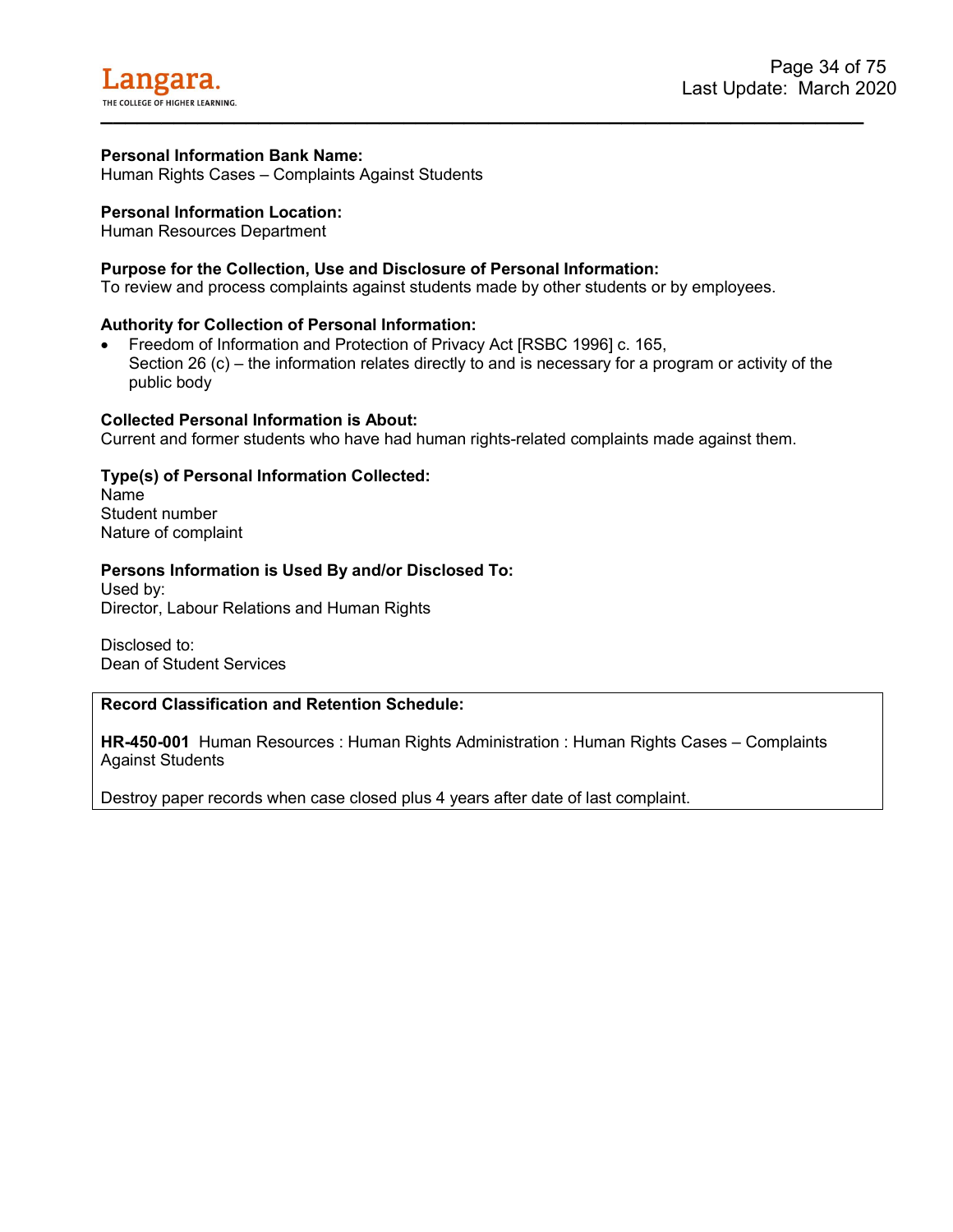

<span id="page-35-0"></span>Human Rights Cases – Complaints Against Employees

#### **Personal Information Location:**

Human Resources Department

#### **Purpose for the Collection, Use and Disclosure of Personal Information:**

To review and process complaints against employees made by other employees or students.

#### **Authority for Collection of Personal Information:**

• Freedom of Information and Protection of Privacy Act [RSBC 1996] c. 165, Section 26 (c) – the information relates directly to and is necessary for a program or activity of the public body

#### **Collected Personal Information is About:**

Current and former employees who have had human rights-related complaints made against them.

#### **Type(s) of Personal Information Collected:**

Name Employee number Nature of complaint

#### **Persons Information is Used By and/or Disclosed To:**

Used by: Director, Labour Relations and Human Rights

#### **Record Classification and Retention Schedule:**

**HR-450-002** Human Resources : Human Rights Administration : Human Rights Cases – Complaints Against Employees

Destroy paper records when case closed plus up to 2 years after date of last complaint.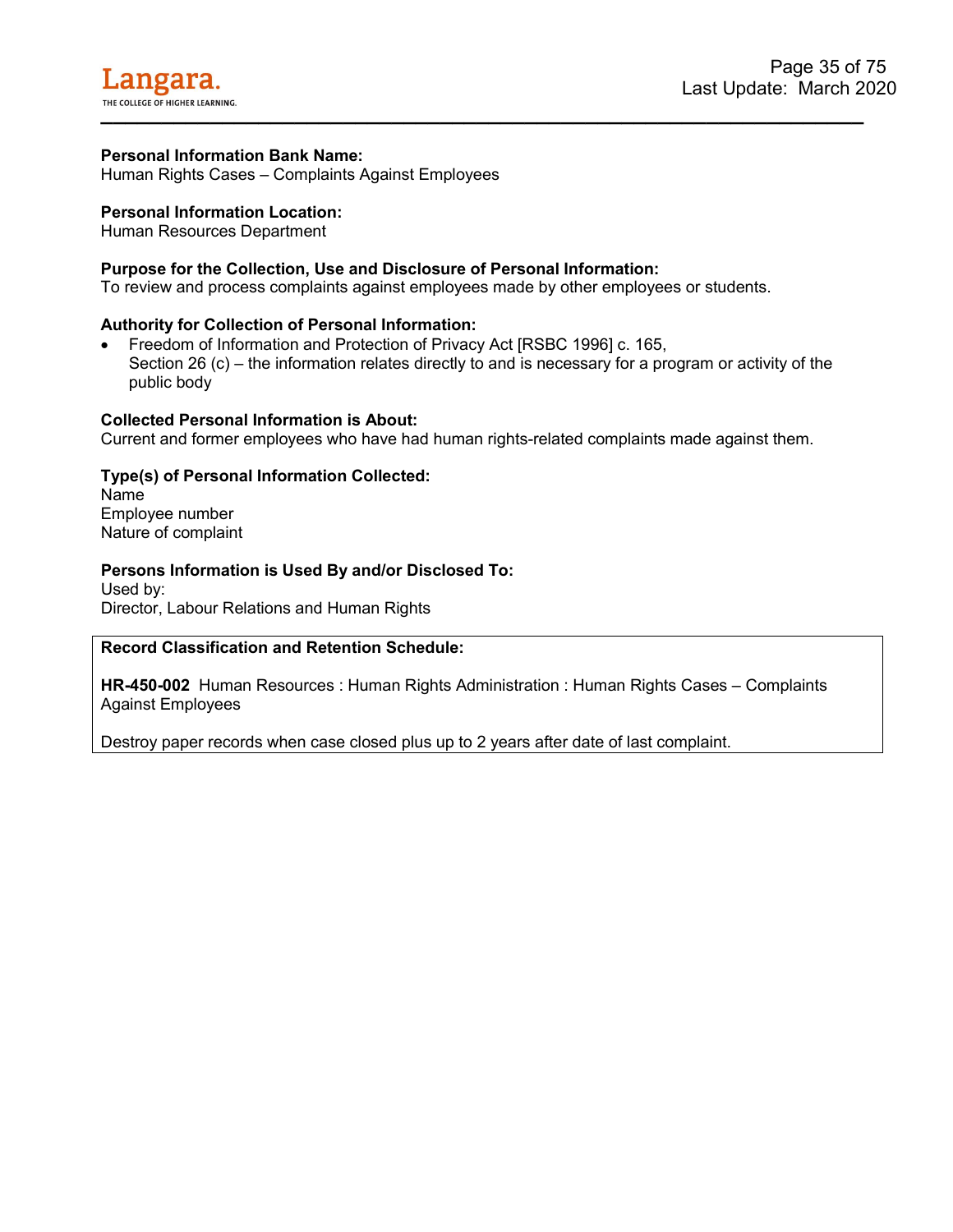Integrated Electronic Records System

### **Personal Information Location:**

Financial Aid and Awards Department

### **Purpose for the Collection, Use and Disclosure of Personal Information:**

To access student loan information maintained by the Ministry of Advanced Education by extracting and downloading data specific to Langara College students.

#### **Authority for Collection of Personal Information:**

• Freedom of Information and Protection of Privacy Act [RSBC 1996] c. 165, Section 26 (c) – the information relates directly to and is necessary for a program or activity of the public body

#### **Collected Personal Information is About:**

Current and former students who have applied for student loans from the provincial government

### **Type(s) of Personal Information Collected:**

**Biographical** Educational Financial

#### **Persons Information is Used By and/or Disclosed To:**

Used by: Financial Aid and Awards Department personnel

Disclosed to: Ministry of Advanced Education

# **Record Classification and Retention Schedule:**

**SS-240-010** Student Services : Financial Aid and Award Administration : Integrated Electronic Records System

Delete electronic data after date of last application plus 5 years on-line.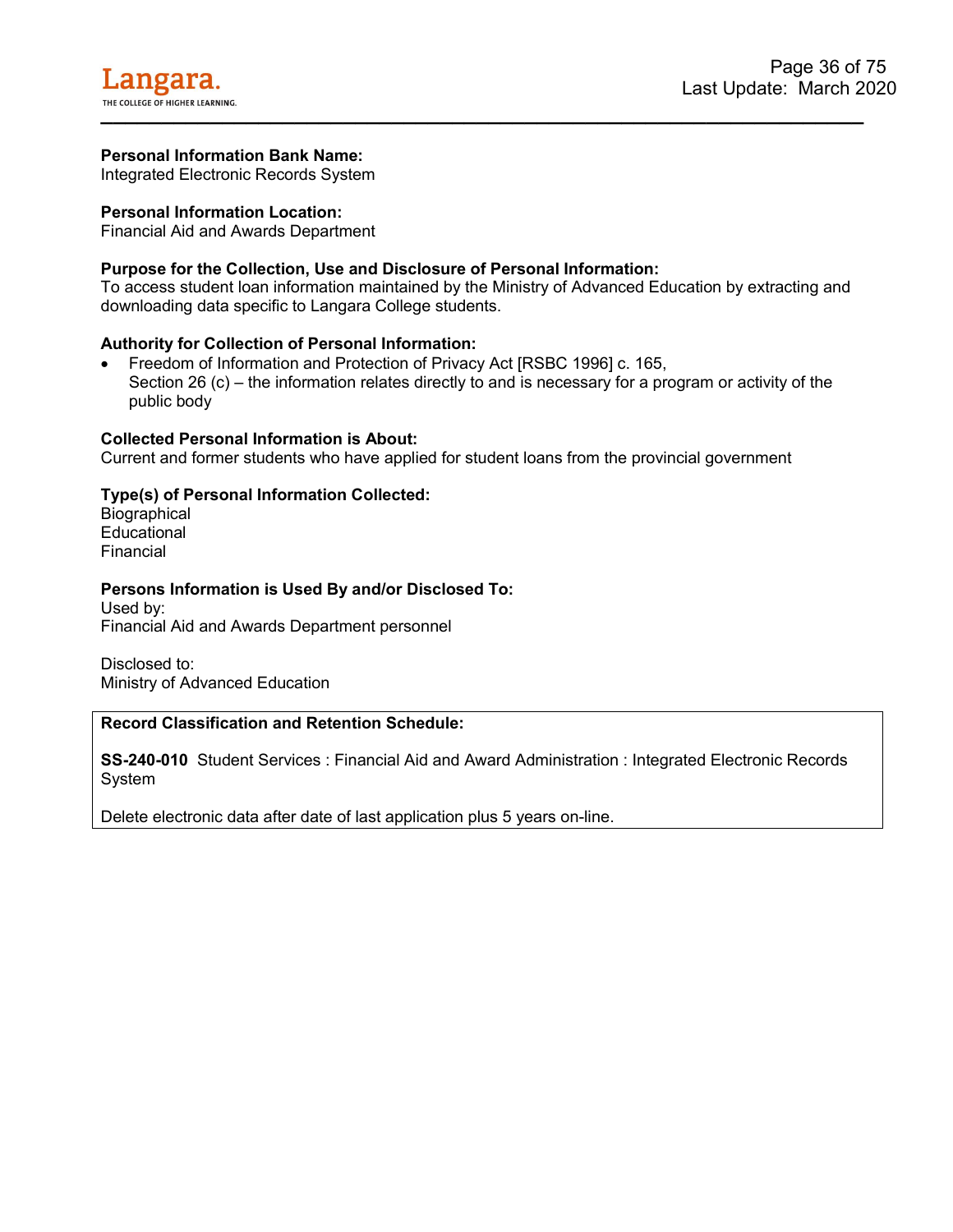International Education Students – Master Student List

### **Personal Information Location:**

International Education Department

#### **Purpose for the Collection, Use and Disclosure of Personal Information:**

To maintain information on current and recently graduated or departed students.

#### **Authority for Collection of Personal Information:**

• Freedom of Information and Protection of Privacy Act [RSBC 1996] c. 165, Section 26 (c) – the information relates directly to and is necessary for a program or activity of the public body

#### **Collected Personal Information is About:**

Current and former international education students

#### **Type(s) of Personal Information Collected:**

**Biographical** Student number Study permit number Medical insurance number

#### **Persons Information is Used By and/or Disclosed To:**

Used by: International Education Department personnel

#### **Record Classification and Retention Schedule:**

**SS-340-002** Student Services : International Education – Students : International Education Students – Master Student List

Delete electronic records after date of last attendance plus 2 years in office.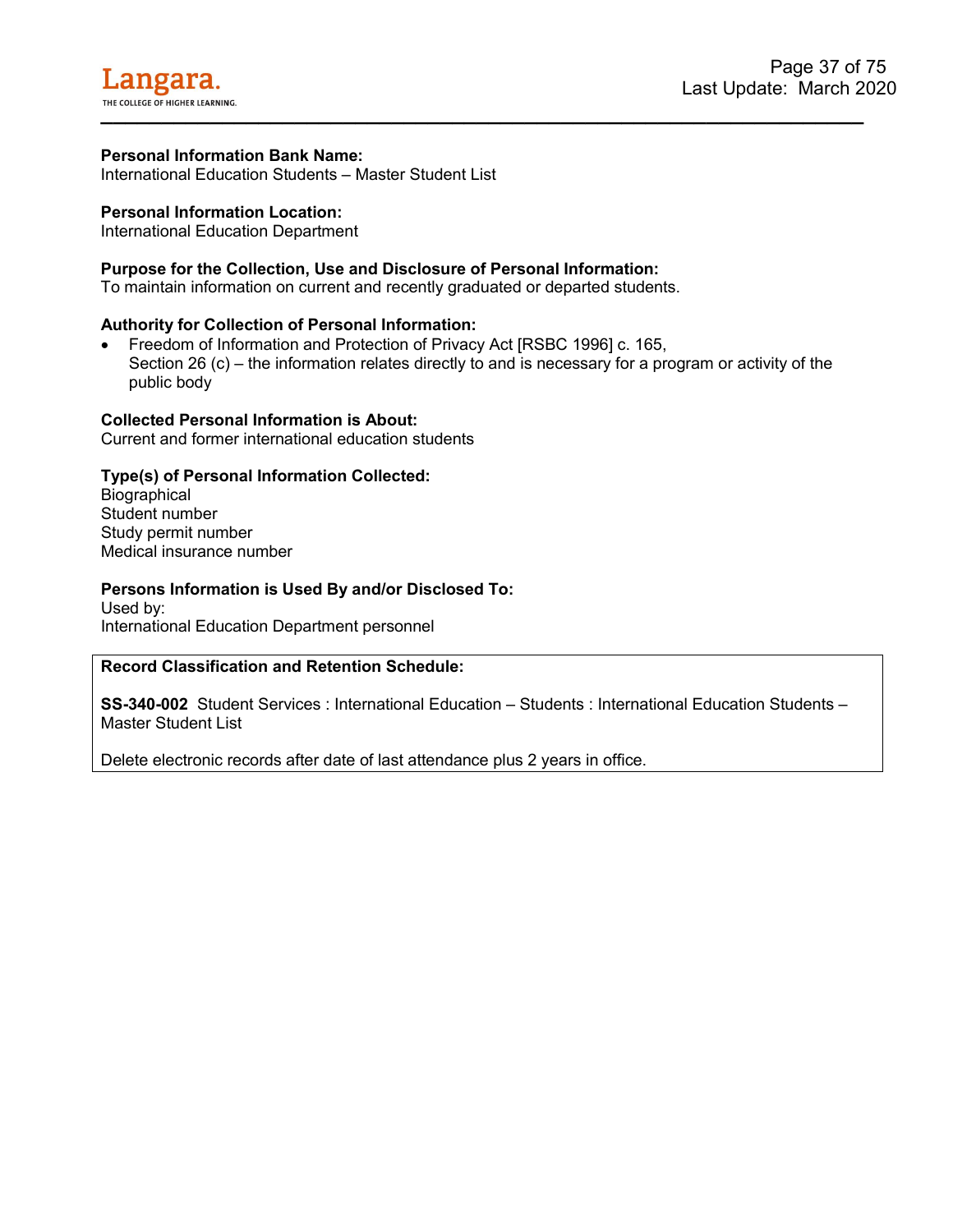International Education Students – Study Permits

### **Personal Information Location:**

International Education Department

## **Purpose for the Collection, Use and Disclosure of Personal Information:**

To review and maintain the documentation that the provincial government requires international students to submit to Langara College. Registrar and Enrolment Services maintains the official student record of accepted students.

### **Authority for Collection of Personal Information:**

• Freedom of Information and Protection of Privacy Act [RSBC 1996] c. 165, Section 26 (c) – the information relates directly to and is necessary for a program or activity of the public body

### **Collected Personal Information is About:**

Current and former international education students

## **Type(s) of Personal Information Collected:**

**Biographical Educational** Employment history Medical Passport information, including photograph

### **Persons Information is Used By and/or Disclosed To:**

Used by: International Education Department personnel Registrar and Enrolment Services personnel

### **Record Classification and Retention Schedule:**

**SS-340-001** Student Services : International Education – Students : International Education Students – Study Permits

Destroy paper records after date of last attendance plus 2 years in office.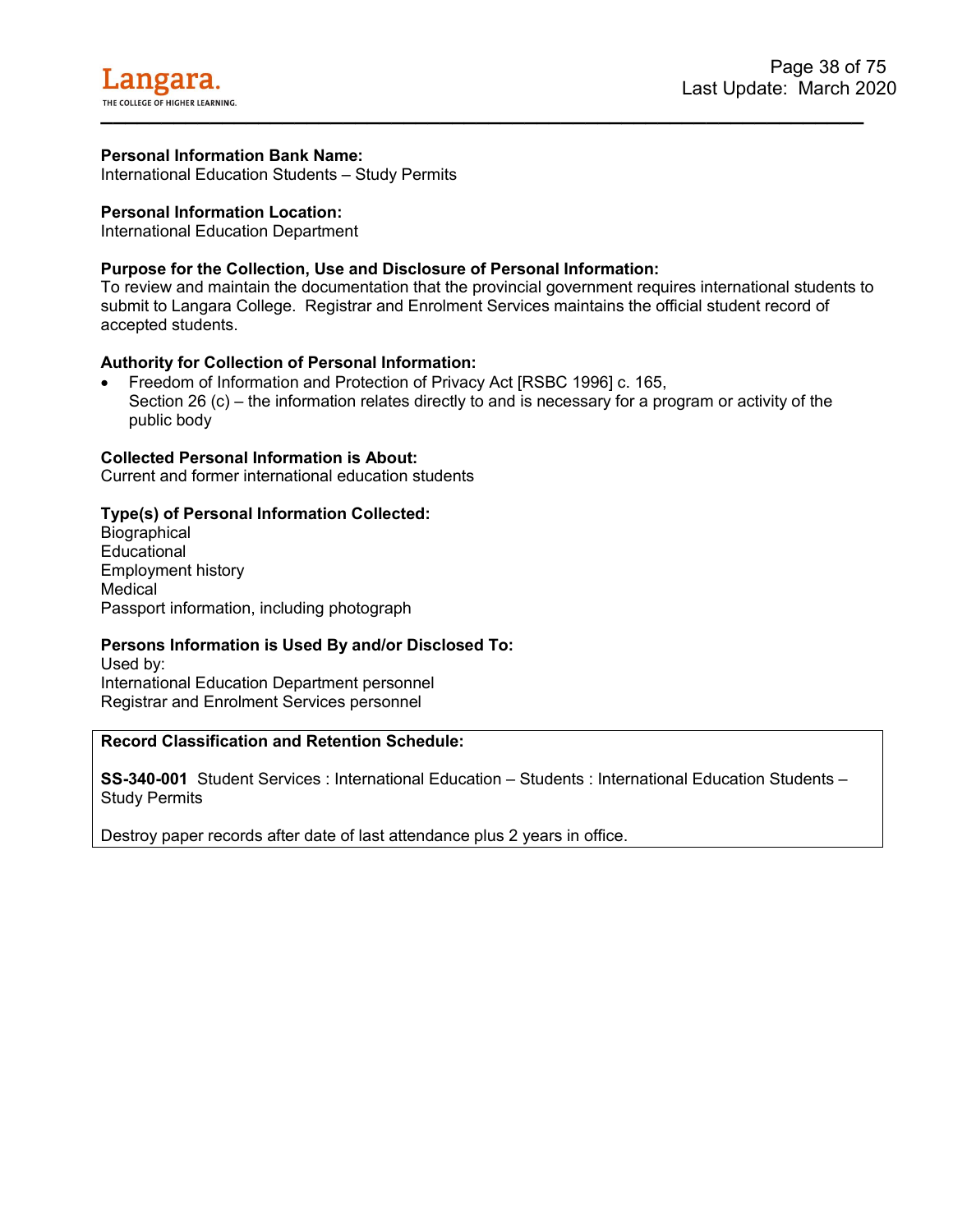Inter-Library Loan Request Data – Audio-Visual Media

### **Personal Information Location:**

Library Services Department

## **Purpose for the Collection, Use and Disclosure of Personal Information:**

To process requests from faculty, students and staff to borrow audio-visual resources held by other institutions and to process requests from other libraries to borrow items from Langara College's Library.

### **Authority for Collection of Personal Information:**

• Freedom of Information and Protection of Privacy Act [RSBC 1996] c. 165, Section 26 (c) – the information relates directly to and is necessary for a program or activity of the public body

#### **Collected Personal Information is About:**

Current and former students and employees who have borrowed audio-visual items

# **Type(s) of Personal Information Collected:**

Name

### **Persons Information is Used By and/or Disclosed To:**

Used by: Library Services Department personnel

### **Record Classification and Retention Schedule:**

**SS-400-002** Student Services : Library Resources – Circulation : Inter-Library Loan Request Data – Audio-Visual Media

Retain electronic data on-line indefinitely.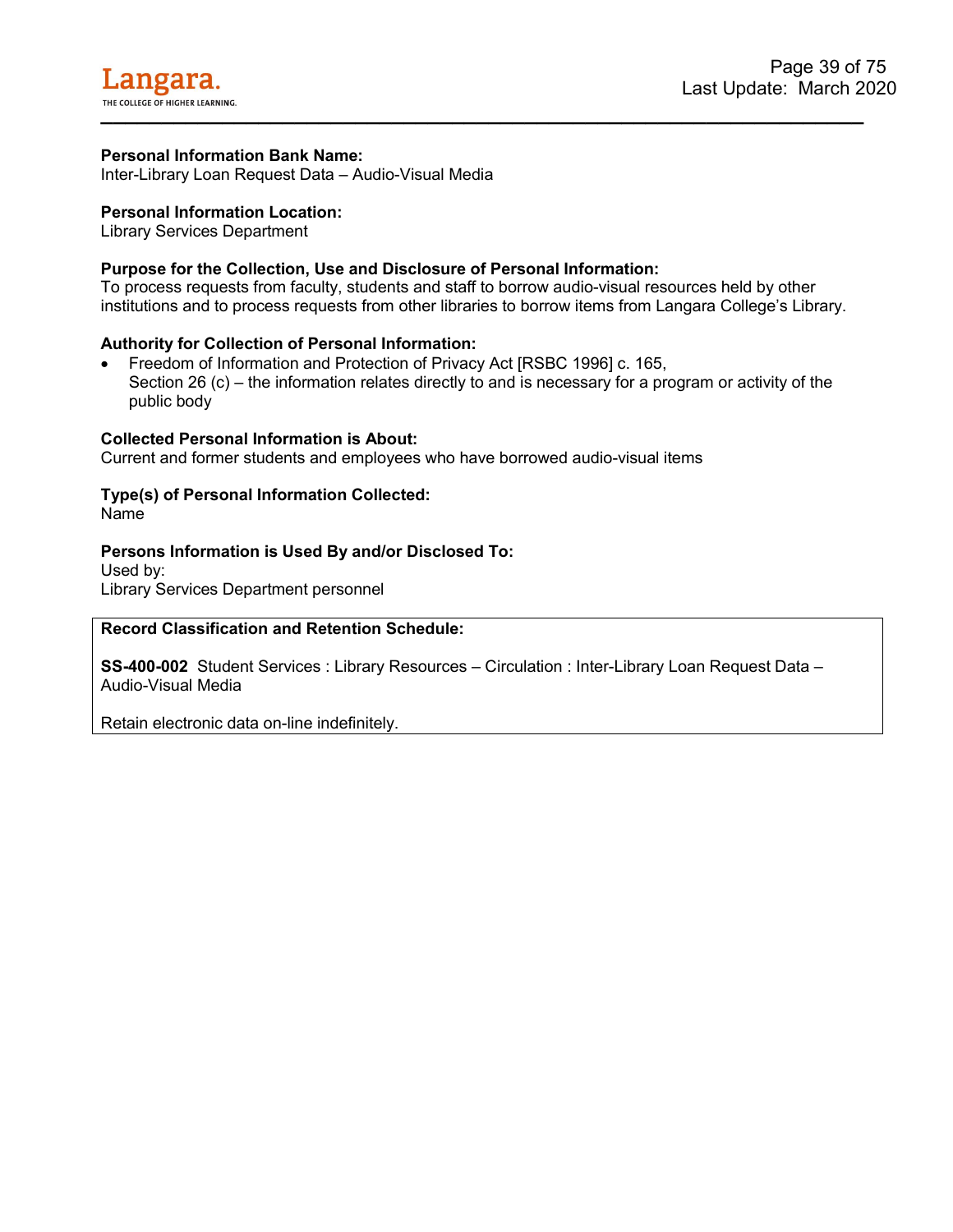Langara College Outstanding Alumni Awards

### **Personal Information Location:**

College Advancement Department

### **Purpose for the Collection, Use and Disclosure of Personal Information:**

To process nominations for Langara College Outstanding Alumni Awards and administer the awards.

### **Authority for Collection of Personal Information:**

• Freedom of Information and Protection of Privacy Act [RSBC 1996] c. 165, Section 26 (c) – the information relates directly to and is necessary for a program or activity of the public body

#### **Collected Personal Information is About:**

Current and former nominees

### **Type(s) of Personal Information Collected:**

Name Contact information Amount donated

### **Persons Information is Used By and/or Disclosed To:**

Used by: College Advancement department personnel Members of Alumni Award Selection Committee

#### **Record Classification and Retention Schedule:**

**SS-237-006** Student Services : College Advancement – Alumni Relations : Langara College Outstanding Alumni Awards

Destroy paper records after 5 years in office.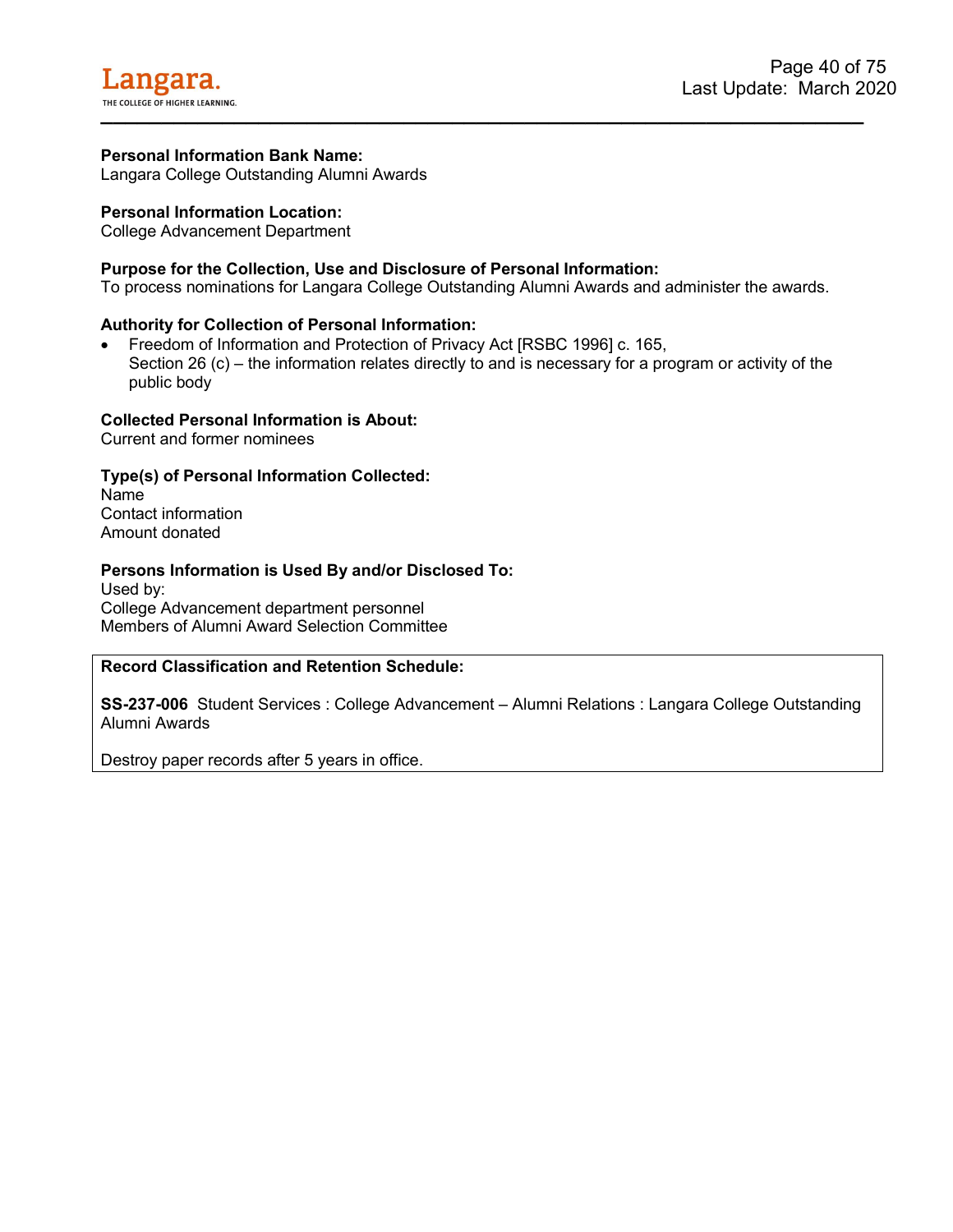Nursing Student Records (paper format)

### **Personal Information Location:**

Langara School of Nursing

## **Purpose for the Collection, Use and Disclosure of Personal Information:**

To document the academic progression of students who have been accepted into the nursing program and to document approvals received for the collection and release of personal information. The official student academic record is maintained by Registrar and Enrolment Services.

### **Authority for Collection of Personal Information:**

• Freedom of Information and Protection of Privacy Act [RSBC 1996] c. 165, Section 26 (c) – the information relates directly to and is necessary for a program or activity of the public body

## **Collected Personal Information is About:**

Current and former nursing students

## **Type(s) of Personal Information Collected:**

Biographical, including emergency contact Clinical practice evaluations

## **Persons Information is Used By and/or Disclosed To:**

Used by: Langara School of Nursing administrative personnel Faculty (student's instructor)

### **Record Classification and Retention Schedules:**

**SS-120-001** Student Services : Nursing Student Records Administration : Nursing Student Records

Delete paper records after student graduates plus 1 year in office.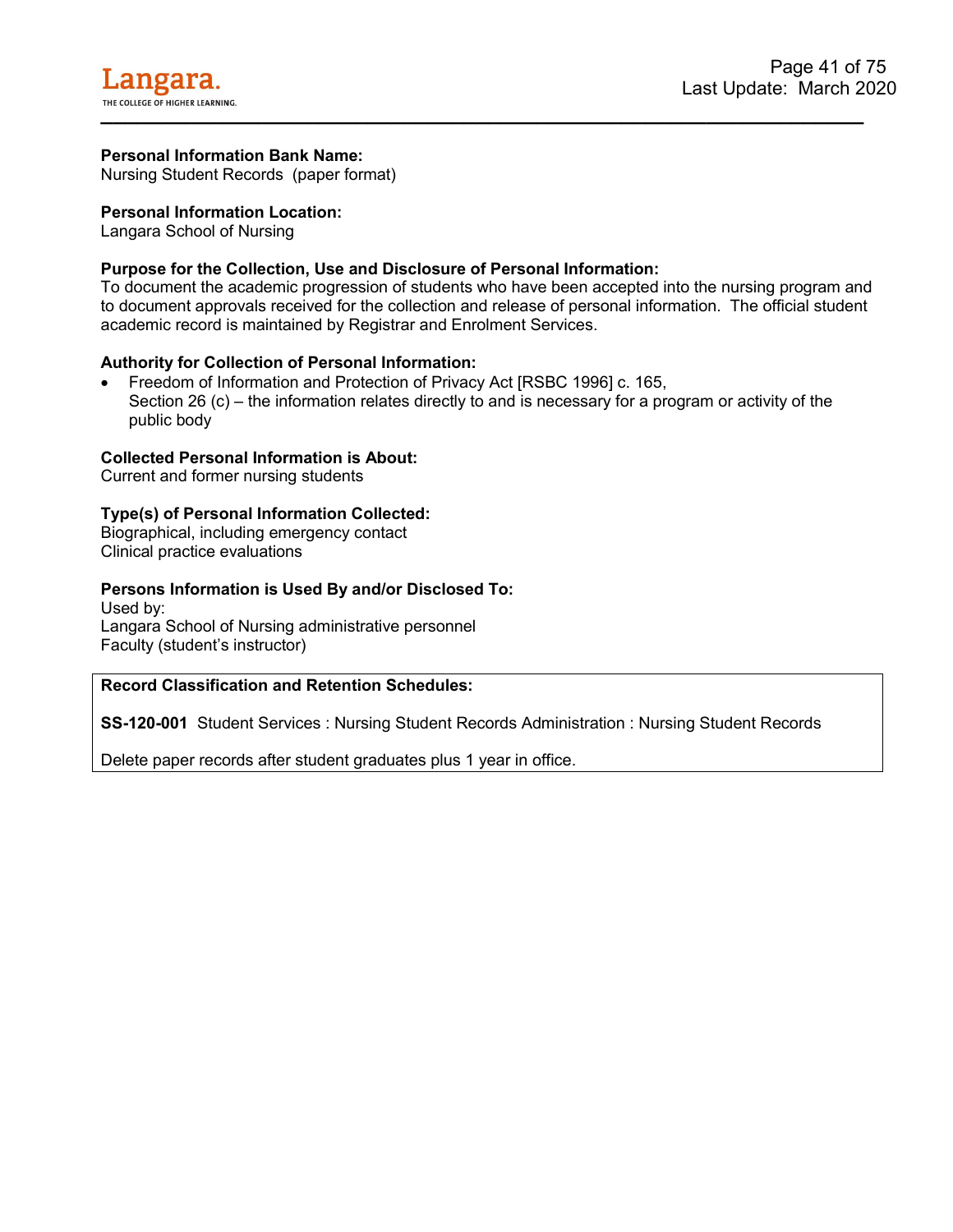Nursing Student Records (electronic format)

## **Personal Information Location:**

Langara School of Nursing

# **Purpose for the Collection, Use and Disclosure of Personal Information:**

To document the academic progression of students who have been accepted into the nursing program and to document approvals received for the collection and release of personal information. The official student academic record is maintained by Registrar and Enrolment Services.

## **Authority for Collection of Personal Information:**

• Freedom of Information and Protection of Privacy Act [RSBC 1996] c. 165, Section 26 (c) – the information relates directly to and is necessary for a program or activity of the public body

## **Collected Personal Information is About:**

Current and former nursing students

## **Type(s) of Personal Information Collected:**

Biographical, including emergency contact Clinical practice evaluations

## **Persons Information is Used By and/or Disclosed To:**

Used by: Langara School of Nursing administrative personnel Faculty (student's instructor)

### **Privacy Impact Assessment:** Completed May 2008.

## **Record Classification and Retention Schedules:**

**SS-120-004** Student Services : Nursing Student Records Administration : Nursing Student Records

Delete electronic data after student graduates plus 1 year on-line.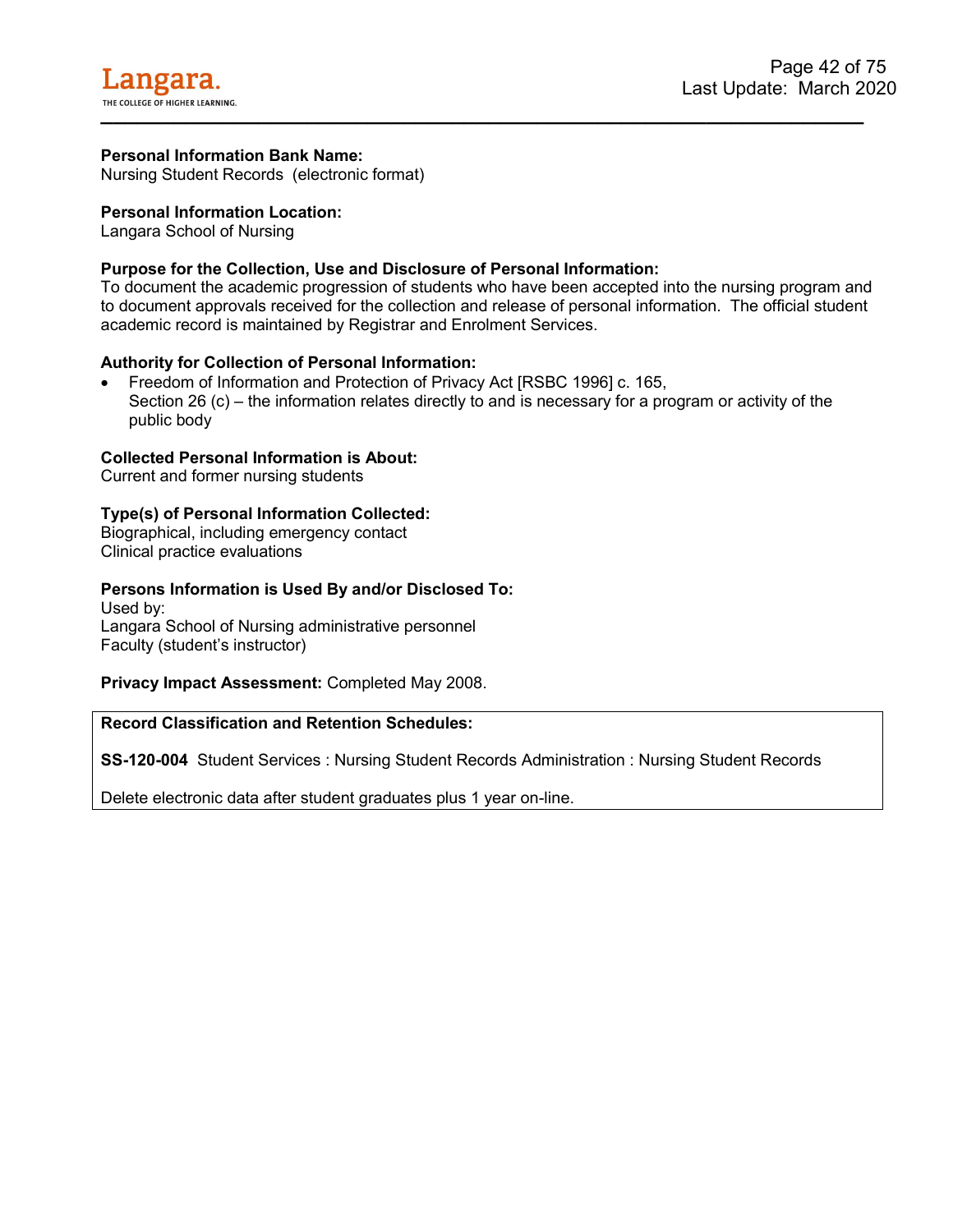Nursing Students – Permanent Withdrawals

### **Personal Information Location:**

Langara School of Nursing

## **Purpose for the Collection, Use and Disclosure of Personal Information:**

To document the academic progression of students who have been accepted into the nursing program and who have withdrawn due to personal circumstances, or have been required to withdraw due to poor academic performance or other other reasons. The official student academic record is maintained by Registrar and Enrolment Services.

## **Authority for Collection of Personal Information:**

• Freedom of Information and Protection of Privacy Act [RSBC 1996] c. 165, Section 26 (c) – the information relates directly to and is necessary for a program or activity of the public body

### **Collected Personal Information is About:**

Nursing students who have withdrawn from the program

### **Type(s) of Personal Information Collected:**

Biographical, including emergency contact Clinical practice evaluations Reason for withdrawal

### **Persons Information is Used By and/or Disclosed To:**

Used by: Langara School of Nursing administrative personnel Faculty (student's instructor)

# **Record Classification and Retention Schedules:**

**SS-120-002** Student Services : Nursing Student Records Administration : Nursing Students – Permanent **Withdrawals** 

Destroy paper records after student withdraws plus 7 years in office.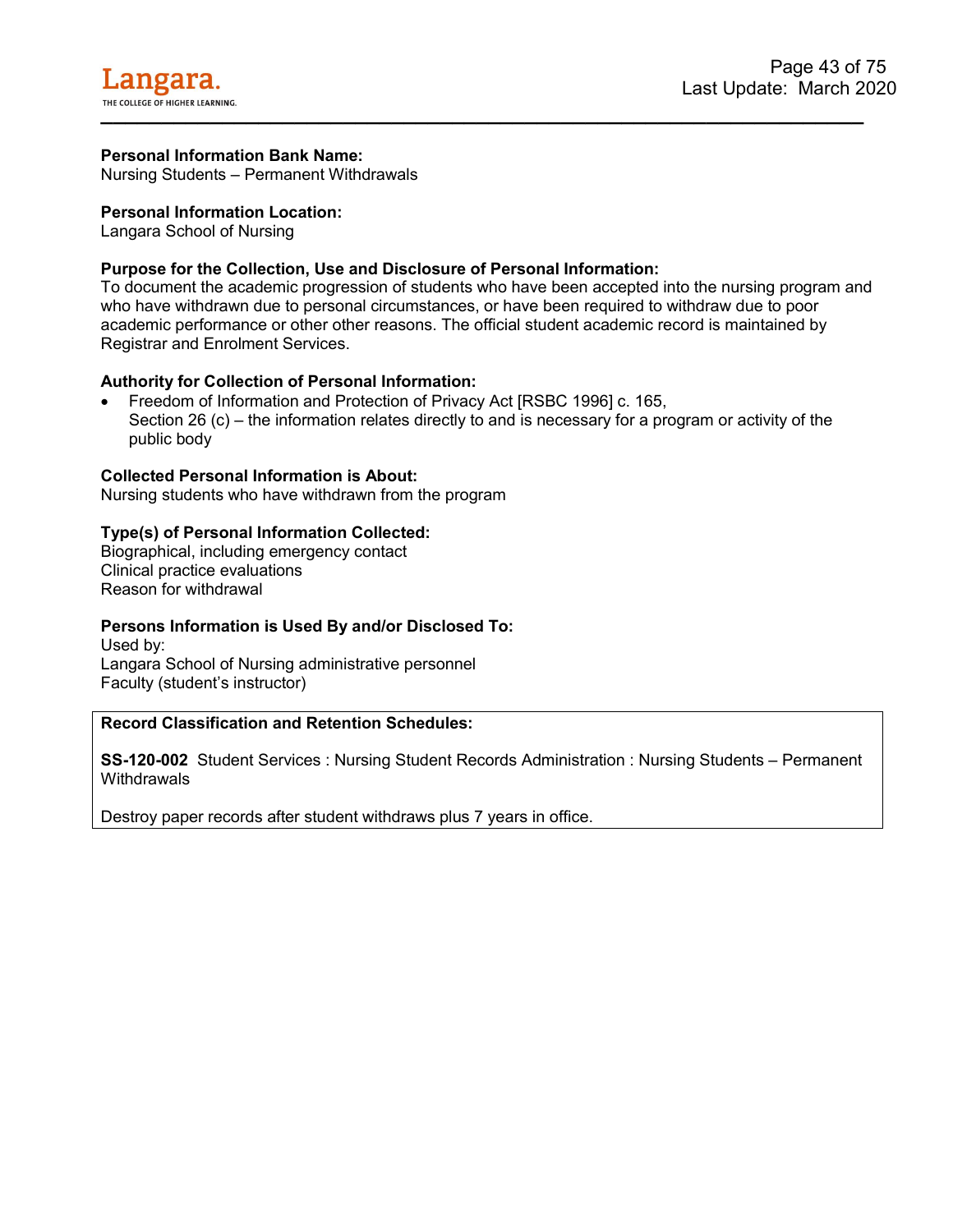Patient Clinical Records

## **Personal Information Location:**

Health Services Department

## **Purpose for the Collection, Use and Disclosure of Personal Information:**

To document visits made by students and employees to on-campus health care providers.

### **Authority for Collection of Personal Information:**

- Freedom of Information and Protection of Privacy Act [RSBC 1996] c. 165,
	- Section 26 (c) the information relates directly to and is necessary for a program or activity of the public body
	- Section 27 (1)(a)(i) the indirect collection of personal information is authorized by the individual

## **Collected Personal Information is About:**

Current and former patients

## **Type(s) of Personal Information Collected:**

**Biographical Medical** Billing

### **Persons Information is Used By and/or Disclosed To:**

Used by: Health Services personnel

Limited personal information disclosed to: Registrar and Enrolment Services External medical practitioners and service providers (with patient's consent)

### **Privacy Impact Assessment:** Completed July 2014.

# **Record Classification and Retention Schedule:**

**SS-330-001** Student Services : Health Services : Patient Clinical Records

Destroy paper records after date of last entry recorded plus 16 years in office.

Delete electronic records after date of last entry recorded plus 16 years on-line.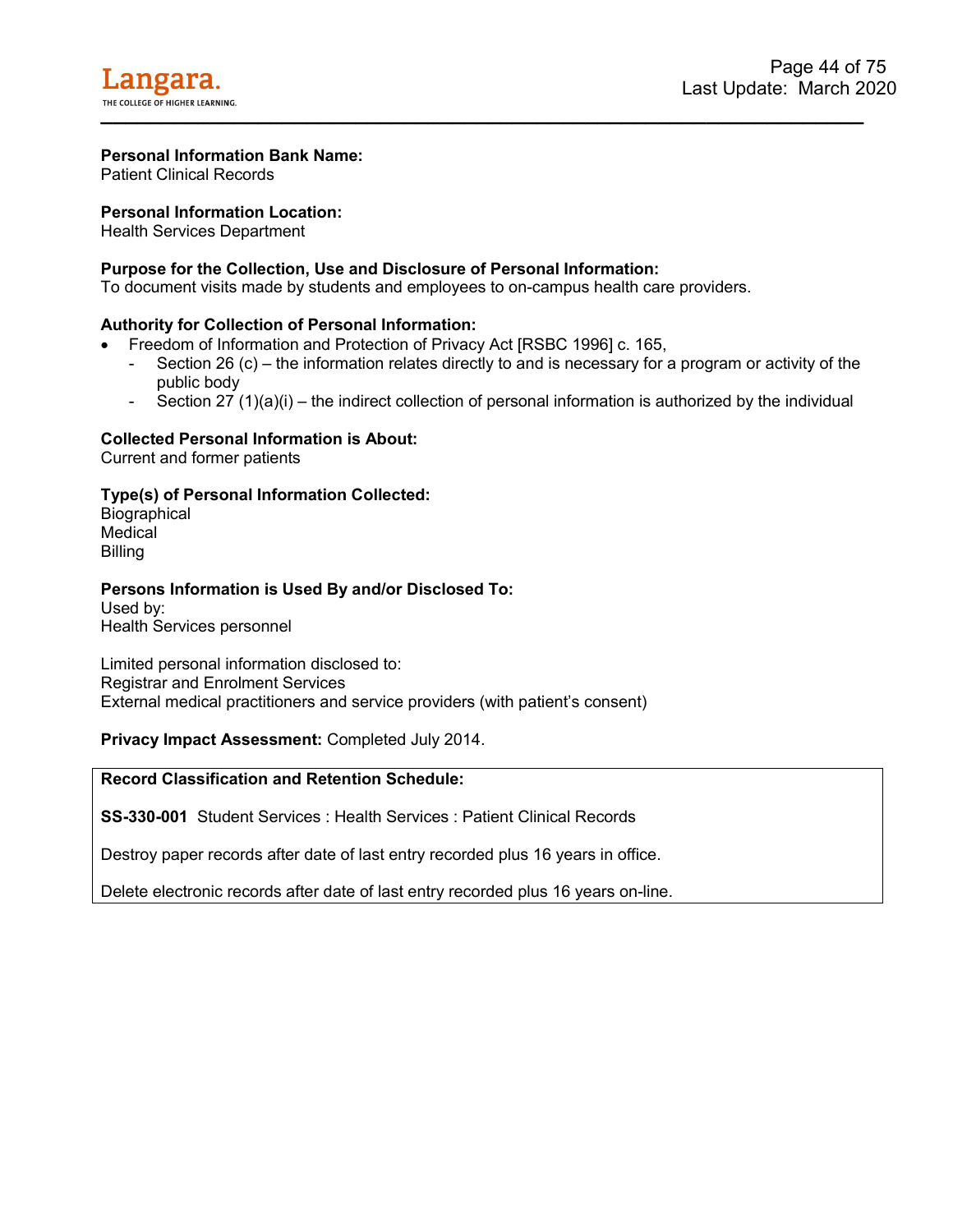Registered Massage Therapy (RMT) Students – Voluntary Withdrawals

### **Personal Information Location:**

Continuing Studies

## **Purpose for the Collection, Use and Disclosure of Personal Information:**

To document the academic progression of students accepted into the Registered Massage Therapy program who have decided to withdraw prior to graduating from the program.

### **Authority for Collection of Personal Information:**

• Freedom of Information and Protection of Privacy Act [RSBC 1996] c. 165, Section 26 (c) – the information relates directly to and is necessary for a program or activity of the public body

## **Collected Personal Information is About:**

Former students

**Type(s) of Personal Information Collected:**

**Biographical Educational** 

## **Persons Information is Used By and/or Disclosed To:**

Used by: Continuing Studies Health and Human Services Programs personnel

# **Record Classification and Retention Schedules:**

**SS-112-002** Student Services : Registered Massage Therapy Student Records Administration : RMT Students – Voluntary Withdrawals

Destroy paper records after 4 semesters in office.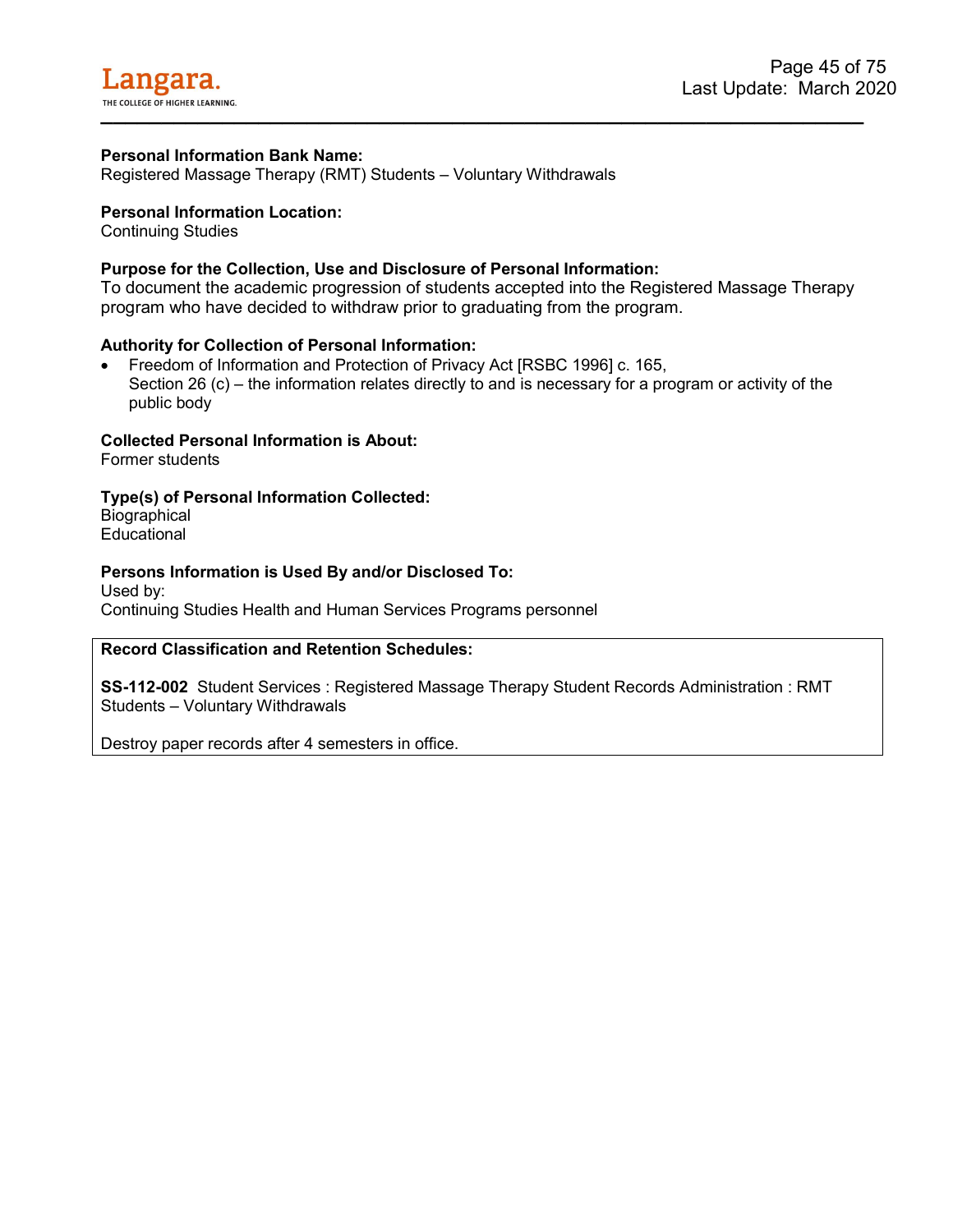Registered Massage Therapy (RMT) Students – Involuntary Withdrawals

#### **Personal Information Location:**

Continuing Studies

### **Purpose for the Collection, Use and Disclosure of Personal Information:**

To document the academic progression of students accepted into the Registered Massage Therapy program who have been required to withdraw because of poor academic performance or other reasons.

#### **Authority for Collection of Personal Information:**

• Freedom of Information and Protection of Privacy Act [RSBC 1996] c. 165, Section 26 (c) – the information relates directly to and is necessary for a program or activity of the public body

#### **Collected Personal Information is About:**

Former students

### **Type(s) of Personal Information Collected:**

**Biographical Educational** 

### **Persons Information is Used By and/or Disclosed To:**

Used by: Continuing Studies Health and Human Services Programs personnel

## **Record Classification and Retention Schedules:**

**SS-112-003** Student Services : Registered Massage Therapy Student Records Administration : RMT Students – Involuntary Withdrawals

Destroy after date of withdrawal plus 12 years in office.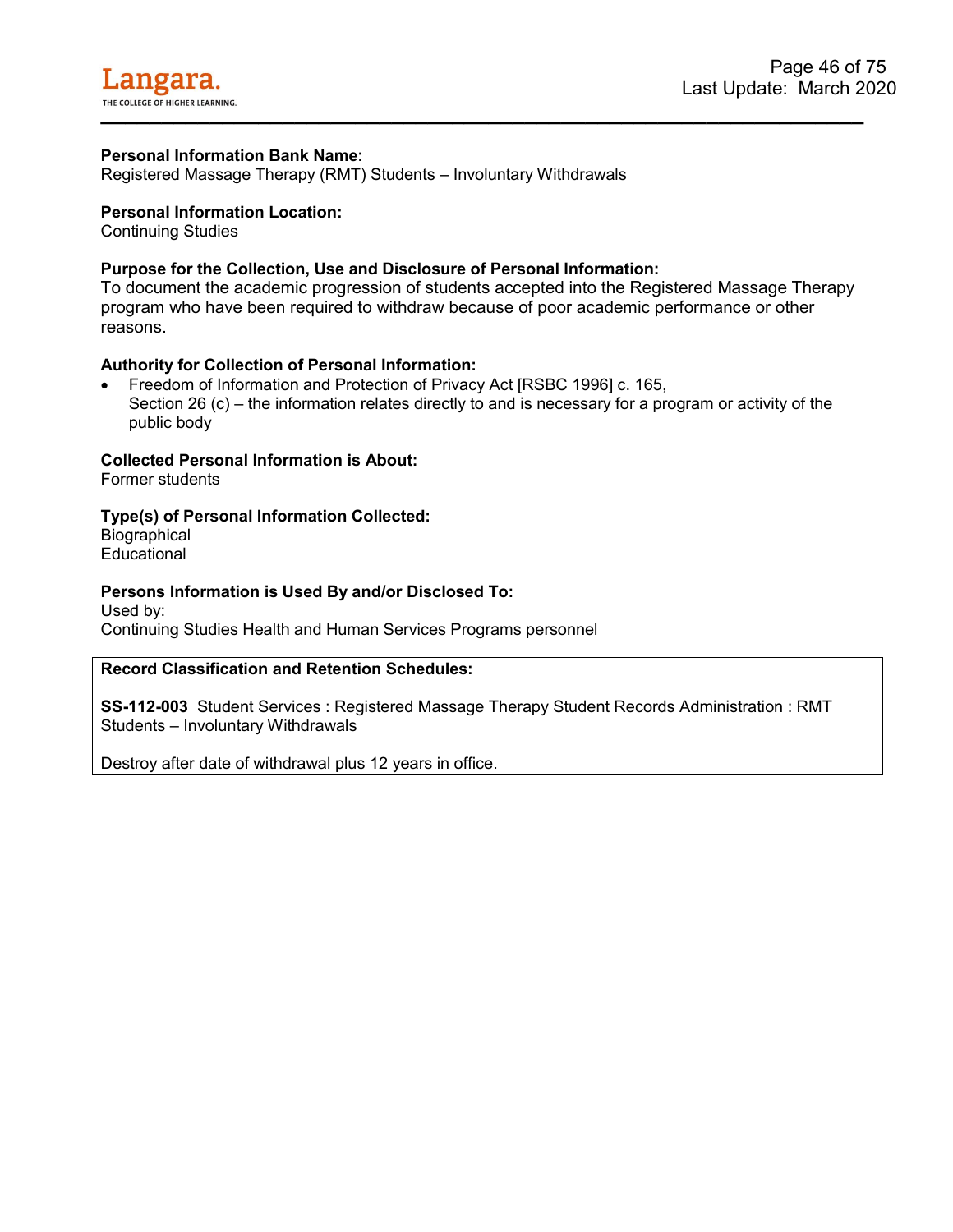Request for Confirmation of Enrolment

### **Personal Information Location:**

Registrar and Enrolment Services

## **Purpose for the Collection, Use and Disclosure of Personal Information:**

To provide various types of information requested by students, such as confirmation of registration, confirmation of acceptance to a program or course(s), confirmation of full-time or part-time status, eligibility to graduate or intent to enroll in the future.

### **Authority for Collection of Personal Information:**

• Freedom of Information and Protection of Privacy Act [RSBC 1996] c. 165, Section 26 (c) – the information relates directly to and is necessary for a program or activity of the public body

### **Collected Personal Information is About:**

Current and former students who have made requests

### **Type(s) of Personal Information Collected:**

**Biographical Educational** 

### **Persons Information is Used By and/or Disclosed To:**

Used by: Registrar and Enrolment Services personnel

### **Record Classification and Retention Schedules:**

**SS-100-005** Student Services : Student Records Administration : Request for Confirmation of Enrolment

Destroy paper records after 1 year in office.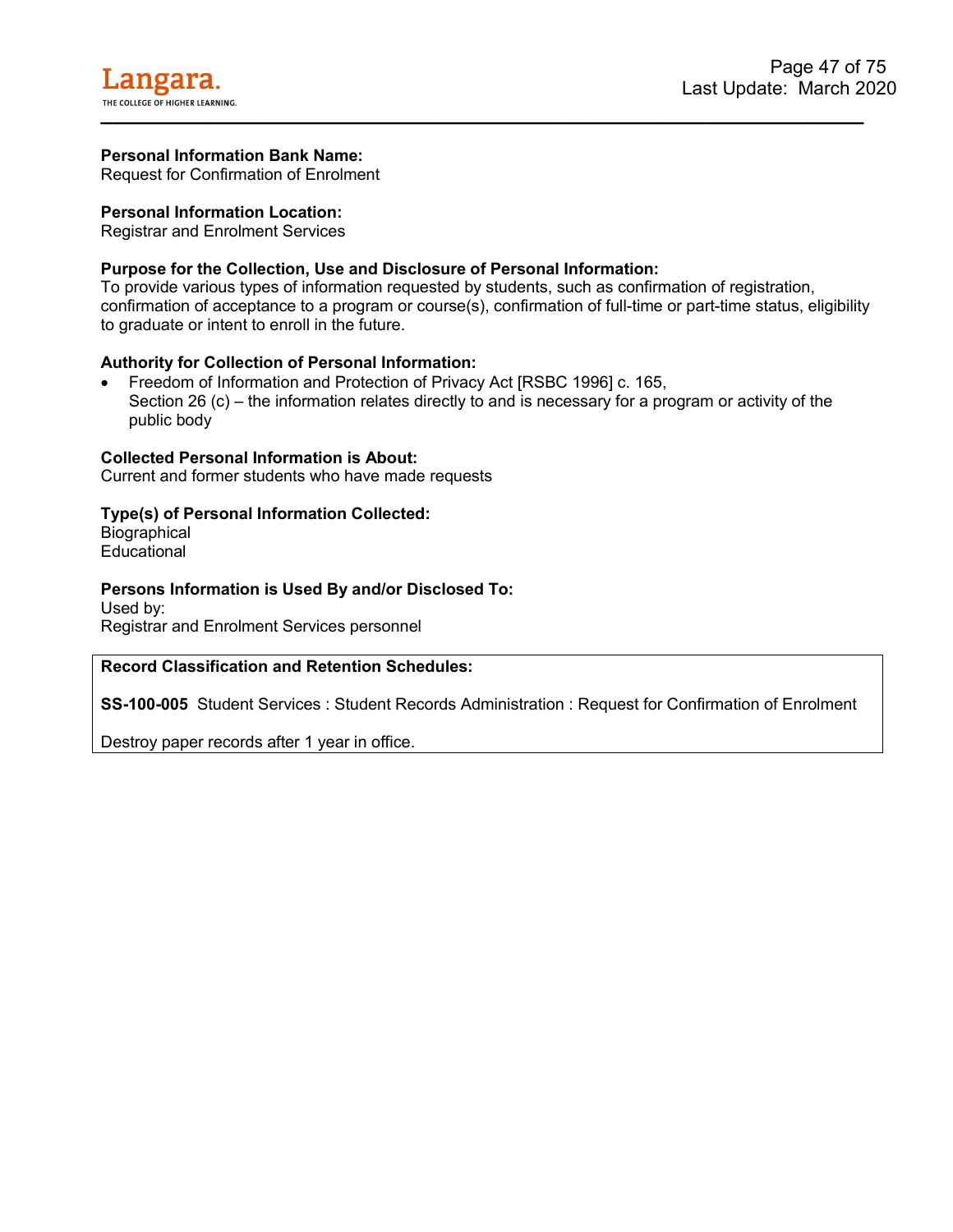Request for Official Transcript

### **Personal Information Location:**

Registrar and Enrolment Services

#### **Purpose for the Collection, Use and Disclosure of Personal Information:**

To fulfill students' requests for official transcripts.

#### **Authority for Collection of Personal Information:**

• Freedom of Information and Protection of Privacy Act [RSBC 1996] c. 165, Section 26 (c) – the information relates directly to and is necessary for a program or activity of the public body

#### **Collected Personal Information is About:**

Current and former students who have made requests

#### **Type(s) of Personal Information Collected:**

**Biographical** 

#### **Persons Information is Used By and/or Disclosed To:**

Used by: Registrar and Enrolment Services personnel

# **Record Classification and Retention Schedules:**

**SS-100-012** Student Services : Student Records Administration : Request for Official Transcript

Destroy paper records after transcript issued plus 1 year in office.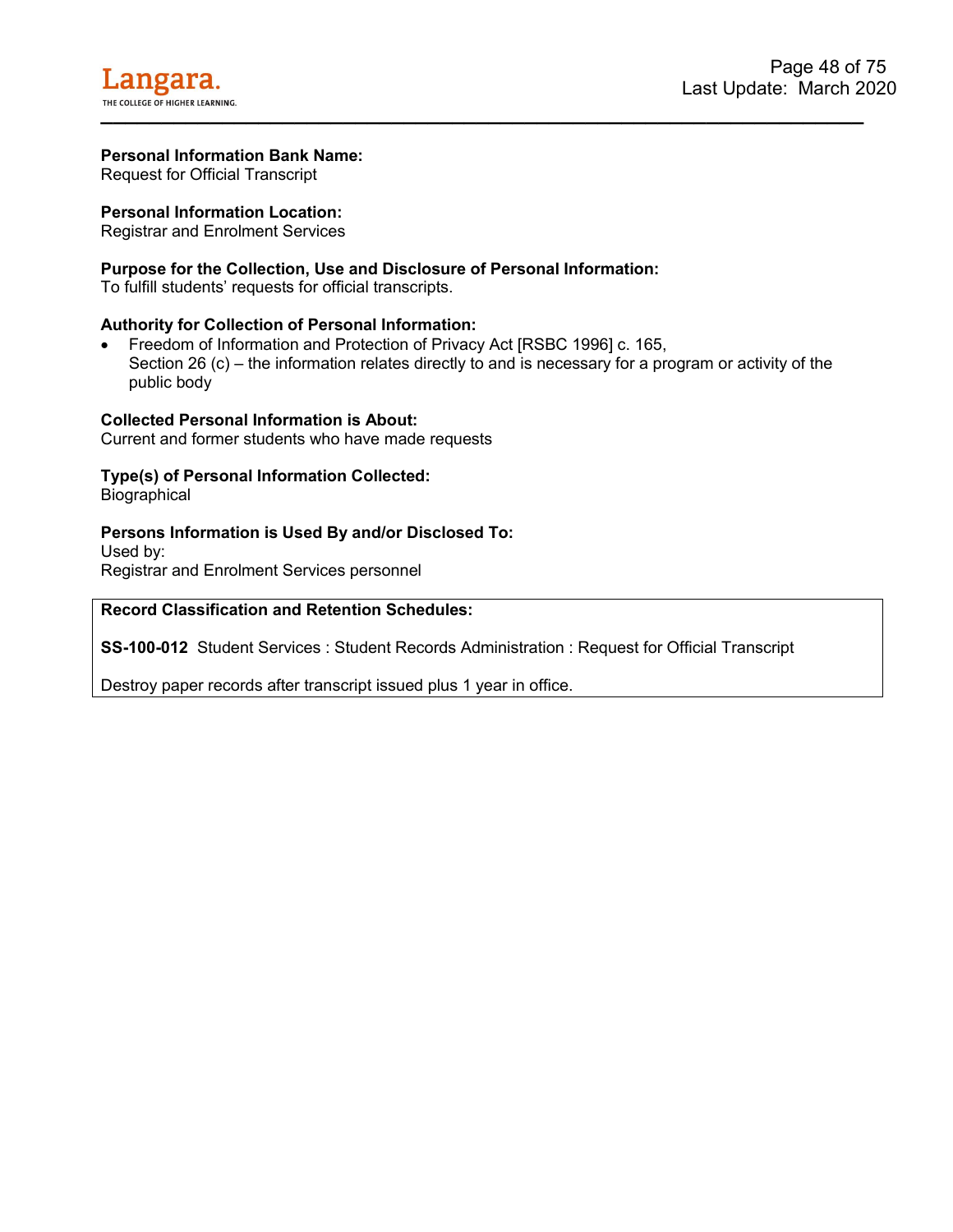Self-Employment (EASE) Program Client Intakes

### **Personal Information Location:**

Continuing Studies

### **Purpose for the Collection, Use and Disclosure of Personal Information:**

To document the progress of clients through the Self-Employment program which is offered to individuals to assist them to successfully start a business.

#### **Authority for Collection of Personal Information:**

• Freedom of Information and Protection of Privacy Act [RSBC 1996] c. 165, Section 26 (c) – the information relates directly to and is necessary for a program or activity of the public body

#### **Collected Personal Information is About:**

Current and former clients

### **Type(s) of Personal Information Collected:**

**Biographical Educational** Employment history Financial

#### **Persons Information is Used By and/or Disclosed To:**

Used by: Continuing Studies personnel

## **Record Classification and Retention Schedules:**

**SS-110-007** Student Services : Student Records Administration – Continuing Studies : Self-Employment (EASE) Program Client Intakes

Destroy paper records after current year has elapsed plus 1 year in office and 3 years in storage.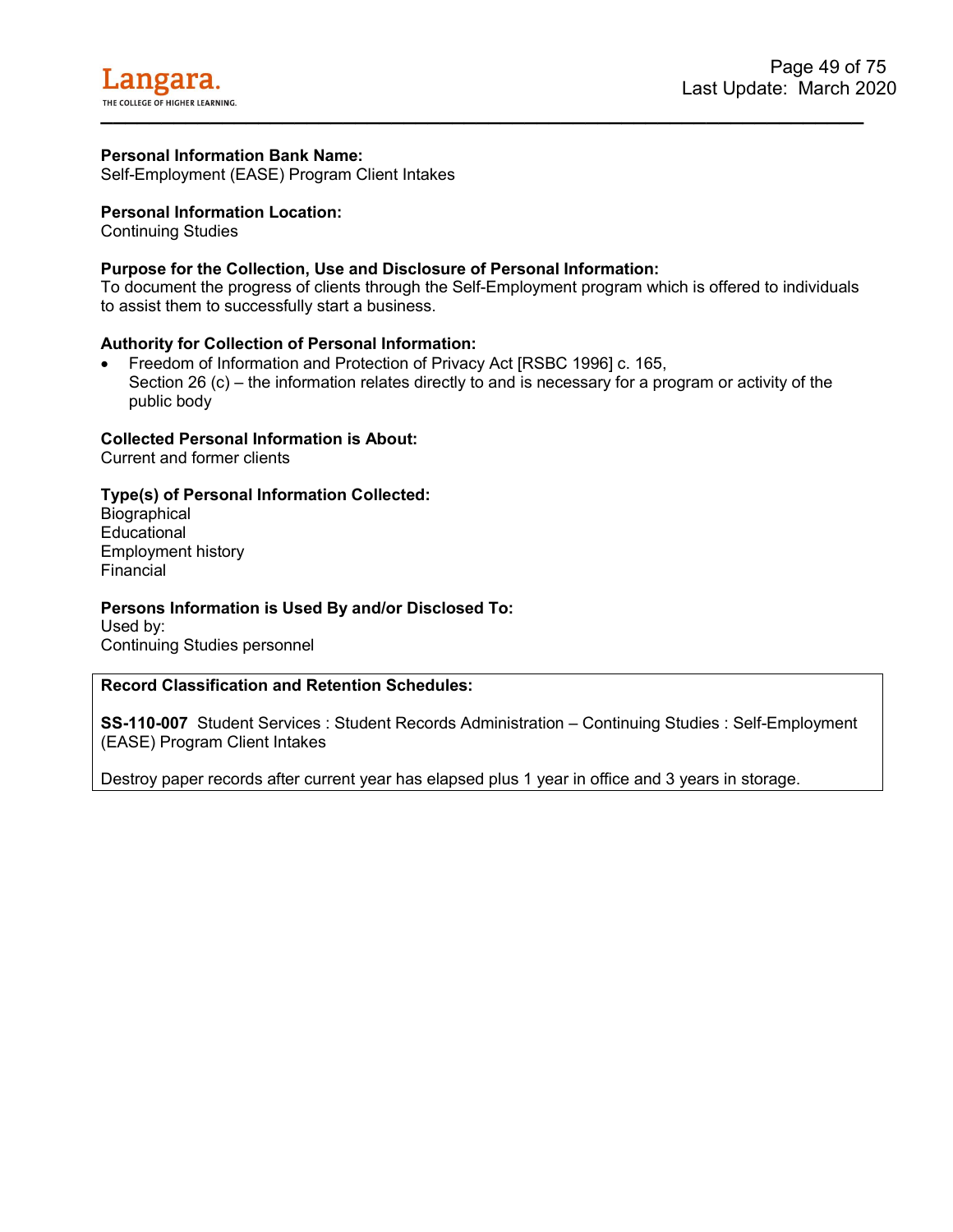Special Program Applications and Awards

### **Personal Information Location:**

Financial Aid and Awards Department

## **Purpose for the Collection, Use and Disclosure of Personal Information:**

To administer, under contract to government, student assistance programs for high-need part-time students or students who require adult basic education by reviewing, processing, and approving student applications.

### **Authority for Collection of Personal Information:**

• Freedom of Information and Protection of Privacy Act [RSBC 1996] c. 165, Section 26 (c) – the information relates directly to and is necessary for a program or activity of the public body

#### **Collected Personal Information is About:**

Current and former students who have obtained financial aid

### **Type(s) of Personal Information Collected:**

**Biographical** Employment history **Educational** Financial

### **Persons Information is Used By and/or Disclosed To:**

Used by: Financial Aid and Awards Department personnel

### **Record Classification and Retention Schedule:**

**SS-240-004** Student Services : Financial Aid and Award Administration : Special Program Applications and Awards

Destroy paper records after 1 year in office and 6 years in storage.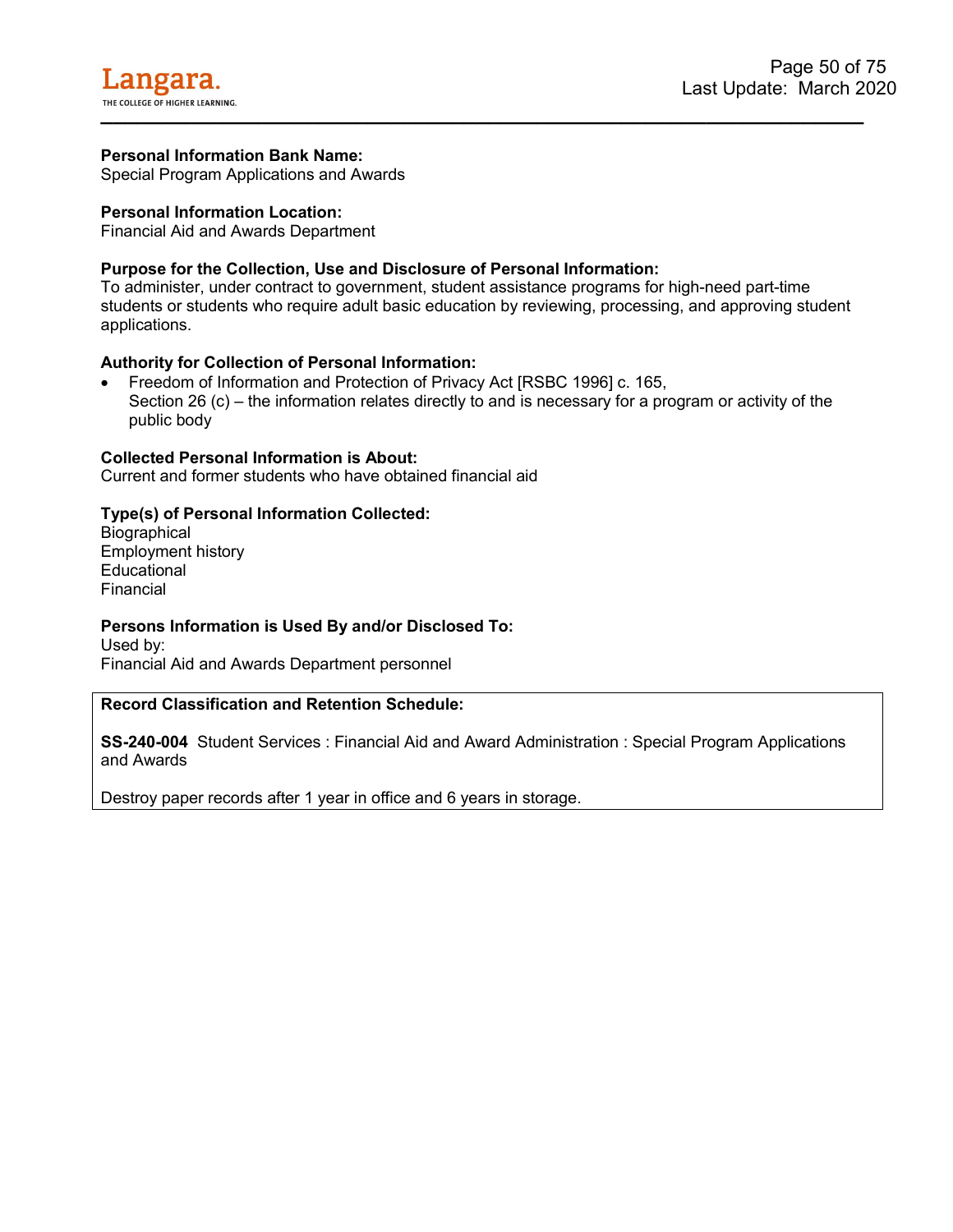Student Academic and Non-Academic Misconduct Cases

## **Personal Information Location:**

Office of Student Conduct and Academic Integrity

# **Purpose for the Collection, Use and Disclosure of Personal Information:**

The purpose of this record type is to review and investigate cases of academic and non-academic misconduct by students as defined under the Student Code of Conduct Policy and/or the Academic Integrity Policy and determine the appropriate sanction, if required.

# **Authority for Collection of Personal Information:**

• Freedom of Information and Protection of Privacy Act [RSBC 1996] c. 165, Section 26 (c) – the information relates directly to and is necessary for a program or activity of the public body

## **Collected Personal Information is About:**

Current and former students involved in academic or non-academic misconduct

## **Type(s) of Personal Information Collected:**

**Biographical Educational** Nature of academic or non-academic misconduct

### **Persons Information is Used By and/or Disclosed To:**

Used by: Director, Office of Student Conduct and Academic Integrity Dean of Student Services and, in some cases, by the College President and the Board of Governors when a student appeals a decision

# **Record Classification and Retention Schedule:**

**SS-107-002** Student Services : Student Misconduct : Student Academic and Non-Academic Misconduct Cases

Delete electronic records after date of last activity on the case file plus 5 years online.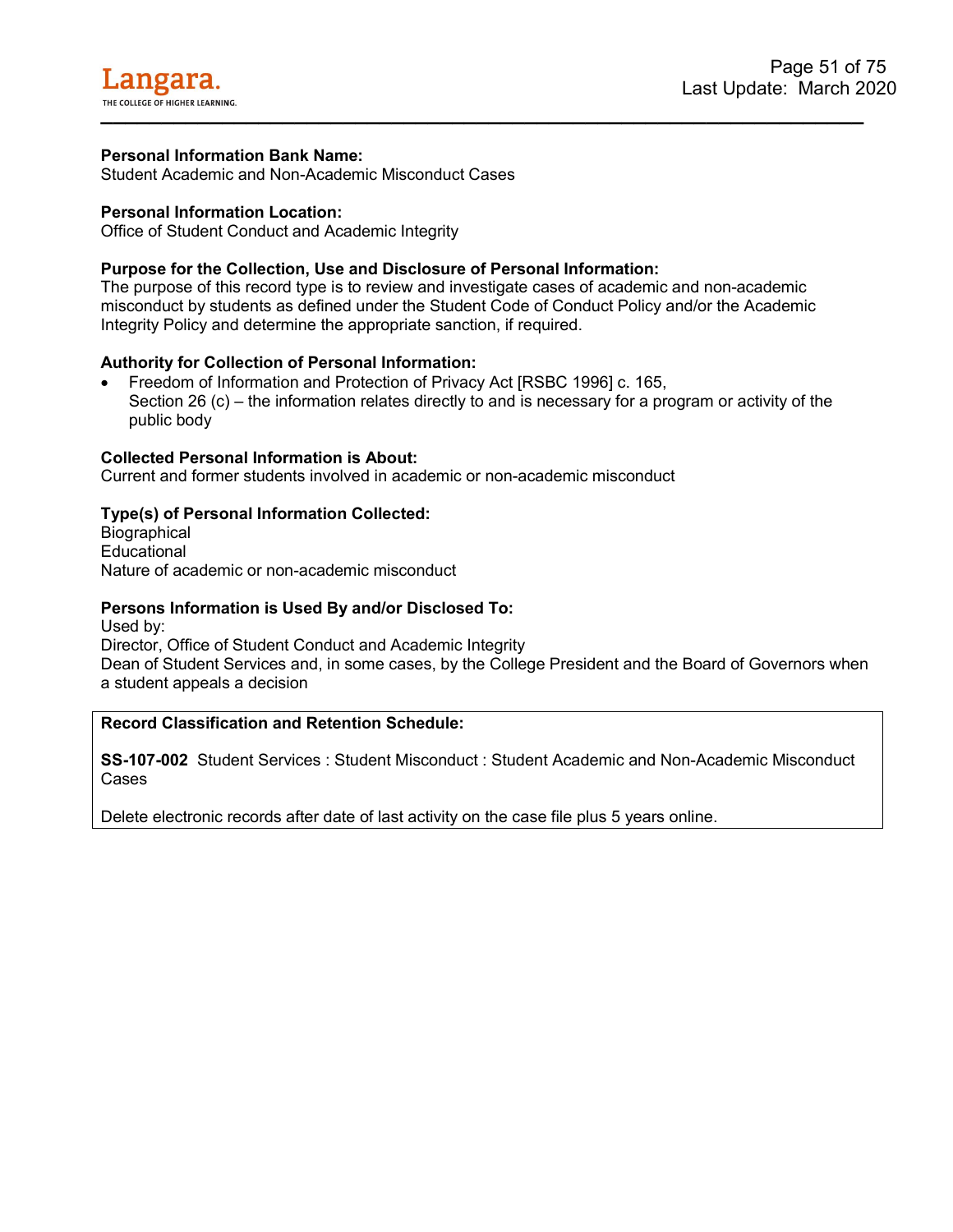Student Awards – Donor Files

### **Personal Information Location:**

College Advancement Department

## **Purpose for the Collection, Use and Disclosure of Personal Information:**

To develop and maintain relationships with individuals and organizations who donate funds to student awards.

### **Authority for Collection of Personal Information:**

• Freedom of Information and Protection of Privacy Act [RSBC 1996] c. 165, Section 26 (c) – the information relates directly to and is necessary for a program or activity of the public body

#### **Collected Personal Information is About:**

Current and former donors

### **Type(s) of Personal Information Collected:**

Name Contact information Amount donated

#### **Persons Information is Used By and/or Disclosed To:**

Used by: College Advancement department personnel Financial Services – General Accounting department personnel

Limited personal information disclosed to: Award recipient

### **Record Classification and Retention Schedule:**

**SS-236-003** Student Services : College Advancement – Student Awards : Student Awards – Donor Files

Destroy paper records after award no longer active plus 3 years in office and 4 years in storage.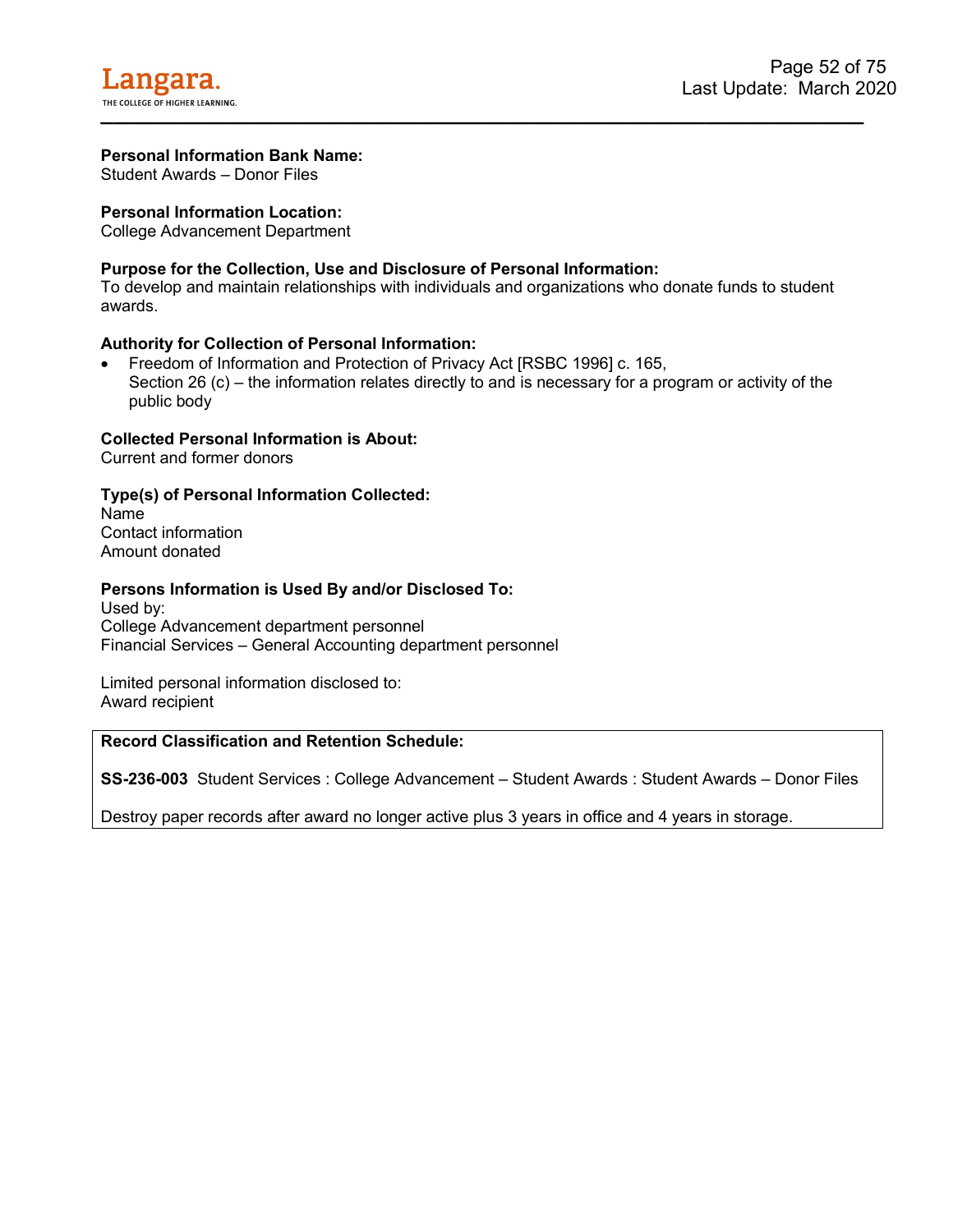Student Clinics – Client Waivers and Consents

### **Personal Information Location:**

Continuing Studies – Health and Human Services

## **Purpose for the Collection, Use and Disclosure of Personal Information:**

To obtain waivers and consents from clients who receive assessment and treatment by students during the clinical practice component of the students' health and wellness-related certificate programs.

### **Authority for Collection of Personal Information:**

• Freedom of Information and Protection of Privacy Act [RSBC 1996] c. 165, Section 26 (c) – the information relates directly to and is necessary for a program or activity of the public body

#### **Collected Personal Information is About:**

Current and former clients Current and former students

### **Type(s) of Personal Information Collected:**

Name (client and student) Medical history related to treatment sought Evaluation of student treatment

#### **Persons Information is Used By and/or Disclosed To:**

Used by: Students enrolled in the program Health and Human Services program instructors

# **Record Classification and Retention Schedule:**

**SS-115-001** Student Services : Student Clinic Records Administration-Continuing Studies : Student Clinics-Client Waivers and Consents

Destroy paper records after file inactive for 1 year plus 2 years in office and 2 years in storage.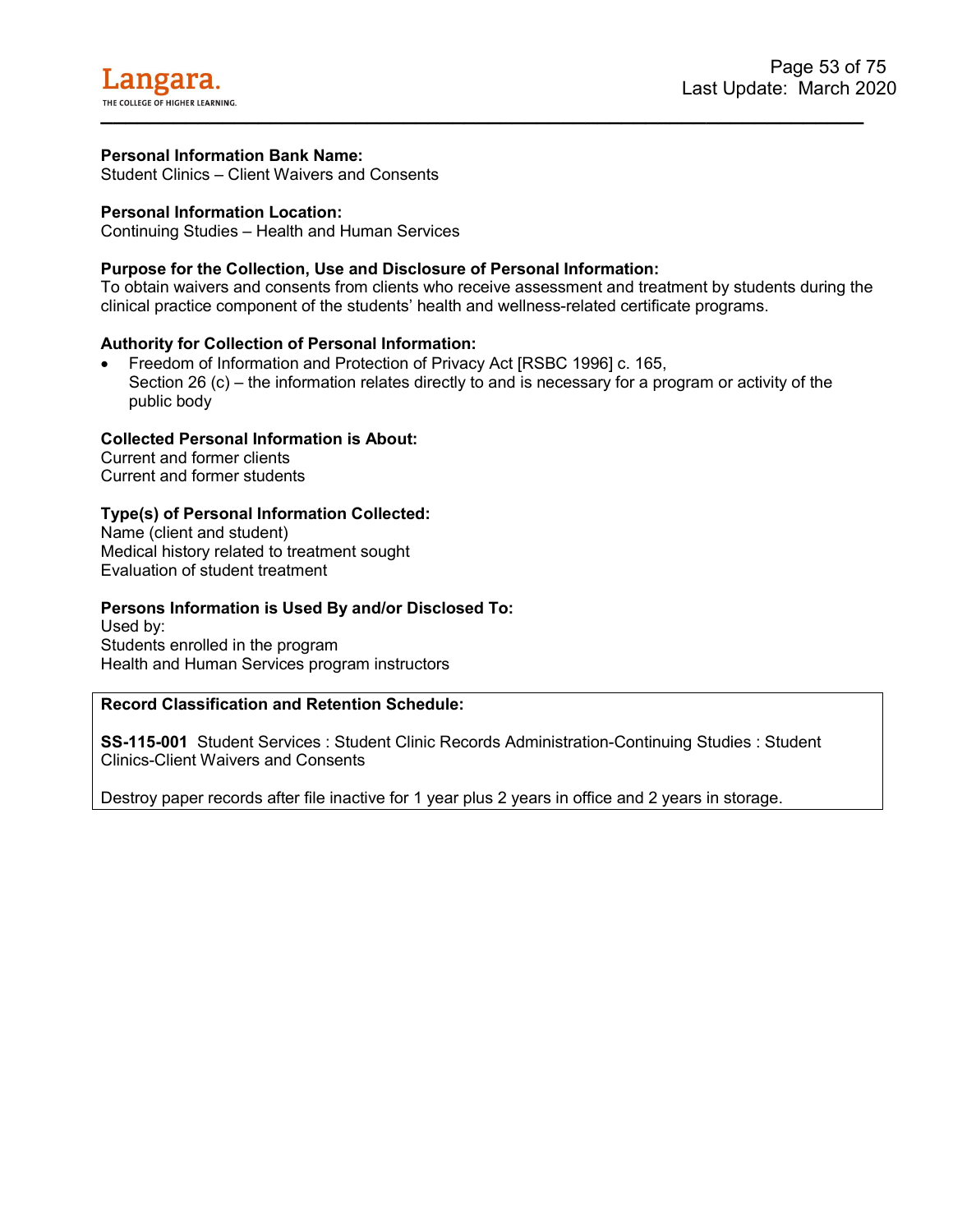Student Clinics – Client Consent and Student Assessment and Treatment

### **Personal Information Location:**

Continuing Studies – Health and Human Services

# **Purpose for the Collection, Use and Disclosure of Personal Information:**

To obtain waivers and consents from clients and document the assessment and treatment provided by students during the clinical practice component of the students' health and wellness-related certificate programs.

## **Authority for Collection of Personal Information:**

• Freedom of Information and Protection of Privacy Act [RSBC 1996] c. 165, Section 26 (c) – the information relates directly to and is necessary for a program or activity of the public body

## **Collected Personal Information is About:**

Current and former clients Current and former students

## **Type(s) of Personal Information Collected:**

Name (client and student) Medical history related to treatment sought Treatment and assessment Evaluation of student treatment

### **Persons Information is Used By and/or Disclosed To:**

Used by: Students enrolled in the program Health and Human Services program instructors

### **Record Classification and Retention Schedule:**

**SS-115-002** Student Services : Student Clinic Records Administration-Continuing Studies : Student Clinics-Client Consent and Student Assessment and Treatment

Destroy paper records after file inactive for 1 year plus 2 years in office and 7 years in storage.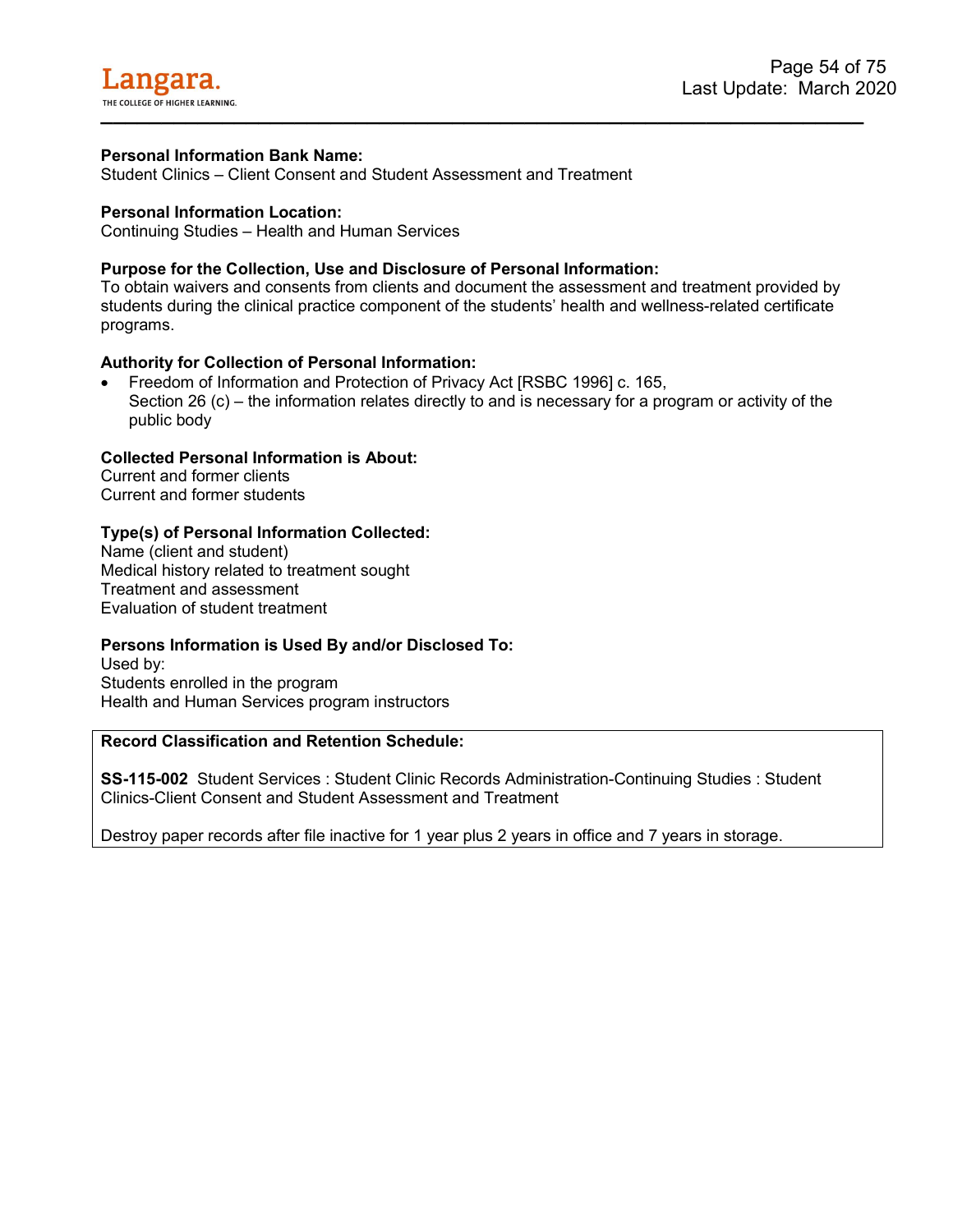Student Counselling Session Notes

### **Personal Information Location:**

Counselling Services

# **Purpose for the Collection, Use and Disclosure of Personal Information:**

To document interactions between counsellors and students who have sought assistance and advice on personal, educational and career matters. Counsellors do not always record their interactions with students and produce session notes at their discretion.

### **Authority for Collection of Personal Information:**

• Freedom of Information and Protection of Privacy Act [RSBC 1996] c. 165, Section 26 (c) – the information relates directly to and is necessary for a program or activity of the public body

### **Collected Personal Information is About:**

Current and former students who obtain counselling services

## **Type(s) of Personal Information Collected:**

Name Student number Nature of advice or counselling sought

## **Persons Information is Used By and/or Disclosed To:**

Used by: Counselling Services personnel

### **Record Classification and Retention Schedule:**

**SS-210-001** Student Services : Student Counselling Services : Student Counselling Session Notes

Destroy paper records after date of last session plus 7 years in office.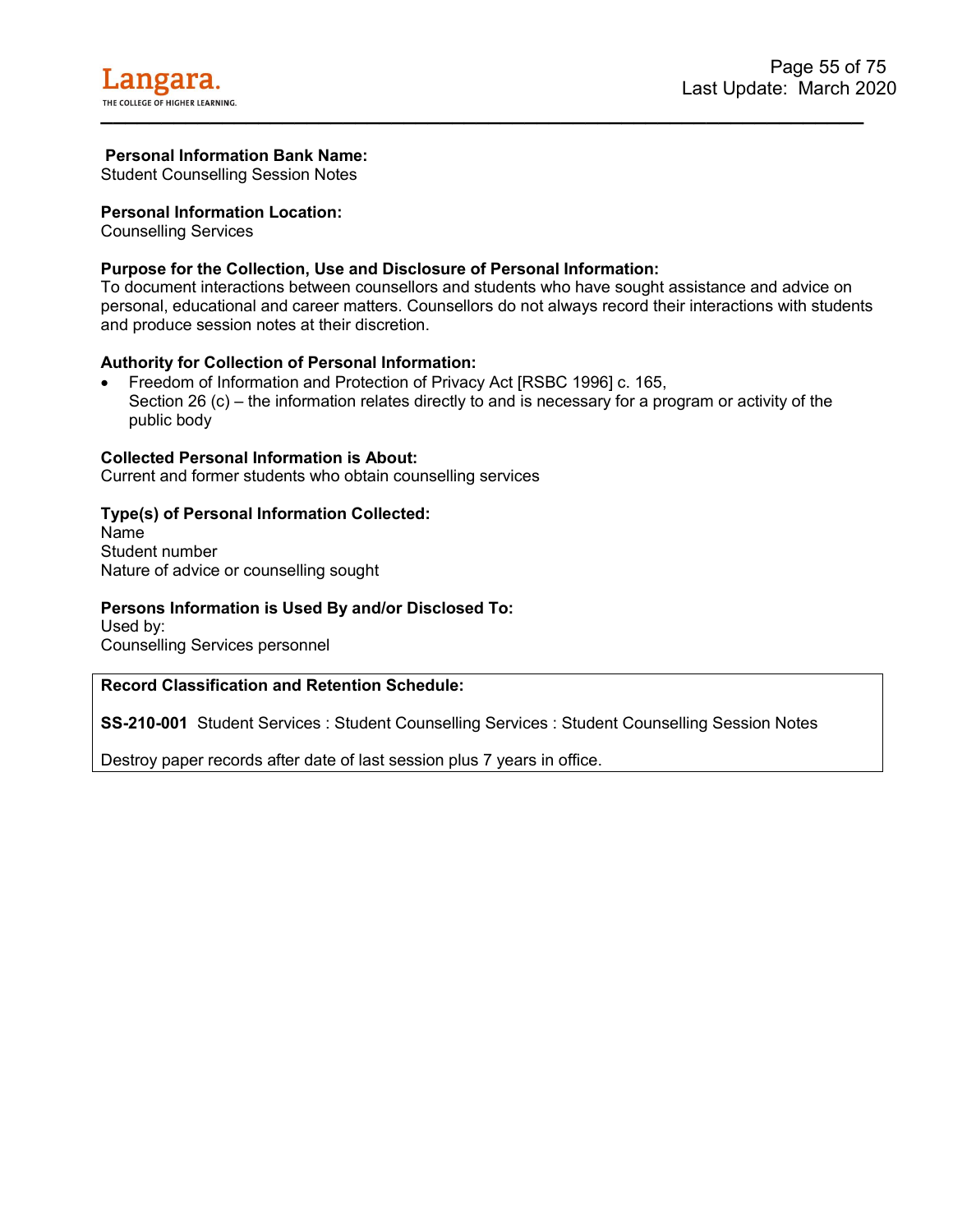Student Exchange Program Applications

### **Personal Information Location:**

International Education Department

### **Purpose for the Collection, Use and Disclosure of Personal Information:**

To review and approve applications from Langara College students and international students who wish to participate in the student exchange program.

### **Authority for Collection of Personal Information:**

• Freedom of Information and Protection of Privacy Act [RSBC 1996] c. 165, Section 26 (c) – the information relates directly to and is necessary for a program or activity of the public body

#### **Collected Personal Information is About:**

Current and former students who participate in exchange programs

### **Type(s) of Personal Information Collected:**

Biographical, including emergency contact **Educational** 

### **Persons Information is Used By and/or Disclosed To:**

Used by: International Education Department personnel Members of the International Exchange Review Committee

### **Record Classification and Retention Schedule:**

**SS-344-001** Student Services : International Education – Student Programs : Student Exchange Program **Applications** 

Destroy paper records after date of last attendance plus 2 years in office and 5 years in storage.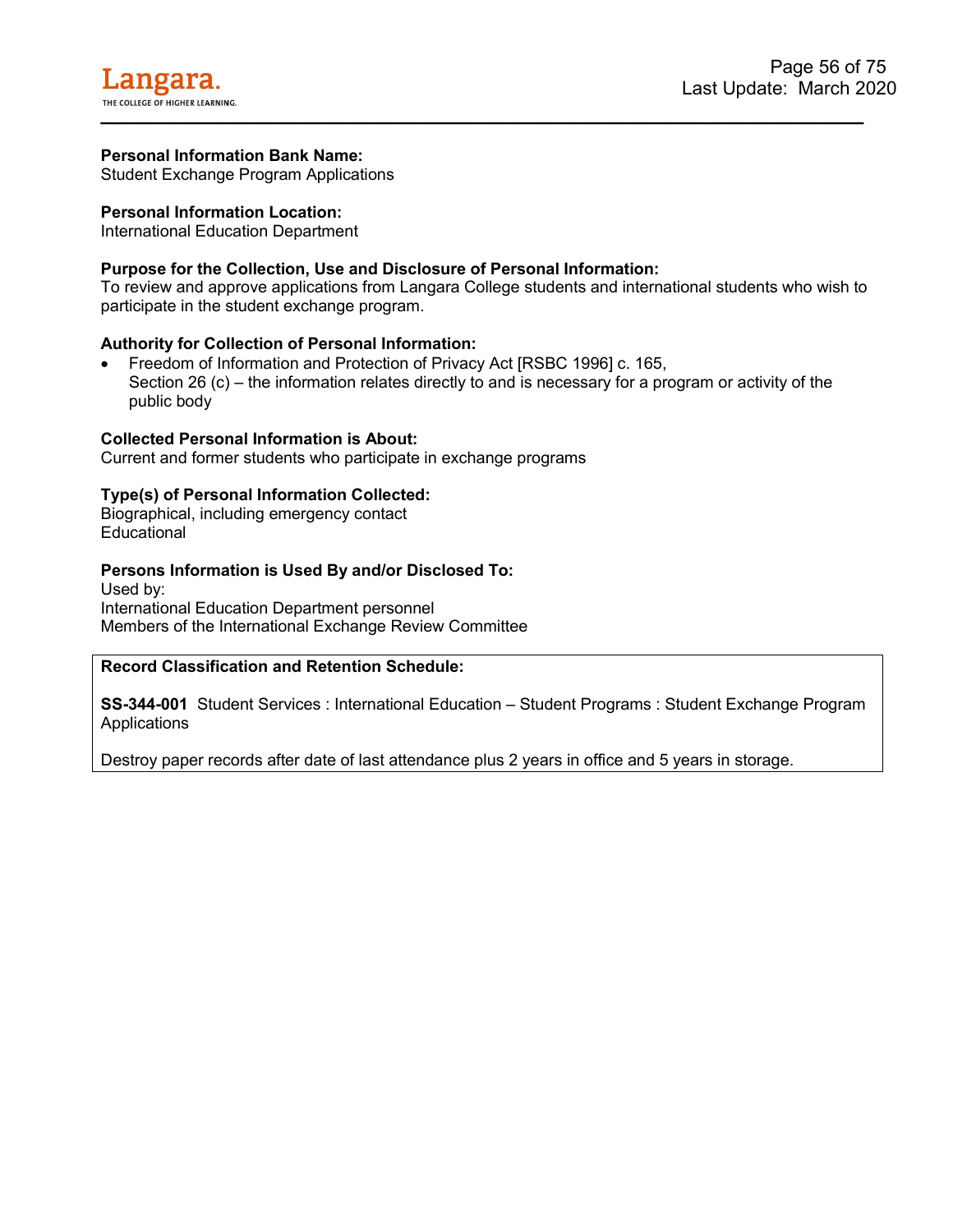Student Grade Appeal Cases

### **Personal Information Location:**

Division Chair offices

### **Purpose for the Collection, Use and Disclosure of Personal Information:**

To review informal and formal student appeals of final grades or notations.

### **Authority for Collection of Personal Information:**

• Freedom of Information and Protection of Privacy Act [RSBC 1996] c. 165, Section 26 (c) – the information relates directly to and is necessary for a program or activity of the public body

### **Collected Personal Information is About:**

Current and former students who have submitted grade appeals

### **Type(s) of Personal Information Collected:**

Name Student number Telephone number Email address Marked assignments and examinations

### **Persons Information is Used By and/or Disclosed To:**

Used by: Faculty (student's instructor) Department Chairs Division Chairs Members of Formal Appeal Committee

May be disclosed to: Dean of Student Services President Board of Governors

### **Record Classification and Retention Schedule:**

**SS-105-003** Student Services : Student Examination : Student Grade Appeal Cases

Destroy paper records after 1 year in office.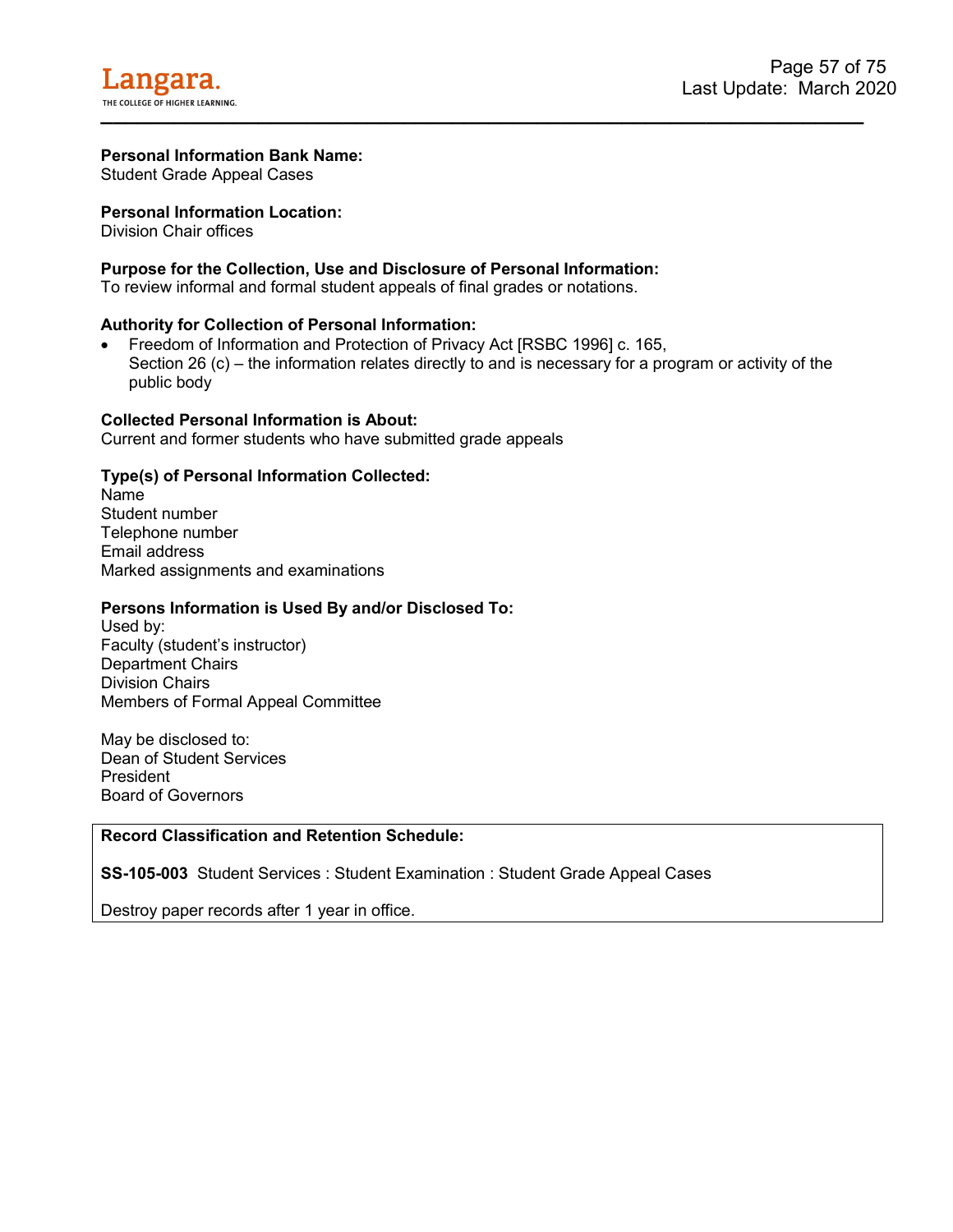Student Grade Appeal Cases – Dean's Review

### **Personal Information Location:**

Dean of Student Services

## **Purpose for the Collection, Use and Disclosure of Personal Information:**

To respond to student requests to review the formal grade appeal process conducted by a department's Formal Appeal Committee.

### **Authority for Collection of Personal Information:**

• Freedom of Information and Protection of Privacy Act [RSBC 1996] c. 165, Section 26 (c) – the information relates directly to and is necessary for a program or activity of the public body

#### **Collected Personal Information is About:**

Current and former students who have submitted grade appeal review requests.

### **Type(s) of Personal Information Collected:**

Name Student number Telephone number Email address Marked assignments and examinations Department Formal Appeal Committee evaluation and decision

### **Persons Information is Used By and/or Disclosed To:**

Used by: Dean of Student Services

# **Record Classification and Retention Schedule:**

**SS-105-004** Student Services : Student Examination : Student Grade Appeal Cases – Dean's Review

Destroy paper records after appeal process completed plus 1 year in office.

Delete electronic records after date of last activity on the case file plus 7 years on-line.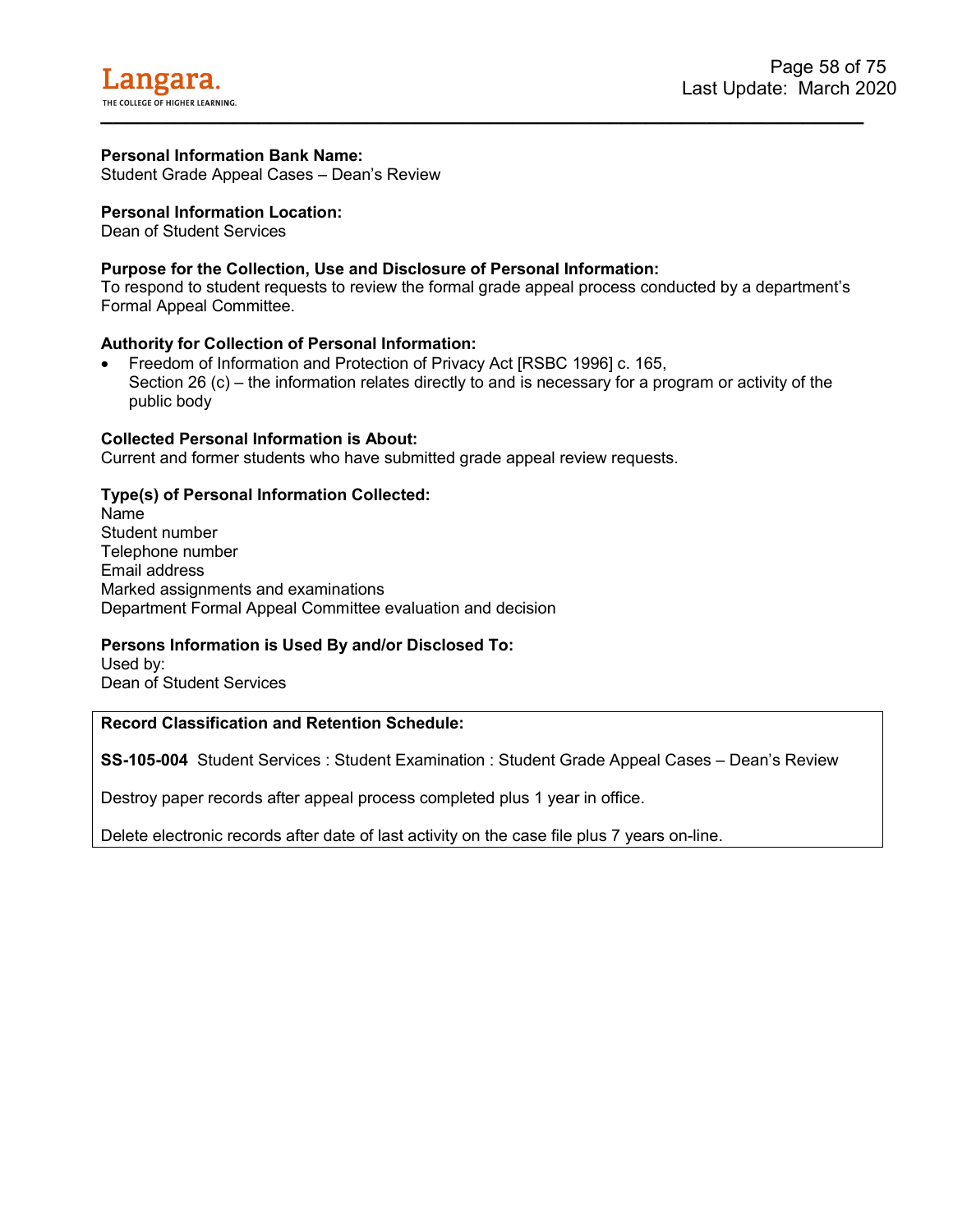Student Information Files – Faculty Reference

### **Personal Information Location:**

Department Chair offices

# **Purpose for the Collection, Use and Disclosure of Personal Information:**

To have ready access to information about current students to assist faculty provide instructional support. Career programs, such as nursing, retain files about current and former students to assist faculty to respond to reference checks from potential employers.

### **Authority for Collection of Personal Information:**

• Freedom of Information and Protection of Privacy Act [RSBC 1996] c. 165, Section 26 (c) – the information relates directly to and is necessary for a program or activity of the public body

## **Collected Personal Information is About:**

Current and former students

## **Type(s) of Personal Information Collected:**

**Biographical** Educational (specific to the course(s) taken within the department)

### **Persons Information is Used By and/or Disclosed To:**

Used by: Department Chair

Disclosed to: Division Chair Faculty (student's instructor) Potential employers (with student's consent)

# **Record Classification and Retention Schedule:**

**SS-101-001** Student Services : Student Information – Faculty Reference : Student Information Files – Faculty Reference

Destroy paper records after date of last attendance plus 1 year in office.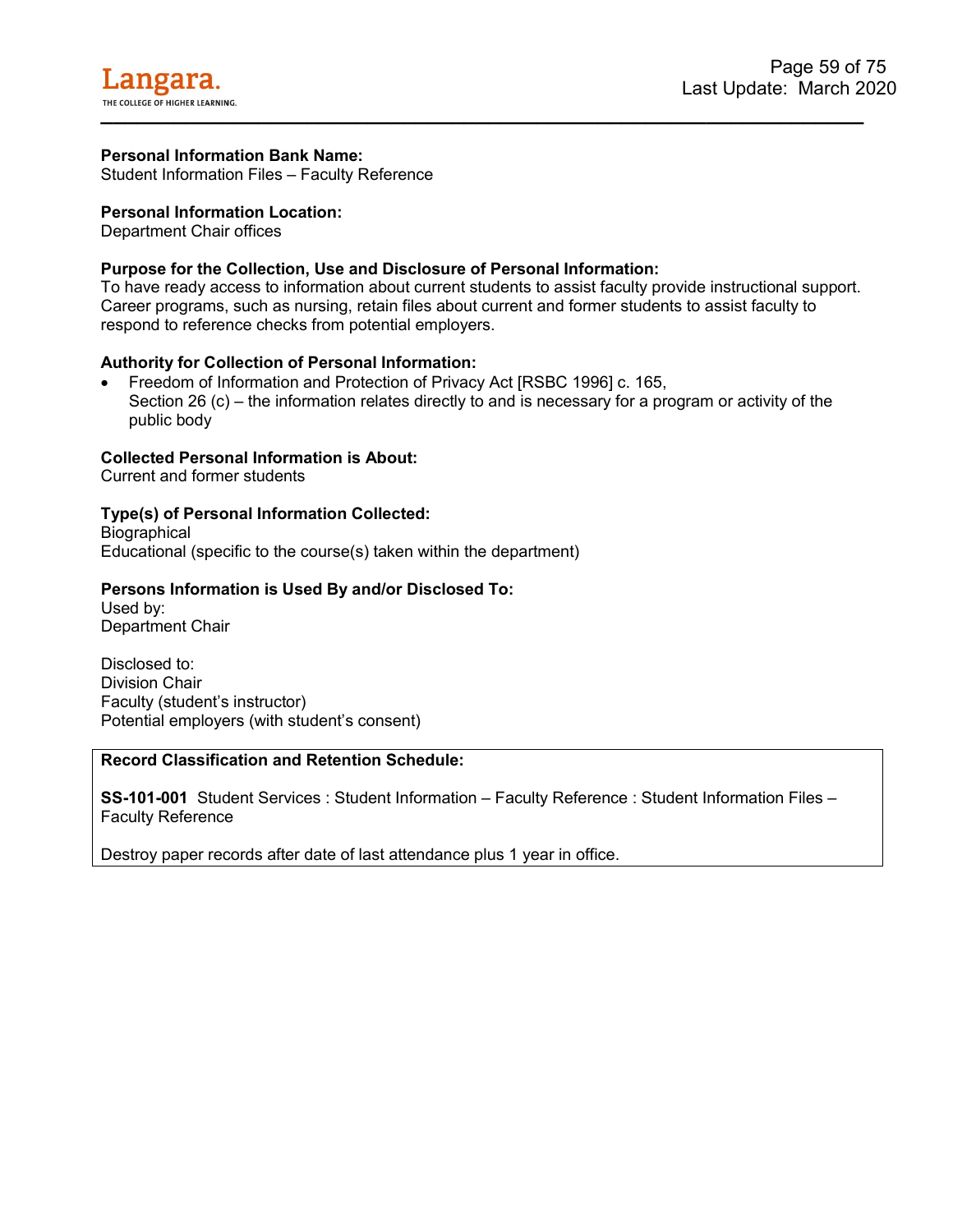Student Loan Denials – Decision Appeals

### **Personal Information Location:**

Financial Aid and Awards Department

## **Purpose for the Collection, Use and Disclosure of Personal Information:**

To assist students appeal decisions made by the provincial or federal government to deny their student loan application.

### **Authority for Collection of Personal Information:**

• Freedom of Information and Protection of Privacy Act [RSBC 1996] c. 165, Section 26 (c) – the information relates directly to and is necessary for a program or activity of the public body

#### **Collected Personal Information is About:**

Current and former students who have applied for financial aid

# **Type(s) of Personal Information Collected:**

**Biographical** Employment history **Educational** Financial

#### **Persons Information is Used By and/or Disclosed To:**

Used by:

Financial Aid and Awards Department personnel

## **Record Classification and Retention Schedule:**

**SS-240-007** Student Services : Financial Aid and Award Administration : Student Loan Denials – Decision Appeals

Destroy paper records after 1 year in office.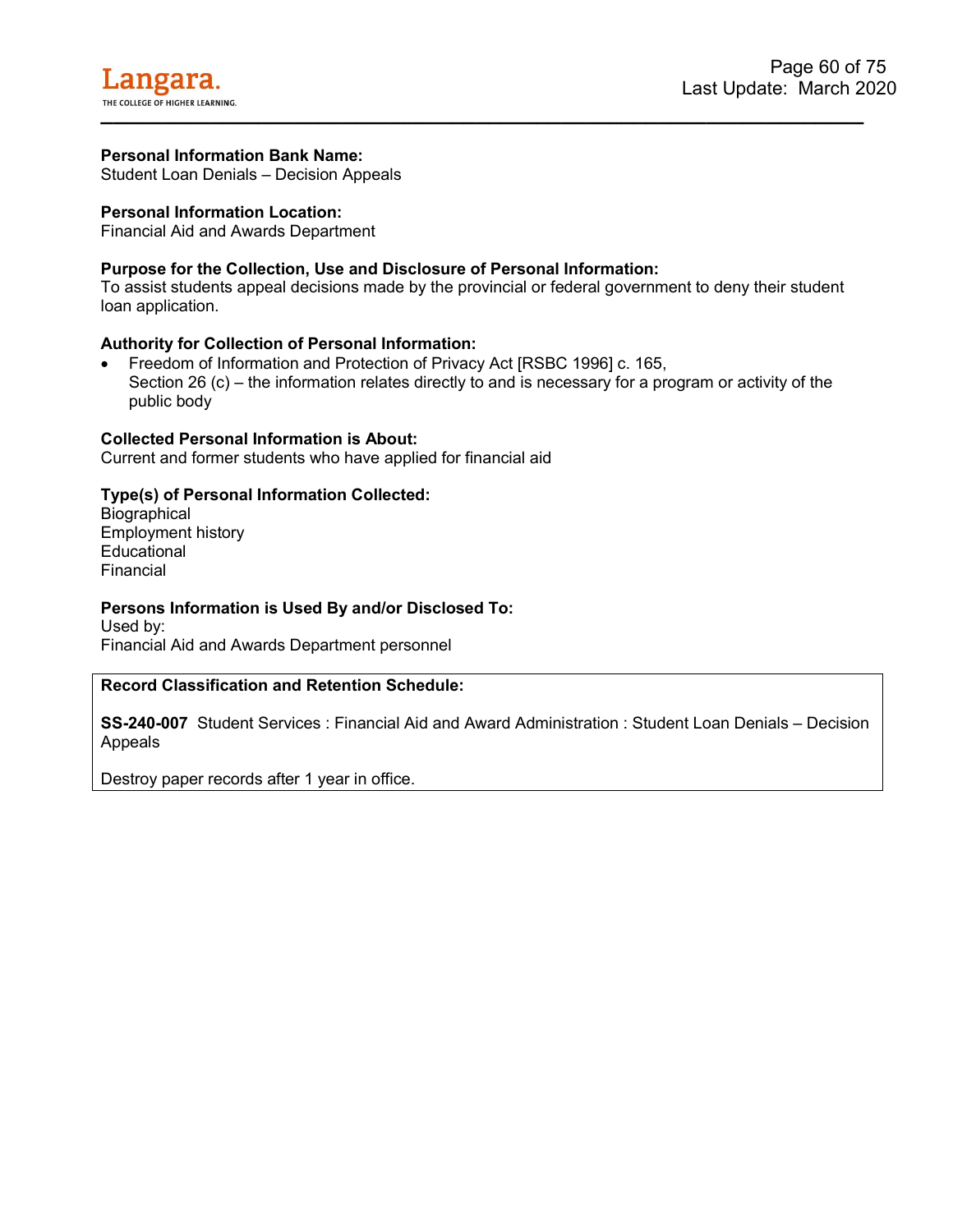Student Loan Documents

## **Personal Information Location:**

Financial Aid and Awards Department

## **Purpose for the Collection, Use and Disclosure of Personal Information:**

To answer government, staff, and student enquiries regarding applications for federal or provincial student loans.

### **Authority for Collection of Personal Information:**

• Freedom of Information and Protection of Privacy Act [RSBC 1996] c. 165, Section 26 (c) – the information relates directly to and is necessary for a program or activity of the public body

### **Collected Personal Information is About:**

Current and former students who have applied for financial aid

## **Type(s) of Personal Information Collected:**

**Biographical** Employment history **Educational** Financial

### **Persons Information is Used By and/or Disclosed To:**

Used by: Financial Aid and Awards Department personnel

### **Record Classification and Retention Schedule:**

**SS-240-008** Student Services : Financial Aid and Award Administration : Student Loan Documents

Destroy paper records after 1 year in office.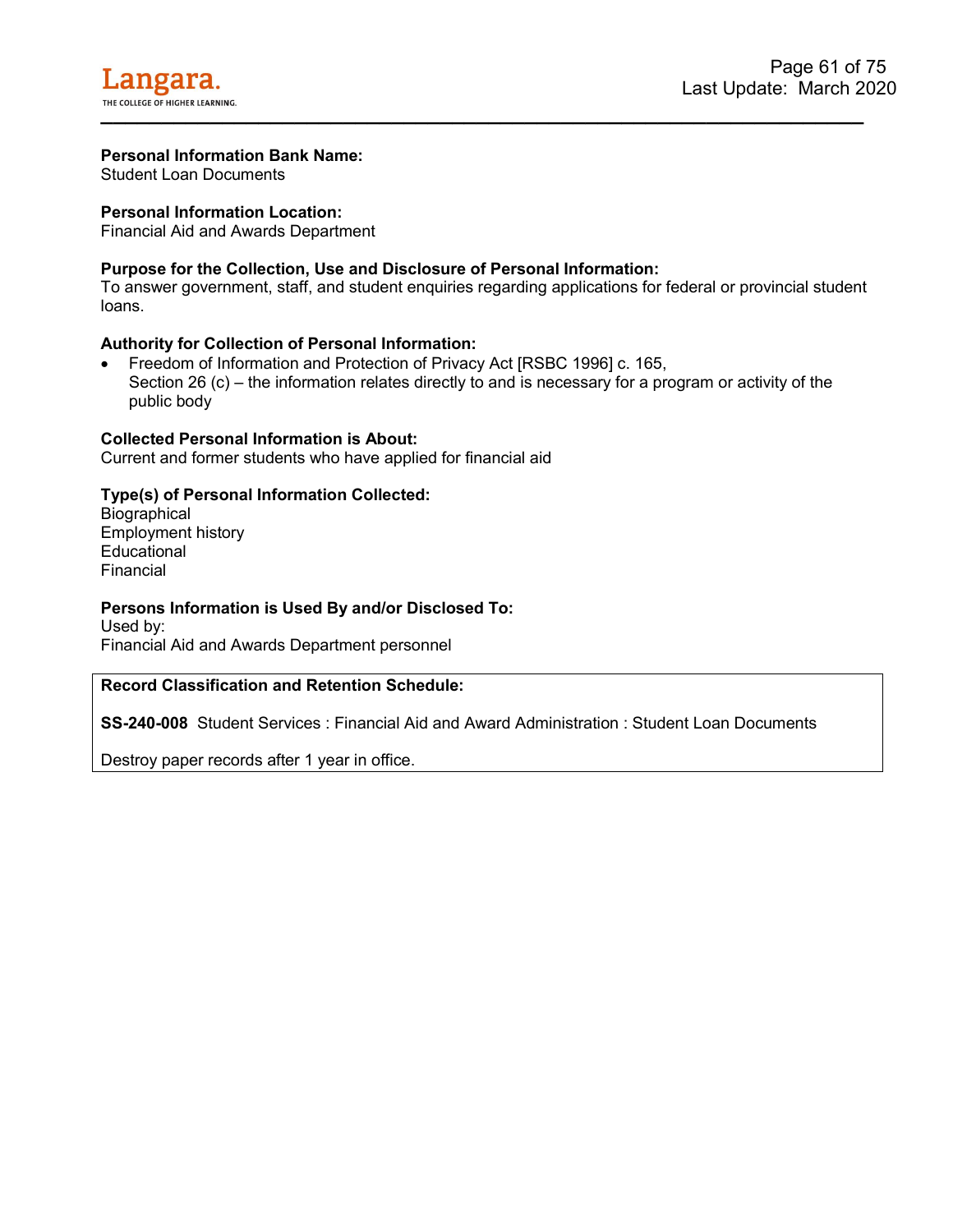Student Misconduct Cases – Conditional Re-admission

## **Personal Information Location:**

Office of Student Conduct and Academic Integrity

# **Purpose for the Collection, Use and Disclosure of Personal Information:**

The purpose of this record type is to review and investigate cases of academic or non-academic misconduct by students, as defined under the Student Code of Conduct Policy and/or the Academic Integrity Policy, that result in disciplinary actions which may have a significant impact on future registration.

# **Authority for Collection of Personal Information:**

• Freedom of Information and Protection of Privacy Act [RSBC 1996] c. 165, Section 26 (c) – the information relates directly to and is necessary for a program or activity of the public body

## **Collected Personal Information is About:**

Current and former students involved in academic or non-academic misconduct that result in conditional re-admission.

## **Type(s) of Personal Information Collected:**

**Biographical Educational** Nature of academic or non-academic misconduct

### **Persons Information is Used By and/or Disclosed To:**

Used by:

Director, Office of Student Conduct and Academic Integrity Dean of Student Services and, in some cases, by the College President and the Board of Governors when a student appeals a decision

## **Record Classification and Retention Schedule:**

**SS-107-003** Student Services : Student Misconduct : Student Misconduct Cases – Conditional Readmission

Delete electronic records after student meets re-admission conditions plus 5 years online.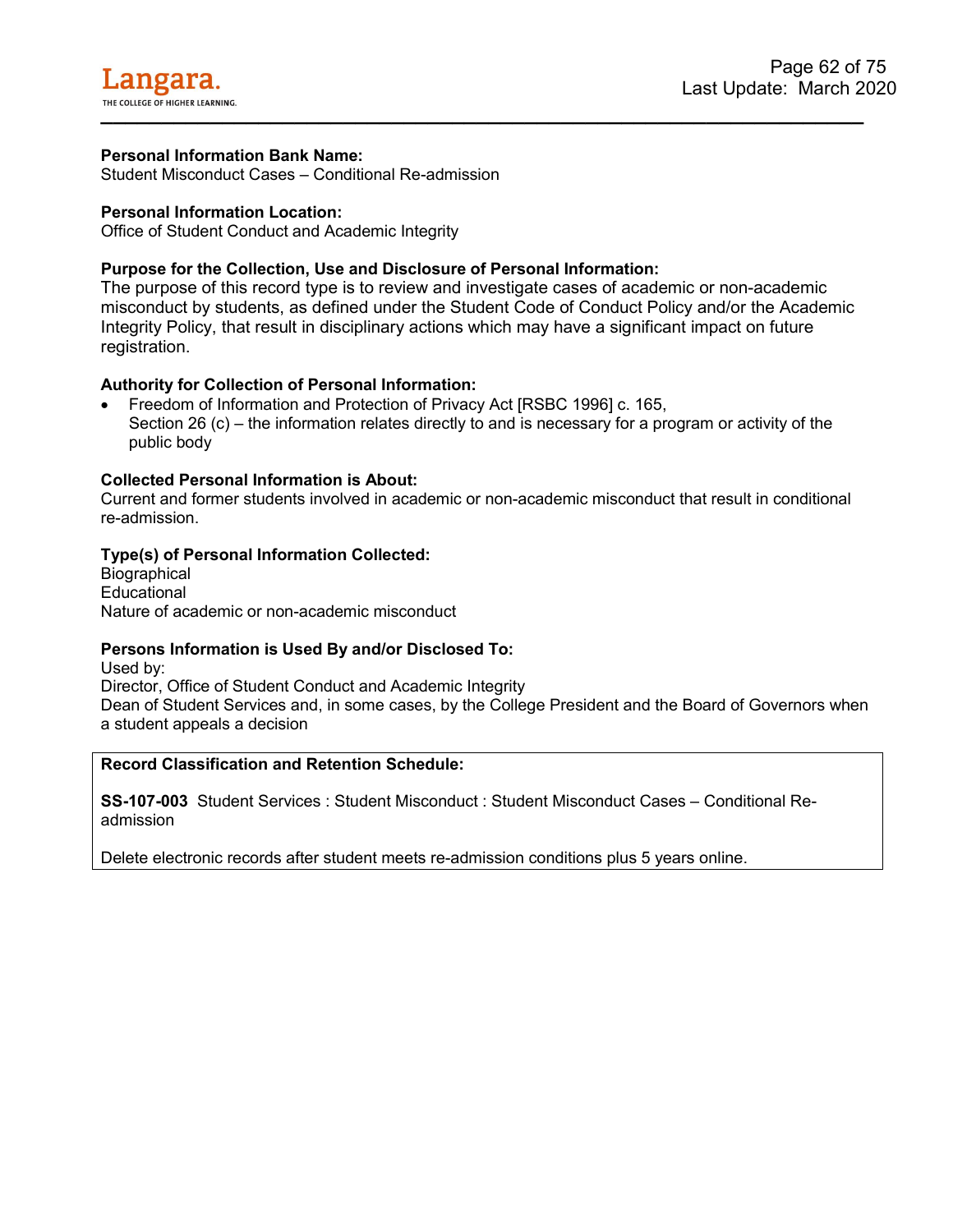Student Misconduct Cases – Exceptional Circumstances

### **Personal Information Location:**

Office of Student Conduct and Academic Integrity

# **Purpose for the Collection, Use and Disclosure of Personal Information:**

The purpose of this record type is to review and investigate cases of exceptionally serious student misconduct, as defined under the Student Code of Conduct Policy and/or the Academic Integrity policy, that result in disciplinary actions which may have a significant impact on future registration.

## **Authority for Collection of Personal Information:**

• Freedom of Information and Protection of Privacy Act [RSBC 1996] c. 165, Section 26 (c) – the information relates directly to and is necessary for a program or activity of the public body

## **Collected Personal Information is About:**

Current and former students involved in academic or non-academic misconduct involving exceptional circumstances

## **Type(s) of Personal Information Collected:**

**Biographical Educational** Nature of academic or non-academic misconduct

### **Persons Information is Used By and/or Disclosed To:**

Used by: Director, Office of Student Conduct and Academic Integrity Dean of Student Services and, in some cases, by the College President and the Board of Governors when a student appeals a decision

# **Record Classification and Retention Schedule:**

**SS-107-004** Student Services : Student Misconduct : Student Misconduct Cases – Exceptional **Circumstances** 

Delete electronic records after student meets re-admission conditions plus 5 years online.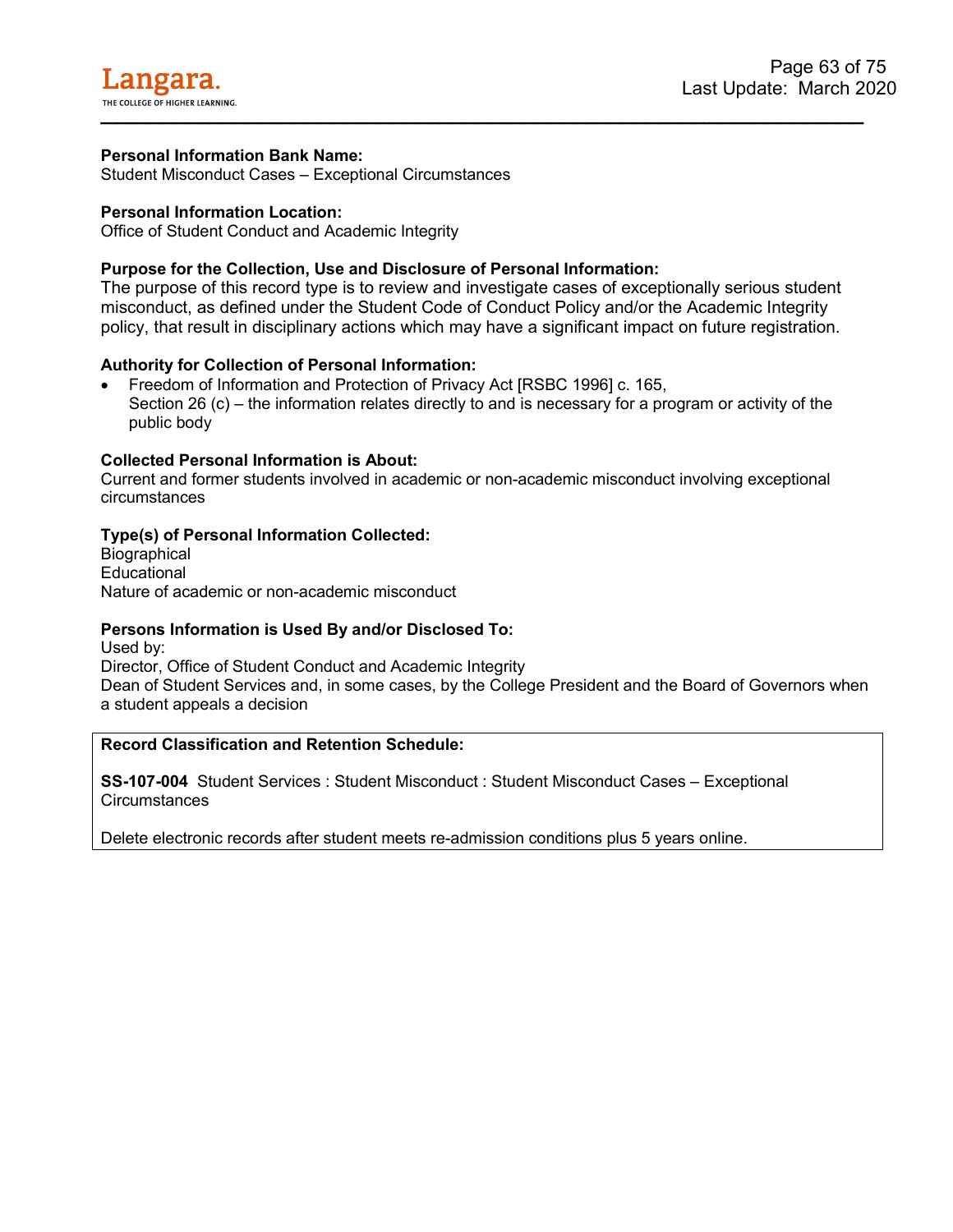Student of Concern Cases

## **Personal Information Location:**

Office of Student Conduct and Academic Integrity

# **Purpose for the Collection, Use and Disclosure of Personal Information:**

The purpose of this record type is to document the Involuntary Leave of Absence Committee's identification, assessment and monitoring of students who display concerning behaviour.

## **Authority for Collection of Personal Information:**

• Freedom of Information and Protection of Privacy Act [RSBC 1996] c. 165, Section 26 (c) – the information relates directly to and is necessary for a program or activity of the public body Section 27 (1)(a.1)(i) – the collection of the information is necessary for the medical treatment of an individual and it is not possible to collect the information directly from the individual

## **Collected Personal Information is About:**

Current and former students who fall within the scope of the committee's terms of reference.

## **Type(s) of Personal Information Collected:**

Biographical, including emergency contact **Educational** Concerning behaviour / description of incident(s) May include nature of disability and/or internal/external assessments

# **Persons Information is Used By and/or Disclosed To:**

Used by: Members of Involuntary Leave of Absence Committee

Disclosed to:

Mental health professionals (for third-party assessments).

**Privacy Impact Assessment:** Completed in July 2016.

**Record Classification and Retention Schedule:**

**SS-108-001** Student Services : Students of Concern : Student of Concern Cases

Delete electronic records after date of last activity on the case file plus 5 years on-line.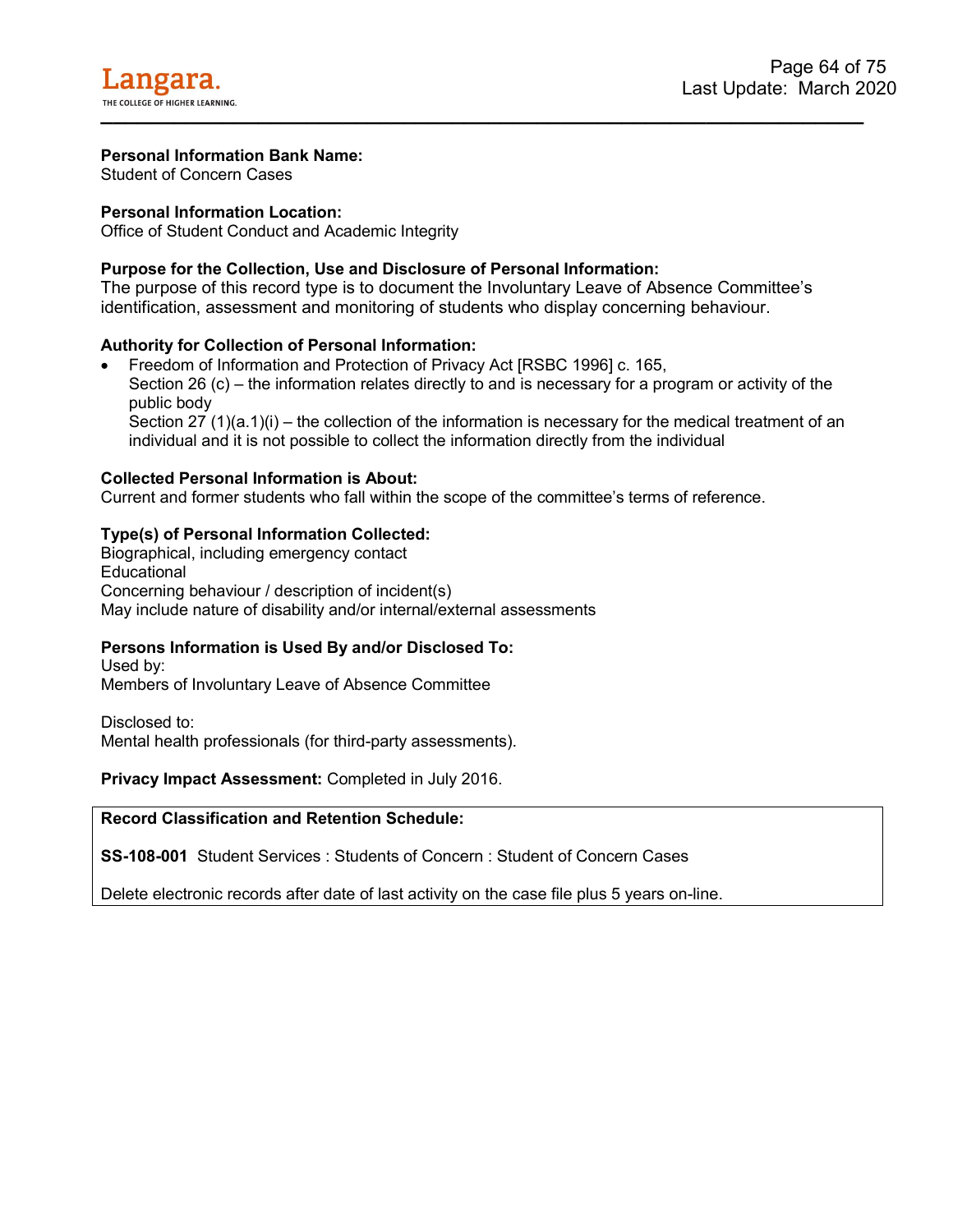Student Record System

## **Personal Information Location:**

Registrar and Enrolment Services

## **Purpose for the Collection, Use and Disclosure of Personal Information:**

To document students' academic careers from application for admission to departure from the College.

### **Authority for Collection of Personal Information:**

- Freedom of Information and Protection of Privacy Act [RSBC 1996] c. 165, Section 26 (c) – the information relates directly to and is necessary for a program or activity of the public body
- College and Institute Act [RSBC 1996] c. 52, Section  $41.1(2)(a)$  – The board may require a student to provide the institution with the personal information that relates directly to and is necessary for an operating program or activity of the institution

### **Collected Personal Information is About:**

Current and former students

## **Type(s) of Personal Information Collected:**

**Biographical Educational** 

### **Persons Information is Used By and/or Disclosed To:**

Used by: Registrar and Enrolment Services personnel Faculty (name and student number of the students enrolled in the instructor's course)

Limited personal information disclosed to: Langara Students' Union Langara Alumni Association Ministry of Advanced Education (to verify or assign Personal Education Number)

# **Record Classification and Retention Schedule:**

**SS-100-001** Student Services : Student Records Administration : Student Record System

Retain electronic data on-line indefinitely.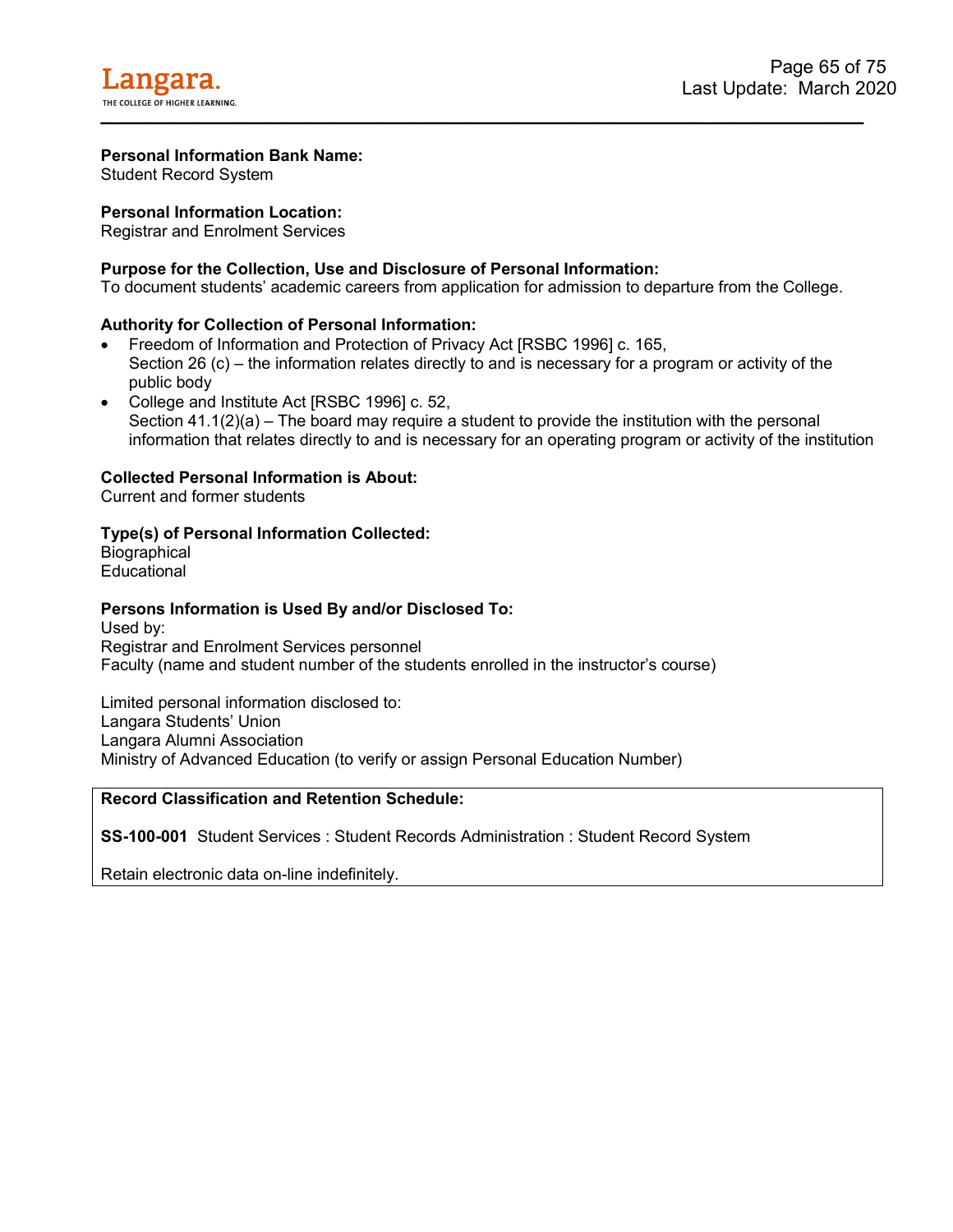Student Record System – Continuing Studies Students

### **Personal Information Location:**

Continuing Studies

# **Purpose for the Collection, Use and Disclosure of Personal Information:**

To document students' participation in continuing studies courses and programs from registration to completion.

### **Authority for Collection of Personal Information:**

- Freedom of Information and Protection of Privacy Act [RSBC 1996] c. 165, Section 26 (c) – the information relates directly to and is necessary for a program or activity of the public body
- College and Institute Act [RSBC 1996] c. 52, Section  $41.1(2)(a)$  – The board may require a student to provide the institution with the personal information that relates directly to and is necessary for an operating program or activity of the institution

## **Collected Personal Information is About:**

Current and former Continuing Studies students

## **Type(s) of Personal Information Collected:**

**Biographical Educational** Credit card number

# **Persons Information is Used By and/or Disclosed To:**

Used by: Continuing Studies personnel

### **Record Classification and Retention Schedule:**

**SS-110-002** Student Services : Student Records Administration – Continuing Studies : Student Record System – Continuing Studies Students

Retain electronic data on-line indefinitely.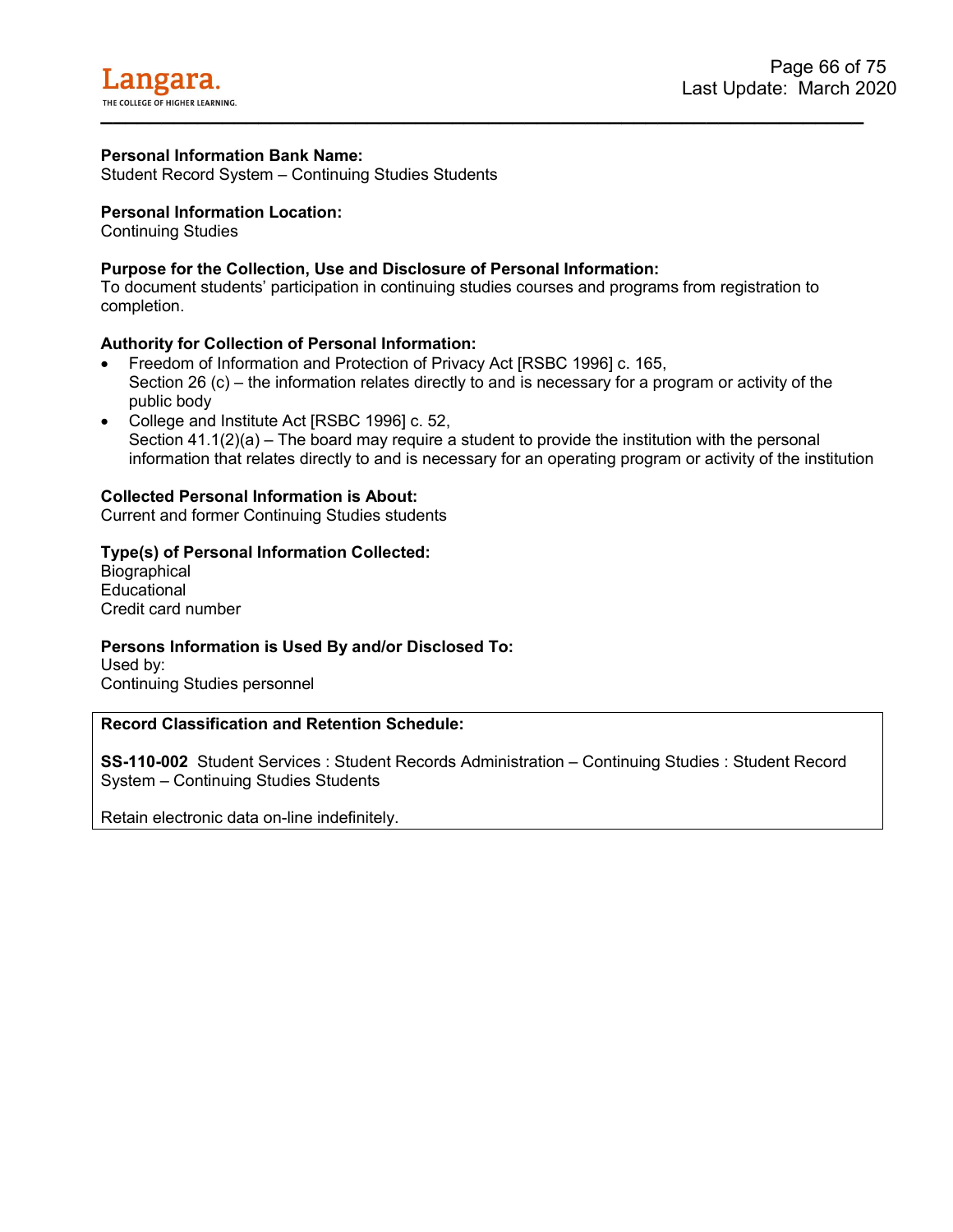Student Records (paper format)

# **Personal Information Location:**

Registrar and Enrolment Services

## **Purpose for the Collection, Use and Disclosure of Personal Information:**

To document students' academic careers from application for admission to departure from the College.

### **Authority for Collection of Personal Information:**

- Freedom of Information and Protection of Privacy Act [RSBC 1996] c. 165, Section 26 (c) – the information relates directly to and is necessary for a program or activity of the public body
- College and Institute Act [RSBC 1996] c. 52, Section  $41.1(2)(a)$  – The board may require a student to provide the institution with the personal information that relates directly to and is necessary for an operating program or activity of the institution

## **Collected Personal Information is About:**

Current and former students

## **Type(s) of Personal Information Collected:**

**Biographical Educational** 

### **Persons Information is Used By and/or Disclosed To:**

Used by: Registrar and Enrolment Services personnel Faculty (name and student number of the students enrolled in the instructor's course)

## **Record Classification and Retention Schedules:**

**SS-100-002** Student Services : Student Records Administration : Student Records (paper format)

Destroy paper records after scanned into document imaging system, indexed and indexing verified plus 1 year in office.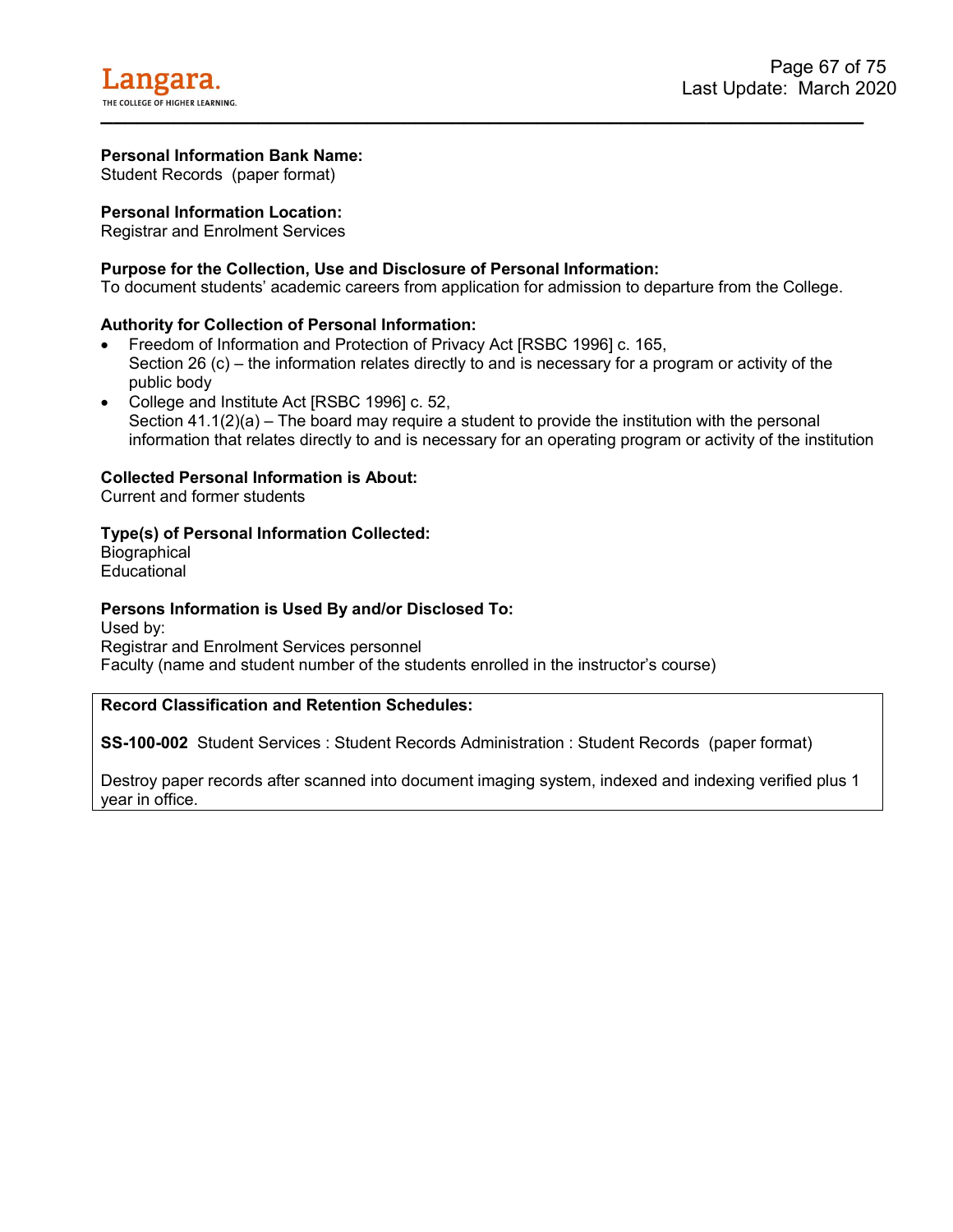Student Records (digital images)

## **Personal Information Location:**

Registrar and Enrolment Services

## **Purpose for the Collection, Use and Disclosure of Personal Information:**

To document students' academic careers from application for admission to departure from the College.

### **Authority for Collection of Personal Information:**

- Freedom of Information and Protection of Privacy Act [RSBC 1996] c. 165, Section 26 (c) – the information relates directly to and is necessary for a program or activity of the public body
- College and Institute Act [RSBC 1996] c. 52, Section  $41.1(2)(a)$  – The board may require a student to provide the institution with the personal information that relates directly to and is necessary for an operating program or activity of the institution

### **Collected Personal Information is About:**

Current and former students

### **Type(s) of Personal Information Collected:**

**Biographical Educational** 

### **Persons Information is Used By and/or Disclosed To:**

Used by: Registrar and Enrolment Services personnel

### **Record Classification and Retention Schedules:**

**SS-100-014** Student Services : Student Records Administration : Student Records (digital images)

Delete digital images after date of last activity on the student record plus 5 years on-line.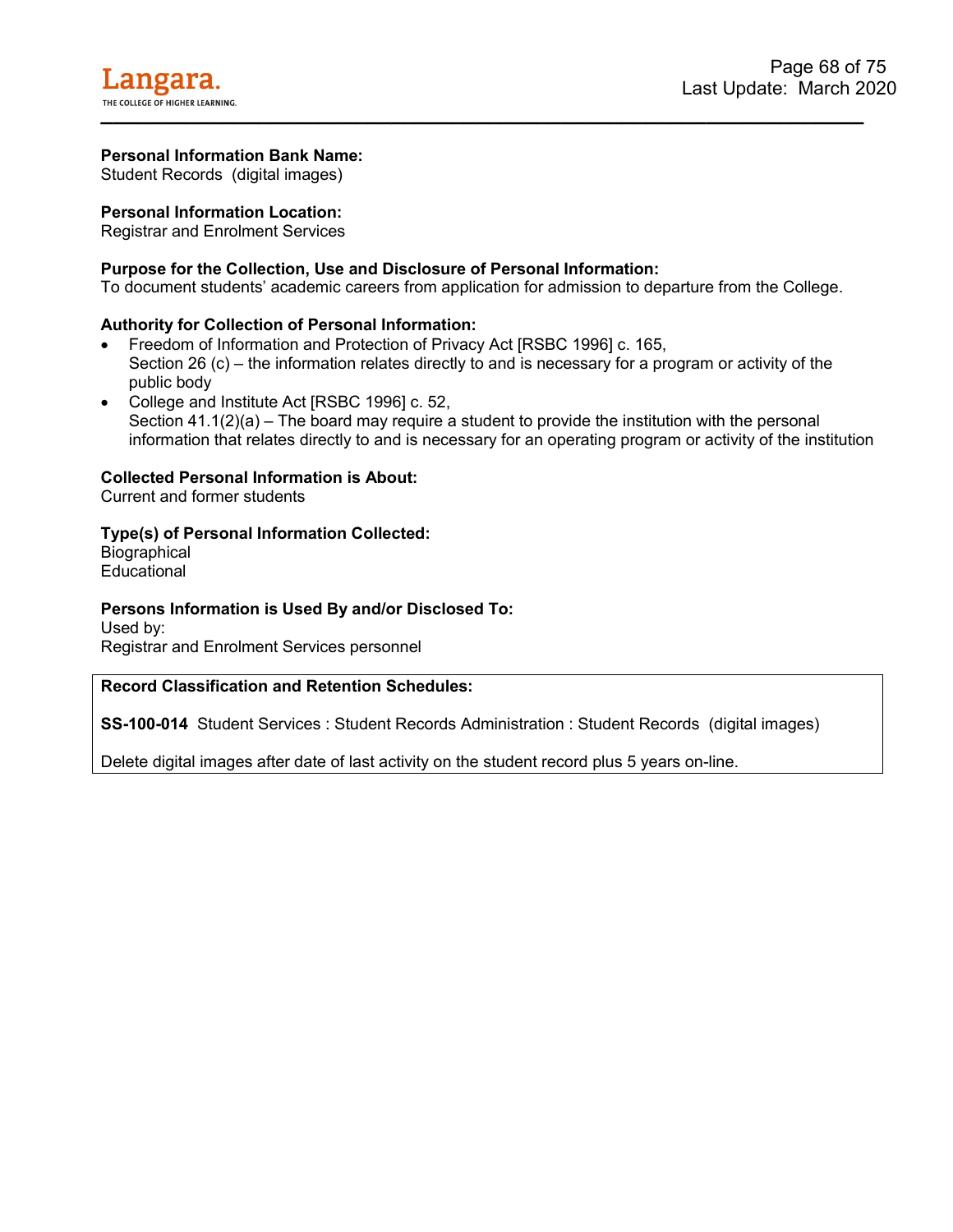Student Records – Did Not Register (DNR's)

### **Personal Information Location:**

Registrar and Enrolment Services

## **Purpose for the Collection, Use and Disclosure of Personal Information:**

To document that a student who was accepted for admission did not register, and to have the application and supporting documents on hand should the student wish to re-apply for admission within the allotted time period.

### **Authority for Collection of Personal Information:**

- Freedom of Information and Protection of Privacy Act [RSBC 1996] c. 165, Section 26 (c) – the information relates directly to and is necessary for a program or activity of the public body
- College and Institute Act [RSBC 1996] c. 52, Section  $41.1(2)(a)$  – The board may require a student to provide the institution with the personal information that relates directly to and is necessary for an operating program or activity of the institution

### **Collected Personal Information is About:**

Individuals who have been accepted for admission but who may not have registered for courses

## **Type(s) of Personal Information Collected:**

**Biographical Educational** Financial

### **Persons Information is Used By and/or Disclosed To:**

Used by: Registrar and Enrolment Services personnel

### **Record Classification and Retention Schedules:**

**SS-100-004** Student Services : Student Records Administration : Student Records – Did Not Register (DNR's)

Destroy paper records after 4 semesters in office.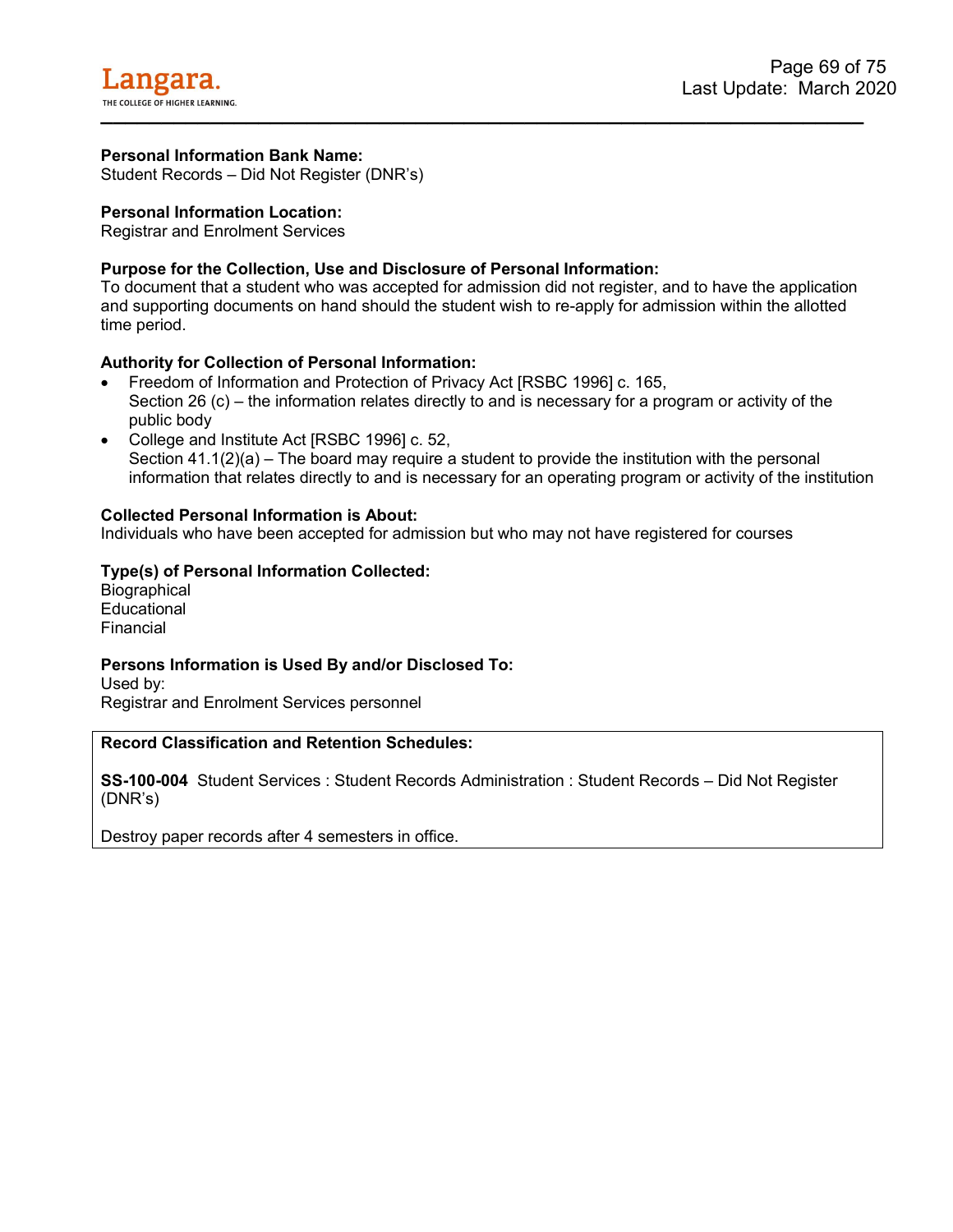Student Requests and Appeals

### **Personal Information Location:**

Registrar and Enrolment Services

## **Purpose for the Collection, Use and Disclosure of Personal Information:**

To process requests and appeals made by students relating to admission, fees, registration, withdrawal, academic performance and graduation. These requests differ from the usual change of student information requests.

### **Authority for Collection of Personal Information:**

• Freedom of Information and Protection of Privacy Act [RSBC 1996] c. 165, Section 26 (c) – the information relates directly to and is necessary for a program or activity of the public body

#### **Collected Personal Information is About:**

Current and former students who have made requests or appeals

### **Type(s) of Personal Information Collected:**

**Biographical Educational** Financial Medical

### **Persons Information is Used By and/or Disclosed To:**

Used by: Registrar and Enrolment Services personnel Faculty (student's instructor)

## **Record Classification and Retention Schedules:**

**SS-100-015** Student Services : Student Records Administration : Student Requests and Appeals

Destroy paper records after request or appeal processed plus 1 year in office.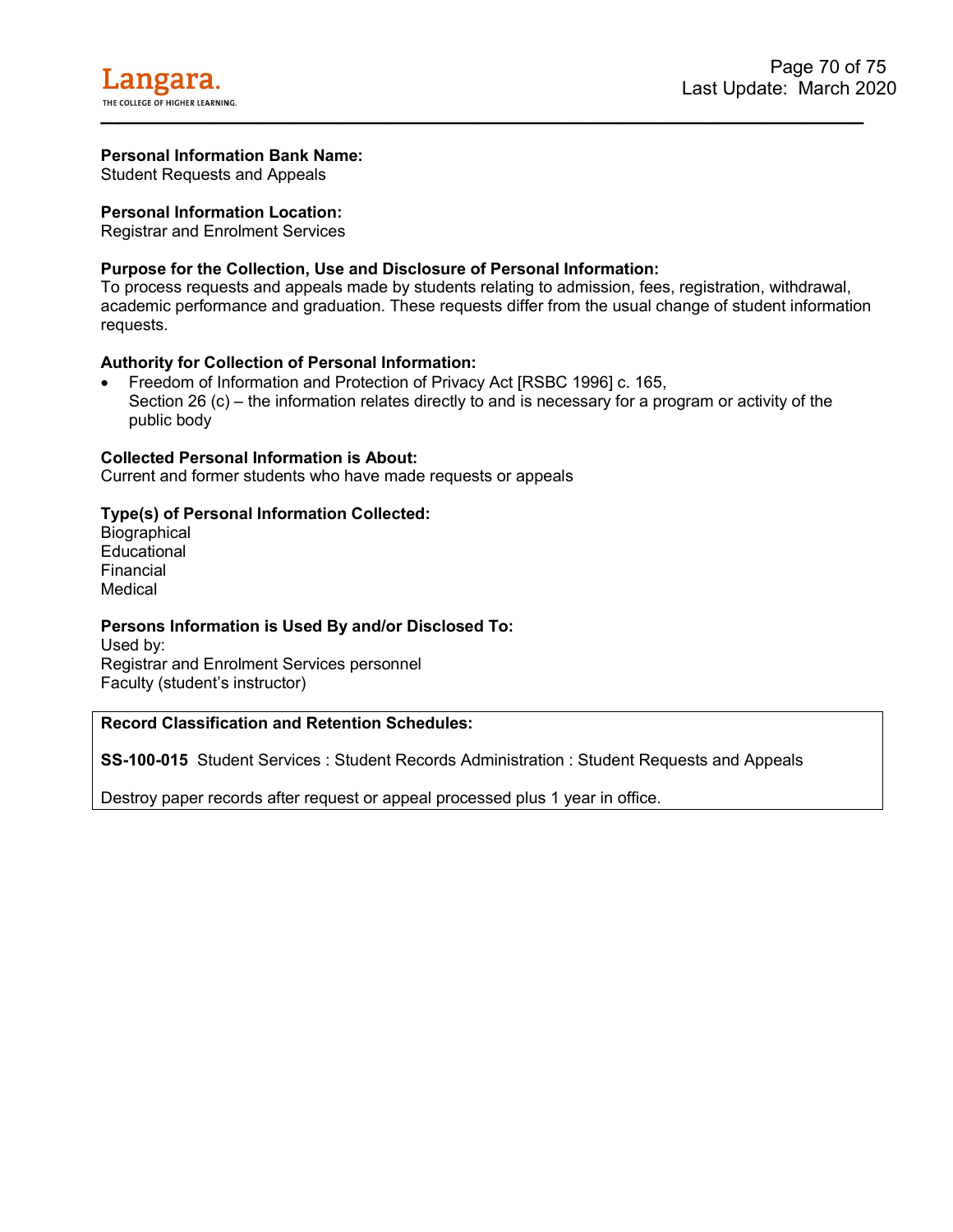Student Work Assistance Applications

### **Personal Information Location:**

Financial Aid and Awards Department

## **Purpose for the Collection, Use and Disclosure of Personal Information:**

To assess the eligibility of students to apply for on-campus employment and to administer the work assistance program.

### **Authority for Collection of Personal Information:**

• Freedom of Information and Protection of Privacy Act [RSBC 1996] c. 165, Section 26 (c) – the information relates directly to and is necessary for a program or activity of the public body

### **Collected Personal Information is About:**

Current and former student workers

## **Type(s) of Personal Information Collected:**

**Biographical** Employment history **Educational** 

#### **Persons Information is Used By and/or Disclosed To:**

Used by: Financial Aid and Awards Department personnel Faculty and College Administrators who hire student workers

Disclosed to: Human Resources Department personnel

### **Record Classification and Retention Schedule:**

**SS-240-001** Student Services : Financial Aid and Award Administration : Student Work Assistance **Applications** 

Destroy paper records after 1 year in office.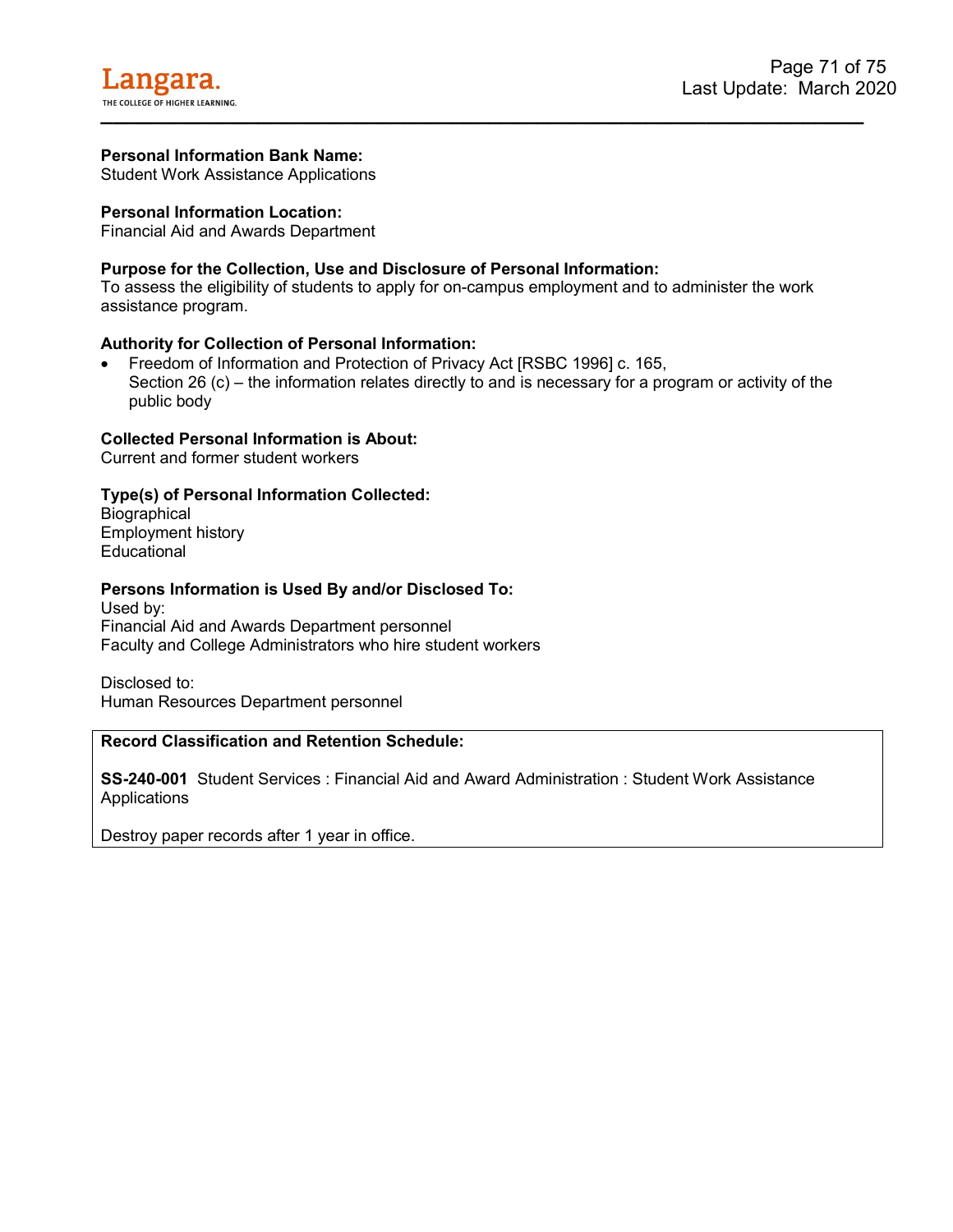Students With Disabilities – Accommodation Letters for Instructors

# **Personal Information Location:**

Disability Services Department

#### **Purpose for the Collection, Use and Disclosure of Personal Information:**

To provide students registered with Disability Services with an accommodation letter for their instructors. The letter outlines the type of accommodation(s) the student requires.

#### **Authority for Collection of Personal Information:**

• Freedom of Information and Protection of Privacy Act [RSBC 1996] c. 165, Section 26 (c) – the information relates directly to and is necessary for a program or activity of the public body

#### **Collected Personal Information is About:**

Current and former students who have obtained services

## **Type(s) of Personal Information Collected:**

Name Student Number Nature of accommodation(s)

#### **Persons Information is Used By and/or Disclosed To:**

Used by: Disability Services Department personnel

Nature of accommodation disclosed to: Faculty (student's instructor(s))

# **Record Classification and Retention Schedule:**

**SS-220-003** Student Services : Student Disability Services : Students With Disabilities – Accommodation Letters for Instructors

Destroy paper records 5 years in office.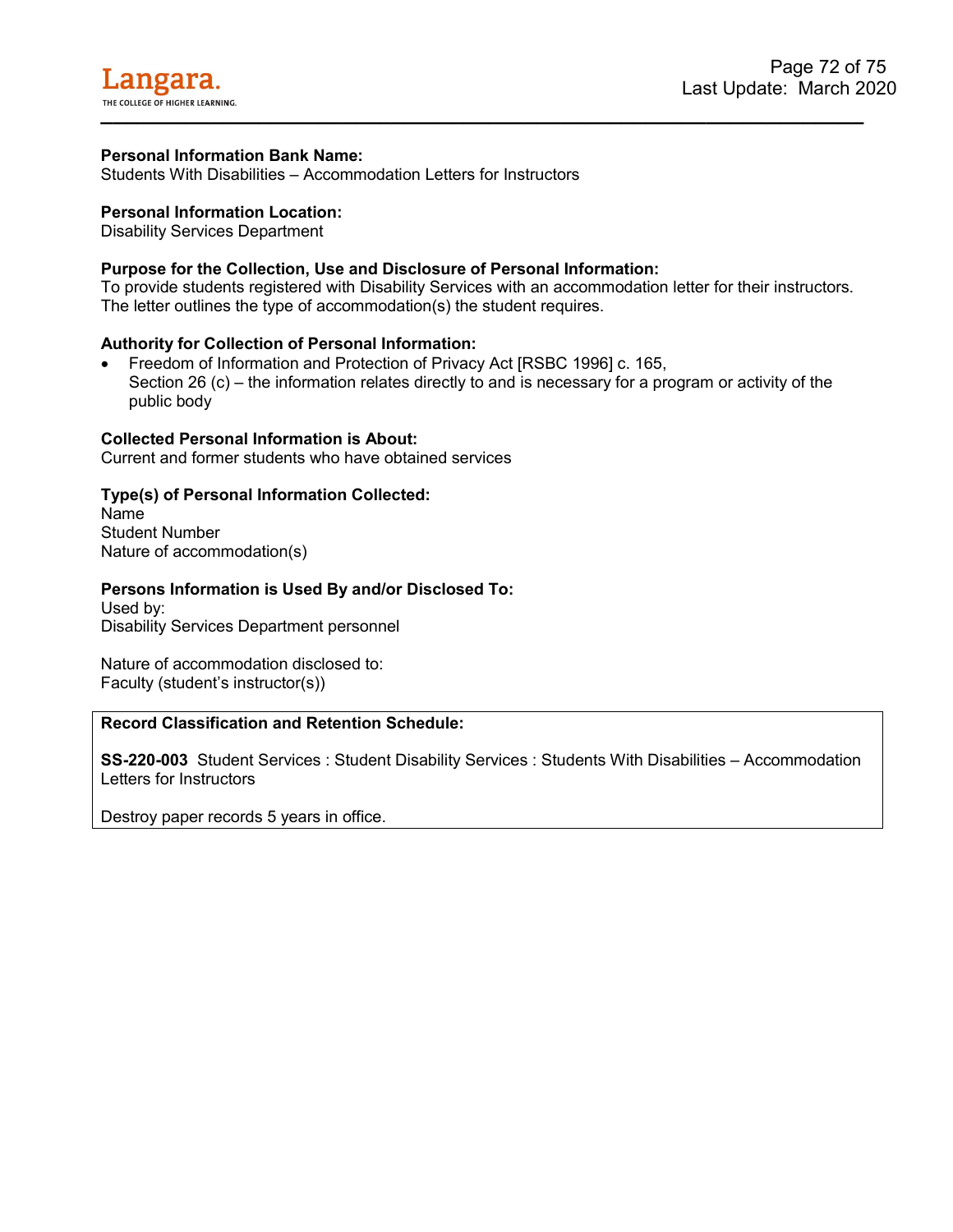Students With Disabilities Cases – Active Students

# **Personal Information Location:**

Disability Services Department

# **Purpose for the Collection, Use and Disclosure of Personal Information:**

To document the type or level of disability and the type of service required to accommodate the student and, when required, to assist students in providing information to the B.C. Government.

## **Authority for Collection of Personal Information:**

• Freedom of Information and Protection of Privacy Act [RSBC 1996] c. 165, Section 26 (c) – the information relates directly to and is necessary for a program or activity of the public body

#### **Collected Personal Information is About:**

Current and former students who have obtained services

## **Type(s) of Personal Information Collected:**

**Biographical Educational** Nature of disability and accommodation

## **Persons Information is Used By and/or Disclosed To:**

Used by: Disability Services Department personnel

Nature of accommodation disclosed to: Faculty (student's instructor(s))

# **Record Classification and Retention Schedule:**

**SS-220-001** Student Services : Student Disability Services : Students With Disabilities Cases – Active **Students** 

Destroy paper records after date of last activity on the file plus 5 years in office.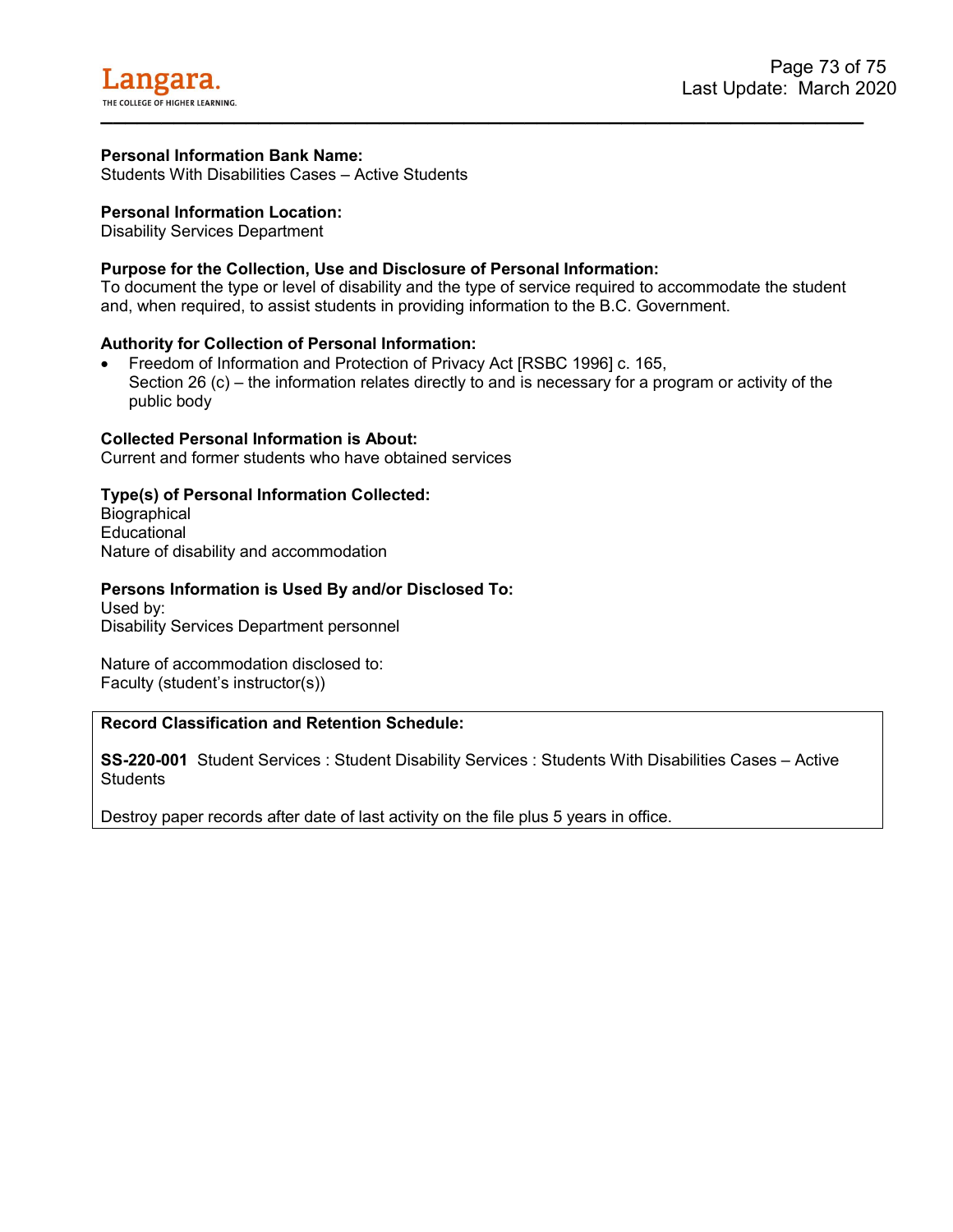Students With Disabilities Cases – Not Otherwise Specified (NOS)

#### **Personal Information Location:**

Disability Services Department

## **Purpose for the Collection, Use and Disclosure of Personal Information:**

To maintain reference information about students who have met with the manager or consultant in Disability Services to enquire about services and resources.

#### **Authority for Collection of Personal Information:**

• Freedom of Information and Protection of Privacy Act [RSBC 1996] c. 165, Section 26 (c) – the information relates directly to and is necessary for a program or activity of the public body

#### **Collected Personal Information is About:**

Prospective students who have obtained information about services or accommodations

## **Type(s) of Personal Information Collected:**

Name Student number (if applicable) Nature of disability and potential accommodation

#### **Persons Information is Used By and/or Disclosed To:**

Used by: Disability Services Department personnel

#### **Record Classification and Retention Schedule:**

**SS-220-005** Student Services : Student Disability Services : Students With Disabilities Cases – Not Otherwise Specified (NOS)

Destroy paper records after 1 year in office.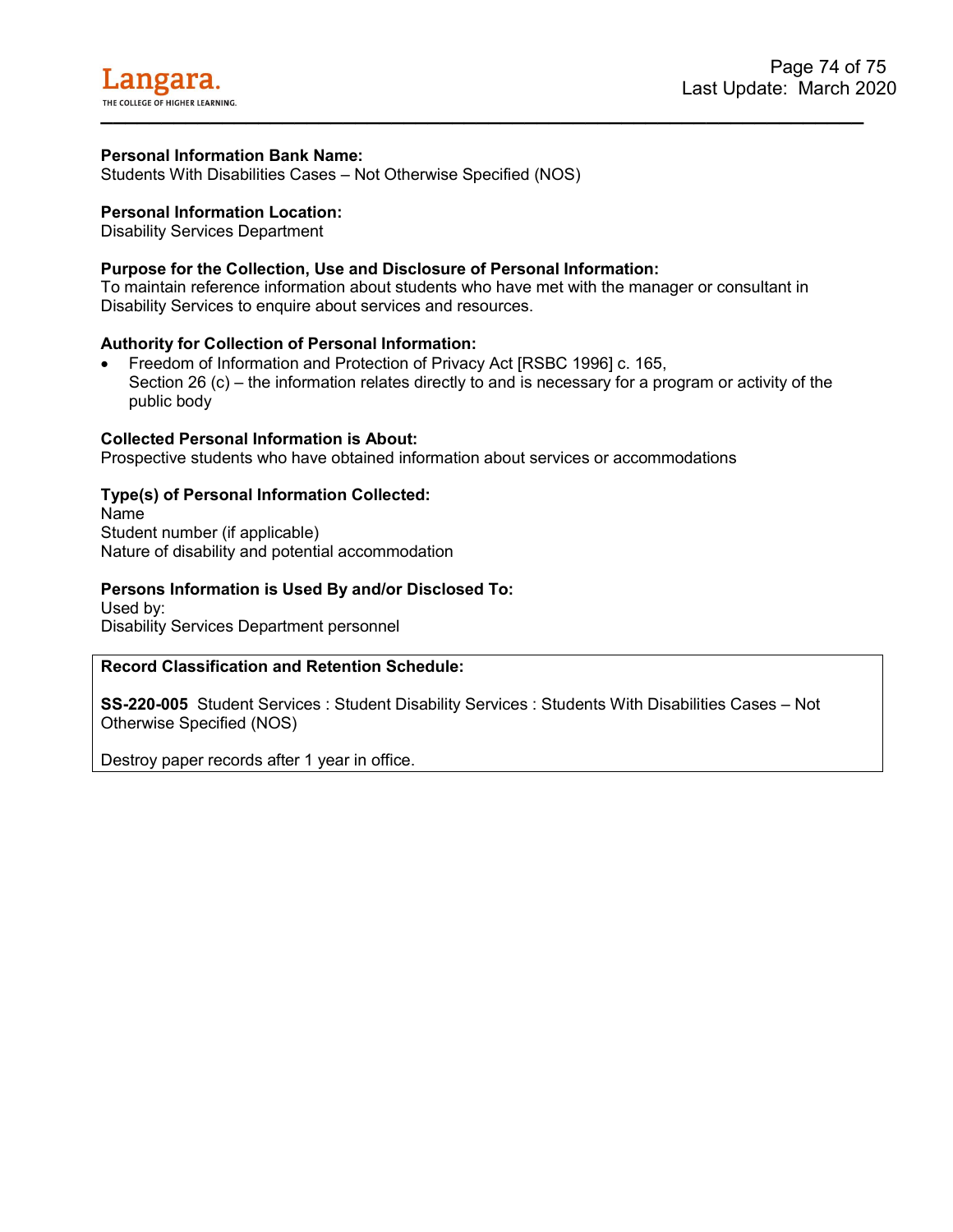U-Pass Exemption Request Form

# **Personal Information Location:**

Facilities Services Department

# **Purpose for the Collection, Use and Disclosure of Personal Information:**

To process requests from students to be declared exempt from participating in the U-Pass reduced-fare transit pass program. Students must meet pre-defined criteria to obtain exemption.

## **Authority for Collection of Personal Information:**

• Freedom of Information and Protection of Privacy Act [RSBC 1996] c. 165, Section 26 (c) – the information relates directly to and is necessary for a program or activity of the public body

#### **Collected Personal Information is About:**

Current and former students who have requested U-Pass Program exemptions.

## **Type(s) of Personal Information Collected:**

**Biographical** Educational

## **Persons Information is Used By and/or Disclosed To:**

Used by: U-Pass and Transportation Coordinator (Facilities Services Department)

## **Record Classification and Retention Schedule:**

**SS-510-002** Student Services : U-Pass Program Administration : U-Pass Exemption Request Form

Destroy paper records after 8 months in office and 6 years and 4 months in storage.